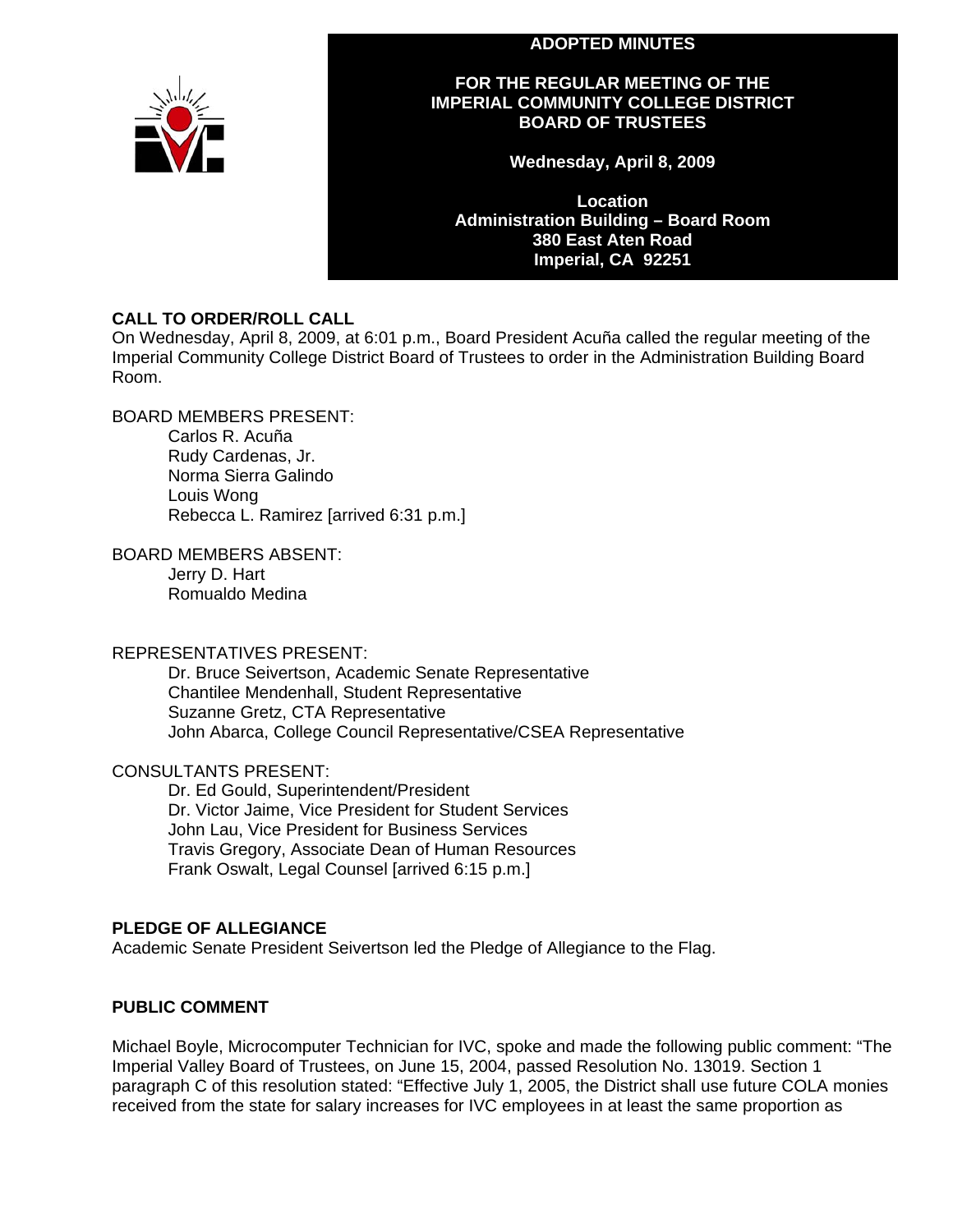salaries are represented in the total apportionment funds." CSEA staff did not receive our share of the COLA in July of 2008 as we should have. The IVC faculty did however receive the COLA. While it is true the state eventually took back the COLA it is also true, as Dr. Gould told us in his last Town Hall Meeting, the District decided to let the faculty keep the COLA money since it was such a small amount. One of my questions to you this evening is: Why was the CSEA staff at Imperial Valley College not given our share of the COLA monies as stated in Resolution No. 13019, and why were we not allowed to keep it since it was such a small amount? Last year, IVC gave a 2% on schedule salary increase to all IVC employees. All employees, that is, except for the CSEA staff. What the CSEA staff received was a 1.5% off schedule salary increase for last year. Now we are facing a new year with a new budget crisis. The District is asking the CSEA to give up our step increase for year 2009-2010 and reduce our future step increases from 5% to 3% (see counter proposal in agenda). My final question to you this evening is: Do you find it strange that the District is asking the CSEA staff to give up something when the District has been unwilling to give the CSEA staff what is due them (see Resolution No. 13019) and treats the CSEA staff differently/unfairly than other groups of employees? I am not speaking for any CSEA staff members but myself when I say, I find it exceedingly strange. Thank you for this opportunity to speak with you this evening."

Dean of Instruction Frank Rapp spoke and praised Professors Armand Orensztein and Alicia Ortega. He stated that Professor Orensztein would be finishing up 42 years of service. He stated he has a sense of humor, engaged in learning, and cared about how much students were learning. He stated Professor Ortega had been at IVC for many years and stated he appreciates that she cared about her students and had high standards for teaching and for her students.

## **WRITTEN COMMUNICATION**

Board President Acuña announced that the Board received three written communications.

## **INFORMATION REPORTS**

Board Member Reports There were no Board Member reports.

Associated Student Government Senate Update – Chantilee Mendenhall ASG President Mendenhall reported the following:

- Attended the Advocacy Leadership where she met Ralph Nader and United States Secretary of Education Arne Duncan on March 21st.
- Met with Congressman Bob Filner on March  $21<sup>st</sup>$  and thanked him for the \$2.2 million that he secured for IVC's roads and drop off areas.
- There was a Women's History event on Monday, April 6th and stated a couple of films featuring women were shown.
- Hypnotist Berry Jones was on campus on March 31<sup>st</sup> and stated it was a fun event.
- Conducted a survey on the IVC mascot and stated about 75% of the student population do not know the IVC mascot.
- An Easter egg hunt would take place tomorrow, Thursday, April  $9<sup>th</sup>$  for the preschool and announced she would dress up as the Easter bunny.
- Announced midterms are taking place this week.
- Announced ASG presidential and senator elections are taking place.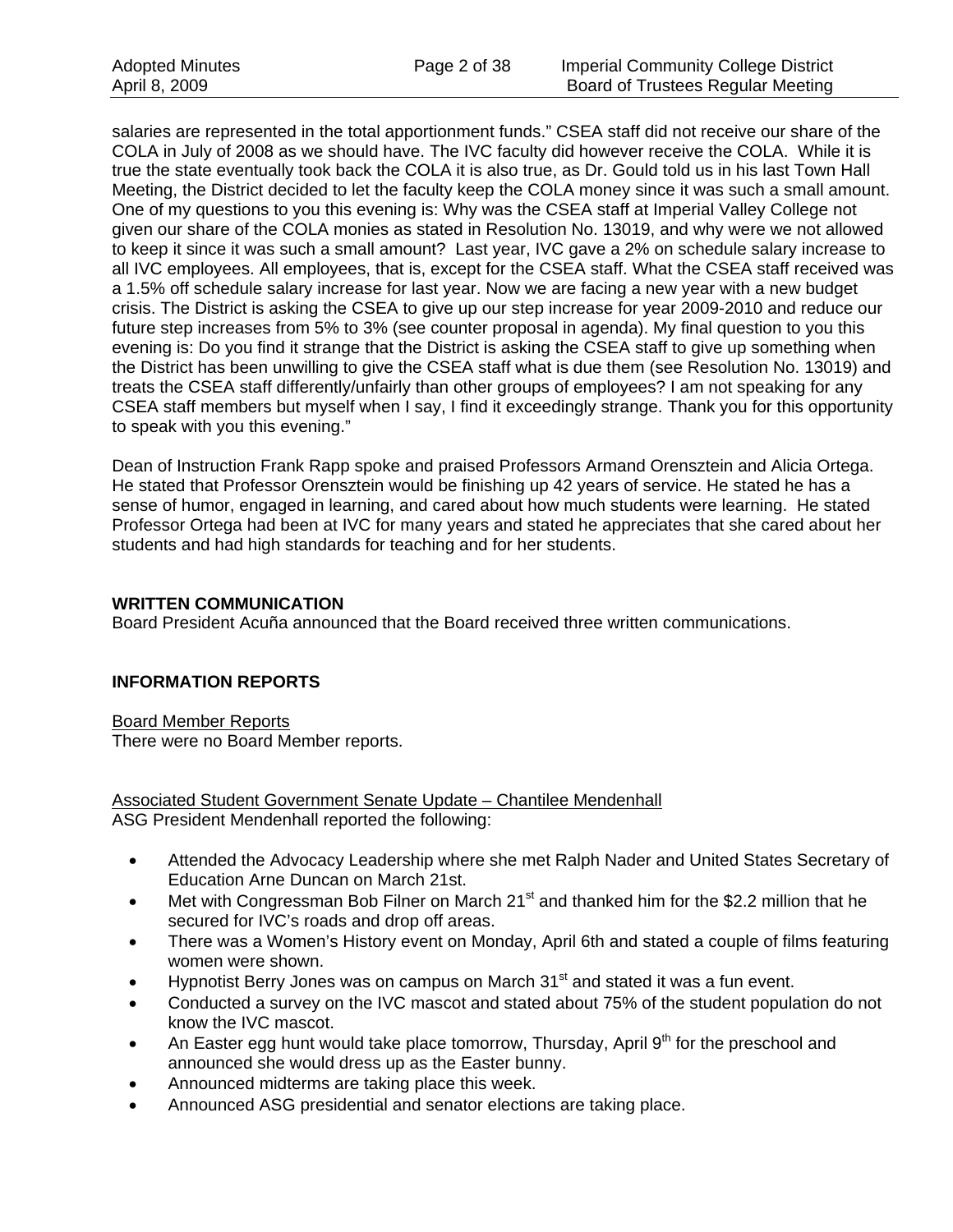• Announced the Spring Awards would take place on June  $5<sup>th</sup>$  at the Old Eucalyptus and invited the Trustees to attend.

## Academic Senate Update – Dr. Bruce Seivertson

Academic Senate Secretary Dr. Bruce Seivertson reported the following:

- Commented that if 75% of students do not know what the IVC mascot is, it would be easier to change it.
- Announced he is on the Strategic Planning Committee and stated ASG Representative Brenda Antunez asked good questions and brought in a student's viewpoint on parking and circulation.
- Attended the Area D meeting two weeks ago and reviewed resolutions.
- Announced he would attend the Plenary Session next week in San Francisco at the airport.
- Attended the League of Cities and has been able to apply it to Planning and Budget and Strategic Planning.
- Spoke about Dr. Toni Pfister and SLOs, stating there was a recording session she attended and received and overwhelming amount of information.
- Invited Trustees to the Academic Senate Fundraiser, April  $30<sup>th</sup>$ , Scholarship Fundraiser.

## College Council Update – John Abarca

College Council Chair Abarca was not present at the meeting.

• President Gould reported that Dr. Michael Huemann was elected as the Chair for College Council.

## Monthly Financial Report – John Lau

Vice President for Business Service Lau reported the following:

- Conducted a walk-around with two companies that will be doing RFPs for solar project.
- Announced the District would be selling the bonds next week and stated the resolution was before the Board tonight.
- Conference call regarding bonds with existing COPs. He stated the District would find out next week the rating.

Trustee Galindo asked for IVC's reserve. VP Lau stated it would be about 9% at the end of June. VP Lau stated his office has asked staff to encumber monies by April  $20<sup>th</sup>$  to have a better projection.

## President's Update – Dr. Ed Gould

President Gould acknowledged three students from John Agee's Sociology 102 class. Sara Cook, a student, introduced herself and stated that her group chose IVC for their final project. Sara introduced her other group members in attendance, David Alma and Maricela Tovar.

Trustee Galindo asked if the Trustees would be privy to the final report. Sara Cook stated that the presentation would be May 26<sup>th</sup> or May 28<sup>th</sup> 4:45 p.m. – 6:10 p.m. Trustee Galindo asked the students to let Executive Assistant Vikki Carr know the date of the final presentation as she would like to attend the presentation and learn the end results.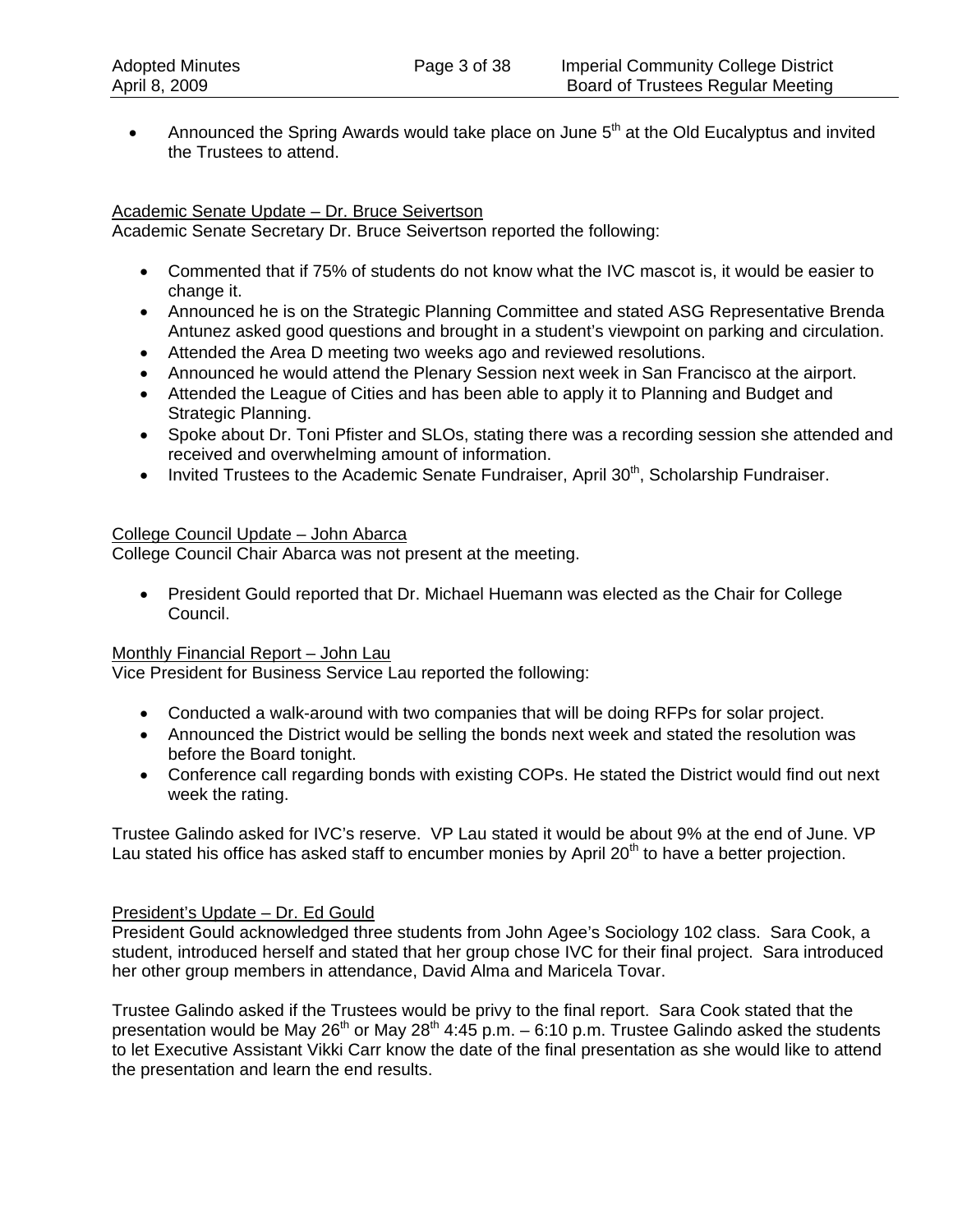March 17, 2009

2009 MAR 19 PM 1 08 PRESIDENT'S OFFICE

**Board of Trustees Imperial Valley College** 380 E. Aten Road Imperial, CA 92251

Dear Board of Trustees,

I am writing this letter to officially tender my resignation from my position as Assessment Technician at Imperial Valley College. My last day will be March 31, 2009 two weeks from today.

Working for Imperial Valley College has been a wonderful experience. I could not ask for a better group of colleagues. I have grown in many ways here and will always treasure the opportunity provided to me by Imperial Valley College. However, I feel that it is time for a new challenge and experience.

I regret any inconvenience that this will cause, and will do my best to have my current projects finished before my last day. I wish Imperial Valley College much success. If there is anything I can do to be of assistance during the transition, please let me know.

Thank you

Sincerely, llu **JUDITH CASTILLO** 

cc: Norma Nuñez Victor Jaime **Human Resources**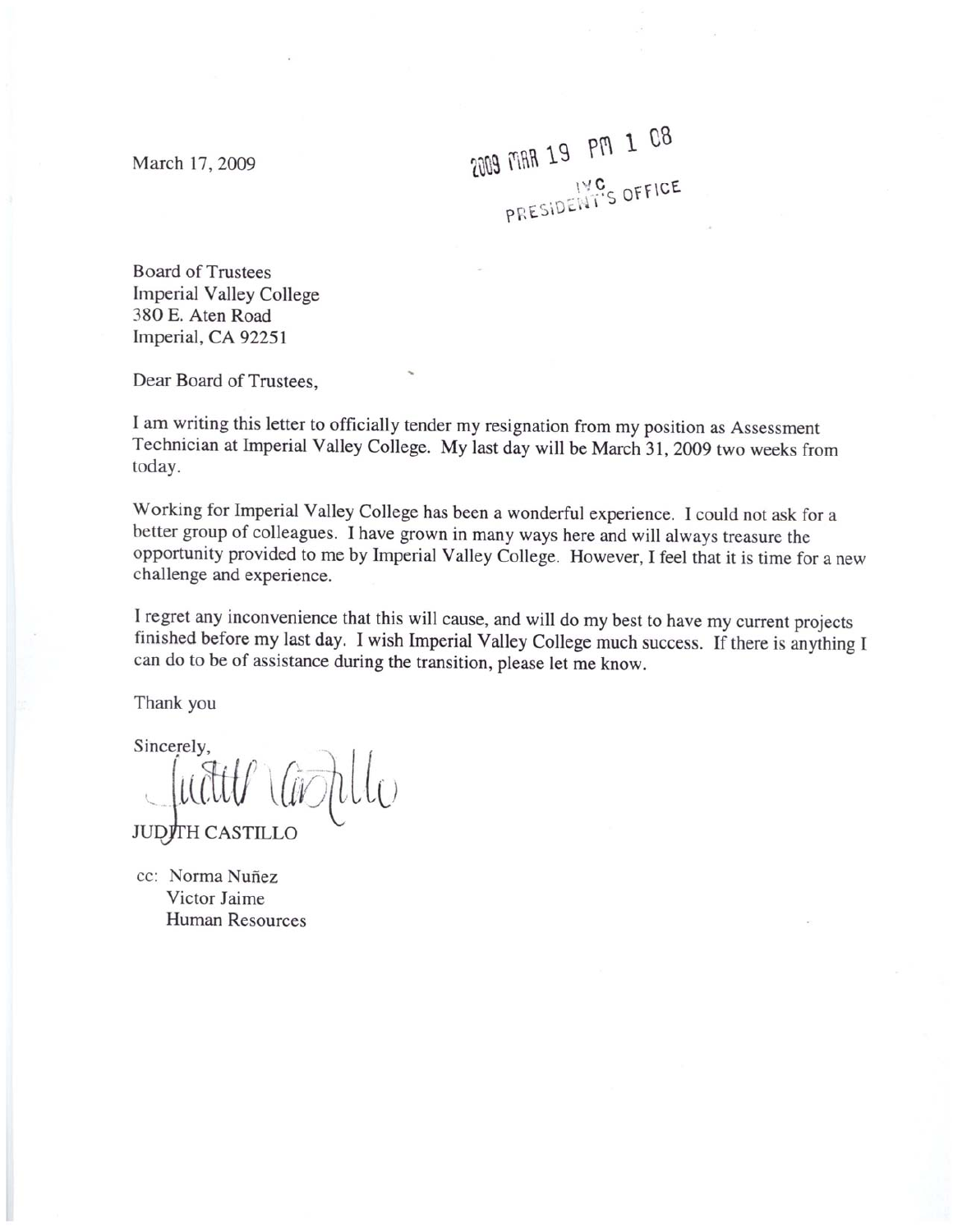**California School Employees Association** Chapter 472 380 East Aten Road Imperial, CA 92251

March 18, 2009

Dear CSEA.

The District Board of Trustees has received your proposal (dated January 21, 2009) to open negotiations and makes the following counterproposals for fiscal years 2008-2009 and 2009-2010:

## 2008-2009

## I. SALARY

1. An on-schedule salary increase of .68%, retroactive to July 1, 2008.

## II. ARTICLE 10: INSURANCE

- 1. District to pay 100% of insurance premiums. Coverage to remain status quo.
- 2. Maintain current retiree health benefits.

## III. OTHER

1. Add language to ensure that employees inform their supervisor when they're absent (see draft language below similar to 90' CSEA contract):

## 11.1.2 Reporting of Absence

Classified employees are expected to report on time for their work assignment every day. If for any reason the employee is unable to report to work on time, it is essential the unit member inform their designated supervisor of this as soon as possible and no later than one hour after the scheduled work time.

The supervisor's consent must be obtained in advance of any absence unless the necessity of the absence cannot be reasonably anticipated. An employee who is absent because of illness must keep their supervisor informed as to an expected return to work date.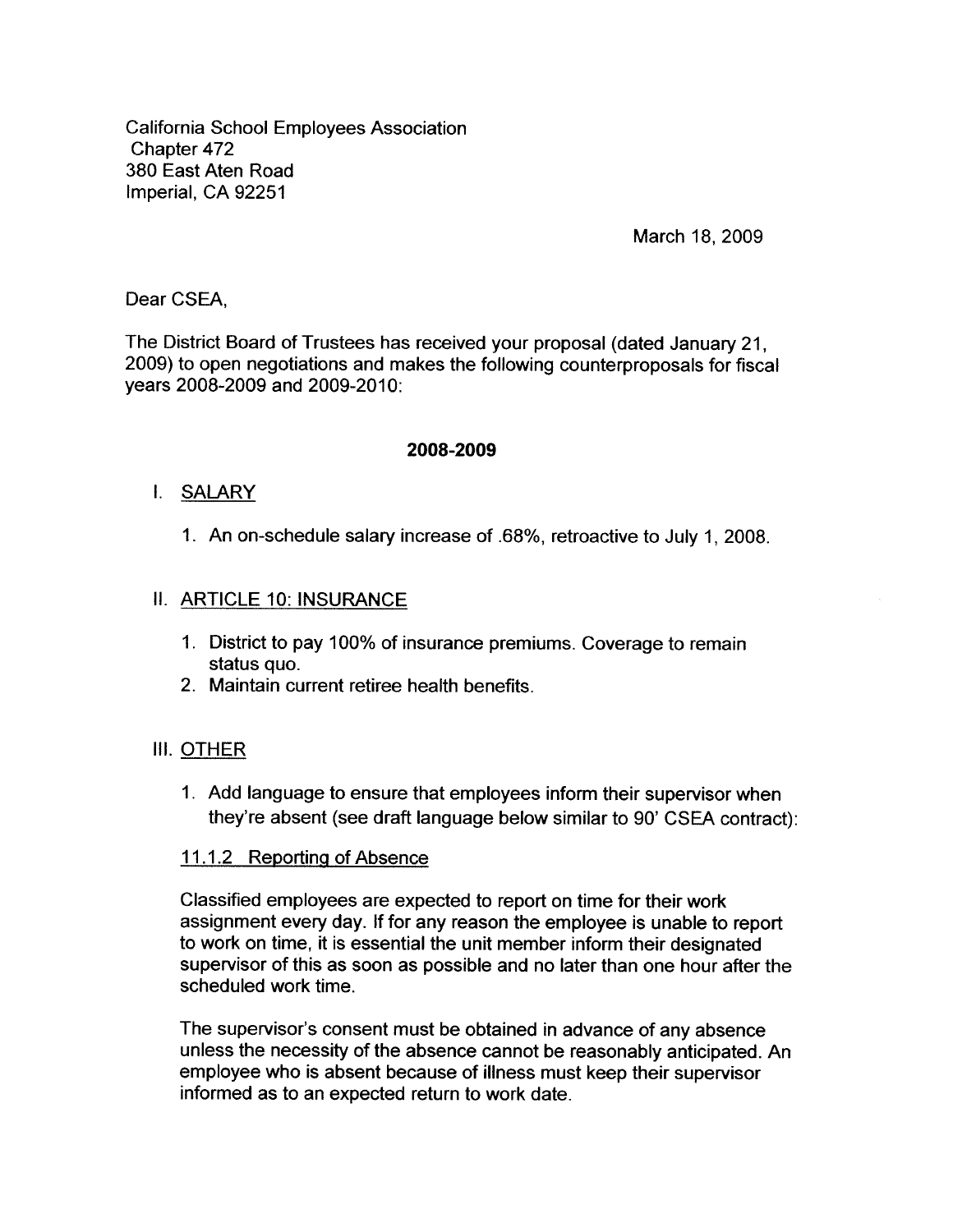IV. Except as provided herein, all other provisions of the current agreement between the parties shall remain in full force and effect.

## 2009-2010

## I. SALARY

- 1. No step increases.
- 2. Reduce salary schedule from 5% between steps to 3% between steps.
- 3. If the District receives growth funding of more than 3% then we will initiate a reopener regarding salaries.

# II. ARTICLE 10: INSURANCE

- 1. District to pay 100% of insurance premiums. Coverage to remain status quo.
- 2. Maintain current retiree health benefits.

# **III. ARTICLE 13: HOLIDAYS**

1. Add holidays that will allow a two week board designated winter holiday break (in addition to the current four plus Christmas Eve, Christmas Day, and New Years Day that are already paid as holidays).

# IV. OTHER

1. Except as provided herein, all other provisions of the current agreement between the parties shall remain in full force and effect.

Sincerely,

Carlos Acuna **President. Board of Trustees Imperial College District** 

Copy: Dr. Ed Gould, John Lau, Travis Gregory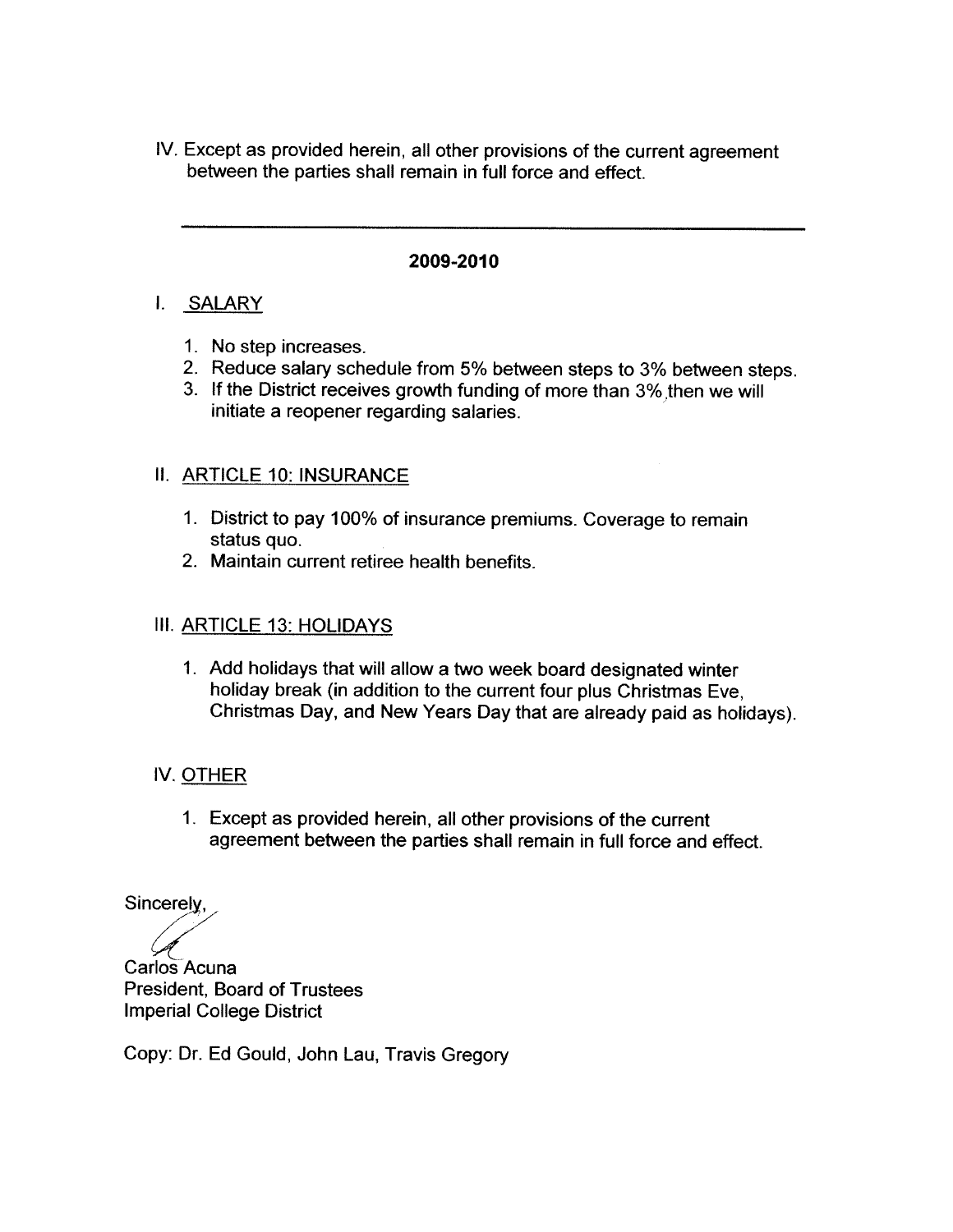#### **MEMORANDUM OF UNDERSTANDING**

This Memorandum of Understanding is entered into between IMPERIAL COMMUNITY COLLEGE DISTRICT ("District") and CALIFORNIA SCHOOL EMPLOYEES ASSOCIATION, CHAPTER 472 ("CSEA").

WHEREAS, In accordance with the MOU signed July 13, 2006, between the above parties, reclassification request for all reclass request must be submitted between November 1 through January 31, in order to be effective for the next fiscal year; and,

WHEREAS, the Vice President for Academic Services wishes to reclassify the positions of Microcomputer Lab Technician (Business Division Lab) to Microcomputer Technician (Business Division Lab) and,

WHEREAS, this request, pursuant to written agreement of the District and CSEA was submitted to the Classification/Reclassification Committee for review and action; and,

WHEREAS, the Classification/Reclassification Committee recommended approval of the proposed reclassification;

NOW, THERFORE, BE IT RESOLVED that the parties understand and agree to, on this occasion only, to waive the stipulated contract agreement for dates of reclassification request and implementation; and,

BE IT FURTHER RESOLVED, that the action of the Classification/Reclassification Committee with respect to this position is approved and ratified; and,

BE IT FURTHER RESOLVED, that the positions of Microcomputer Lab Technician (Business Division Lab) Range 15, 10 month position be reclassified as Microcomputer Technician (Business Division Lab) Range 23, 12 month position retro to December 1, 2008.

Executed this  $\frac{\partial U^{\mu\nu}}{\partial \alpha}$   $\mathcal{U}$   $\mathcal{U}^{\alpha}$   $\alpha$   $\alpha$   $\beta$   $\alpha$   $\beta$   $\alpha$   $\beta$   $\alpha$   $\beta$   $\alpha$   $\beta$   $\beta$   $\alpha$   $\beta$   $\alpha$   $\beta$   $\beta$   $\alpha$   $\beta$   $\alpha$   $\beta$   $\beta$   $\alpha$   $\beta$   $\alpha$   $\beta$   $\alpha$   $\beta$   $\alpha$   $\beta$   $\alpha$   $\beta$   $\alpha$ 

**IMPERIAL COMMUNITY COLLEGE DISTRICT** 

**CALIFORNIA SCHOOL EMPLOYEES ASSOCIATION, CHAPTER 472** 

 $\mathbf{B} \mathbf{y}$ Ed Gould Superintendent/President

John abrill

 $P$ resident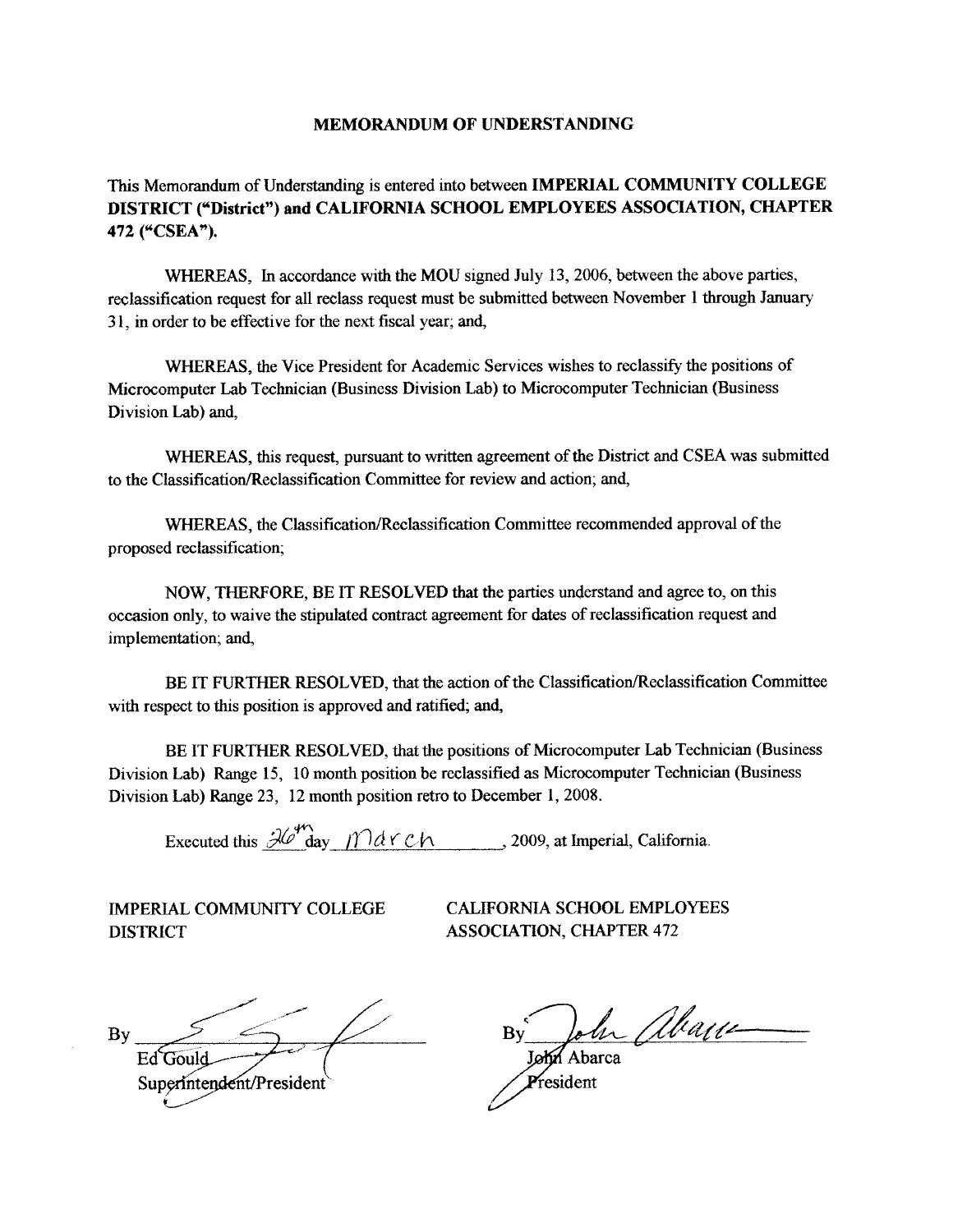President Gould asked architect Jimmy Sanders to present the update on the science building.

Architect Sanders spoke and showed samples of the finish products for the science building and color palette for inside of the building. He presented the interior and exterior material color boards.

Trustee Galindo asked for the capacity of the planetarium. Architect Sanders stated there are 42 seats in the planetarium but the room could be used for lecture with a larger capacity.

Architect Sanders stated that on the north side of the building, there would be concrete spheres that represent the plants.

President Gould presented a PowerPoint presentation and reported the following:

- Brent Watson of the ICOE has been assigned the responsibility of gathering information from the State Department of Education to give direction on District elections and stated ICOE's opinion is that the decision would rest with IVC's Board of Trustees.
- E-Mail outage which started with a virus invaded the server at approximately 3:30 p.m. on March  $30<sup>th</sup>$ . He stated the long term solution is to look for an external host. He stated a consultant happened to be on campus from Campus Works, and they will be making a recommendation on all of IVC's technologies. He stated that the email problem did not affect online classes since the classes are on Etudes.
- Reported that the Standard & Poor's bond rating went from an A- to an A. He stated that rating translated into a 2-3% savings on interest.
- Overview of May 19 Ballot Measures: Proposition 1A Reform and Stabilize State Budget, Proposition 1B – Protect Education Funding (Proposition 98 Restoration), Proposition 1C – Lottery Modernization Act, Proposition 1D – Temporarily redirects a portion of excess funds from the tobacco tax to pay for children's health and social services over the next two years, Proposition 1E – Mental Health Funding, Proposition 1F – Restricts Elected Officials Salaries which prohibits salary increases for governor and legislature during state budget deficits.

Trustee Galindo asked about the content of Proposition 1D and the programs that would be cut. President Gould stated he was unsure which programs have been cut but stated he would find out.

- CCCT Slate of Officers were announced today and the slate of candidates are as follows: Georgia Mercer, President (Los Angeles CCD), Walt Howald, First Vice President (Coast CCD), Jeanette Mann, Second Vice President (Pasadena Area CCD), and Luis Villegas, Past President.
- The American Recovery and Reinvestment Act (ARRA), Training and Employment Guidance Letter (TEGL) informs WIB on how the monies they receive can be used. He stated Institutional Researcher Analyst Dawn Chun received training from WIB today.
- He and Board President Acuña will be in Washington D.C. the week of May 10<sup>th</sup>. He stated the IVC Grants Task Force has been activated and is now in the process of meeting to look at all possible grants.

Trustee Galindo asked if the District had signed a contract with Frank Salazar and if so, she wanted to know the cost. President Gould said the contract had been signed. VP Lau stated the cost is \$40,000 a year.

• He is on the SDSU-IV Task Force. He gave the Board his perception and stated that he is not pleased with the direction the Task Force is taking and stated that there are only two local members not employed by SDSU. He stated that his perception is that it is likely it will result in less input from the valley and less input for articulation for our students. He stated ICOE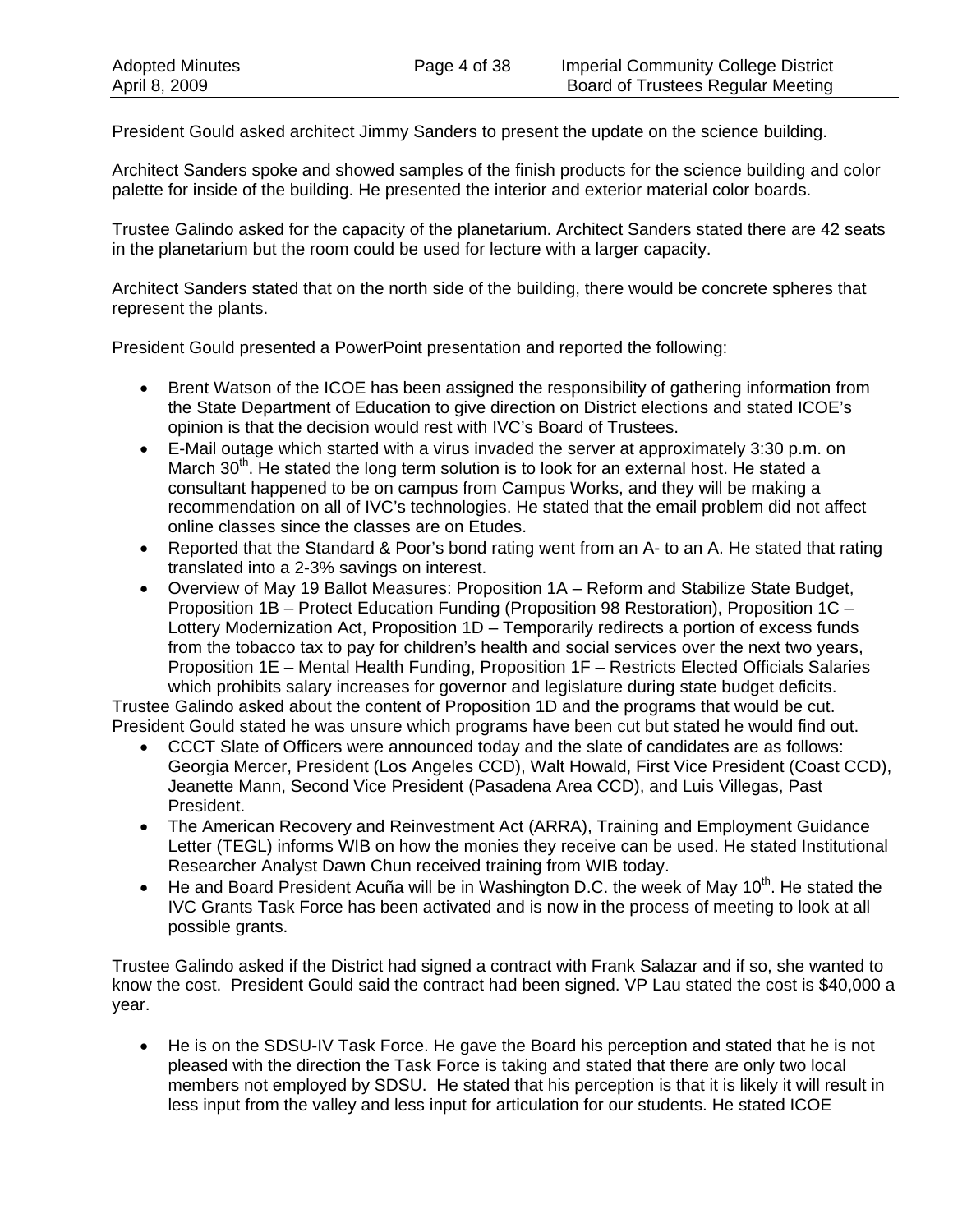Superintendent will write a letter representing all superintendents from Imperial Valley commending the operations of the San Diego State University - Imperial Valley Campus.

Trustee Galindo stated that this will open up a playing field for University of Phoenix and for National University.

- Stated there are local articulation concerns at the schools. He stated IVC is having some issues as well. He stated he is disappointed that we have been articulating auto and IVROP for 12 years and Cuyamaca College was able to resolve their issues in one day. He stated a task force would be assigned to address these issues.
- In the News. Martha Canter was appointed Under Secretary of Education. The Junior High Career Exploration Academy took place last Saturday and acknowledged the Applied Science staff for coordinating a wonderful demonstration of IVC's programs and services.
- Reported four of seven women recognized in Valley Women's Magazine are either attending IVC or have graduated from IVC. He stated the featured story was on Marlene Best, Measure L Chair and Foundation Member.
- Political Support Efforts. Announced he has met with all five IID Directors who support the solar project and stated there may be seed money available. Announced he met with two of the five Board of Supervisors to discuss the language institutes.
- New Disclosure of Information Procedure. He stated law enforcement made an arrest on campus and the agency was directed by parking staff. He stated that any arrests on campus will include a call to the President's Office first before any agency requests to see an employee. He stated if it is a student arrest, the normal procedures of going through Student Affairs will remain.
- VP Lau met with Imperial Valley Transit and IVAG to discuss the bus issues that were brought up at the last Board meeting during public comment. He stated the bus issues will be remedied through driver training or renovations. VP Lau stated that the renovations would be completed by summer.
- Announced he will have his evaluation in May. He stated he is currently doing a self-evaluation with goals and objectives and his major responsibilities.

Trustee Galindo stated that the IID has a public benefit fund. She stated that one of the categories covered under the fund is the college and encouraged the President to pursue the money.

## **PUBLIC HEARING**

District's Counter Proposal to CSEA Chapter 472 to open Contract Negotiations for Fiscal Year 2008- 2009 and 2009-2010 (District's letter dated March 18, 2009)

Board President Acuña opened the public hearing. President Gould mentioned that there was an earlier comment.

There were no comments. The public hearing was closed.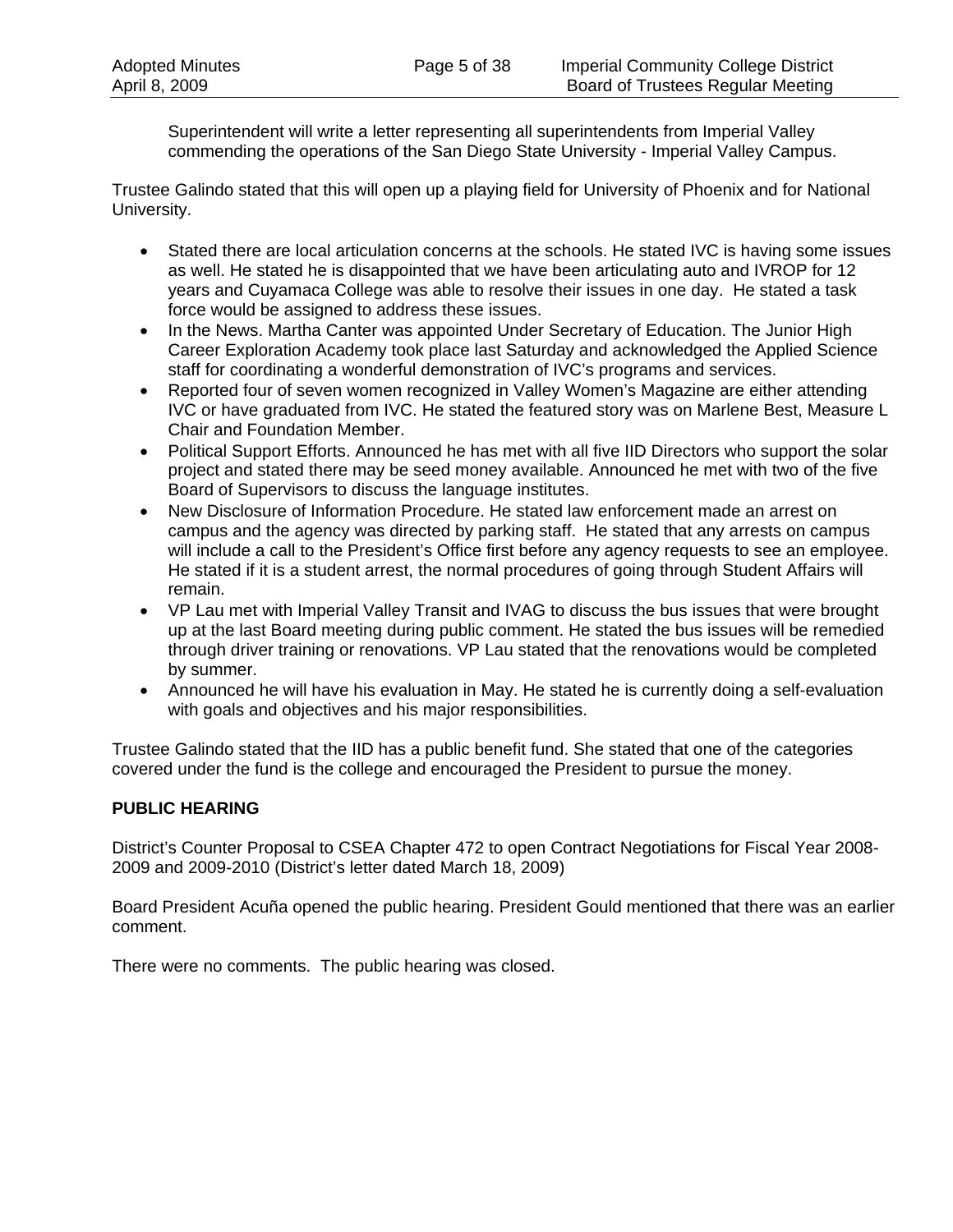#### **DISCUSSION**

#### **M/S/C Cardenas/Wong**

**Resolution No. 14328: Resolution of the Board of Trustees of the Imperial Community College District providing for the issuance and sale of General Obligation Bonds, Election of 2004, Series 2009 D, in the aggregate principal amount of not to exceed \$8,898,711 (Education Code)** 

#### **Discussion**

VP Lau spoke and stated that this resolution would give authorization to sell under the education code. He stated this resolution would allow for more flexibility to market the bonds. He stated the bonds are sold under the Education Code and previously they were sold under the Government Code.

Board President Acuña asked if there was a difference in revenue. VP Lau stated that it could be more favorable.

#### **Resolution**

WHEREAS, a special bond election was duly and regularly held in the Imperial Community College District (the "District") on November 2, 2004, under the procedures specified in Proposition 39 (Article XIII A Section 1 paragraph (b) of the California Constitution) for the purpose of submitting a measure to the qualified electors of the District authorizing the issuance of general obligation bonds of the District in the maximum aggregate principal amount of \$58,600,000 (the "Bonds"), and more than 55% of the votes cast at said election were in favor of the issuance of the Bonds; and

WHEREAS, the Board of Trustees has previously issued three series of the Bonds in the aggregate principal amounts of \$24,500,000, \$13,285,473.05 and \$11,915,815.95, respectively; and

WHEREAS, the Board of Trustees of the District wishes at this time to institute proceedings for the sale of a fourth series of Bonds in the aggregate principal amount of not to exceed \$8,898,711 (the "Series 2009 D Bonds"), and the District will be permitted to issue such Bonds directly on its own behalf because the most recent interim report for the District was not qualified, and that the Board of Supervisors of the County has adopted its resolution authorizing the District to issue its bonds directly under the provisions of the Education Code of the State of California, commencing with Section 15264 of the Education Code (the "Bond Law");

NOW, THEREFORE, the Board of Trustees of the District hereby finds, determines, declares and resolves as follows:

#### **ARTICLE I DEFINITIONS; AUTHORITY**

**Section 1.01. Definitions**. The terms defined in this Section 1.01, as used and capitalized herein, shall, for all purposes of this Resolution, have the meanings ascribed to them below, unless the context clearly requires some other meaning.

**"Accreted Interest"** means, with respect to any Capital Appreciation Bond, Accreted Value as of the date of its calculation, less the original principal amount of such Capital Appreciation Bond.

**"Accreted Value"** means (a) on any Compounding Date, the amount set forth opposite such Compounding Date on the Table of Accreted Values which is included in Exhibit A hereto as part of the form of Capital Appreciation Bond, (b) on any date between the Closing Date and the first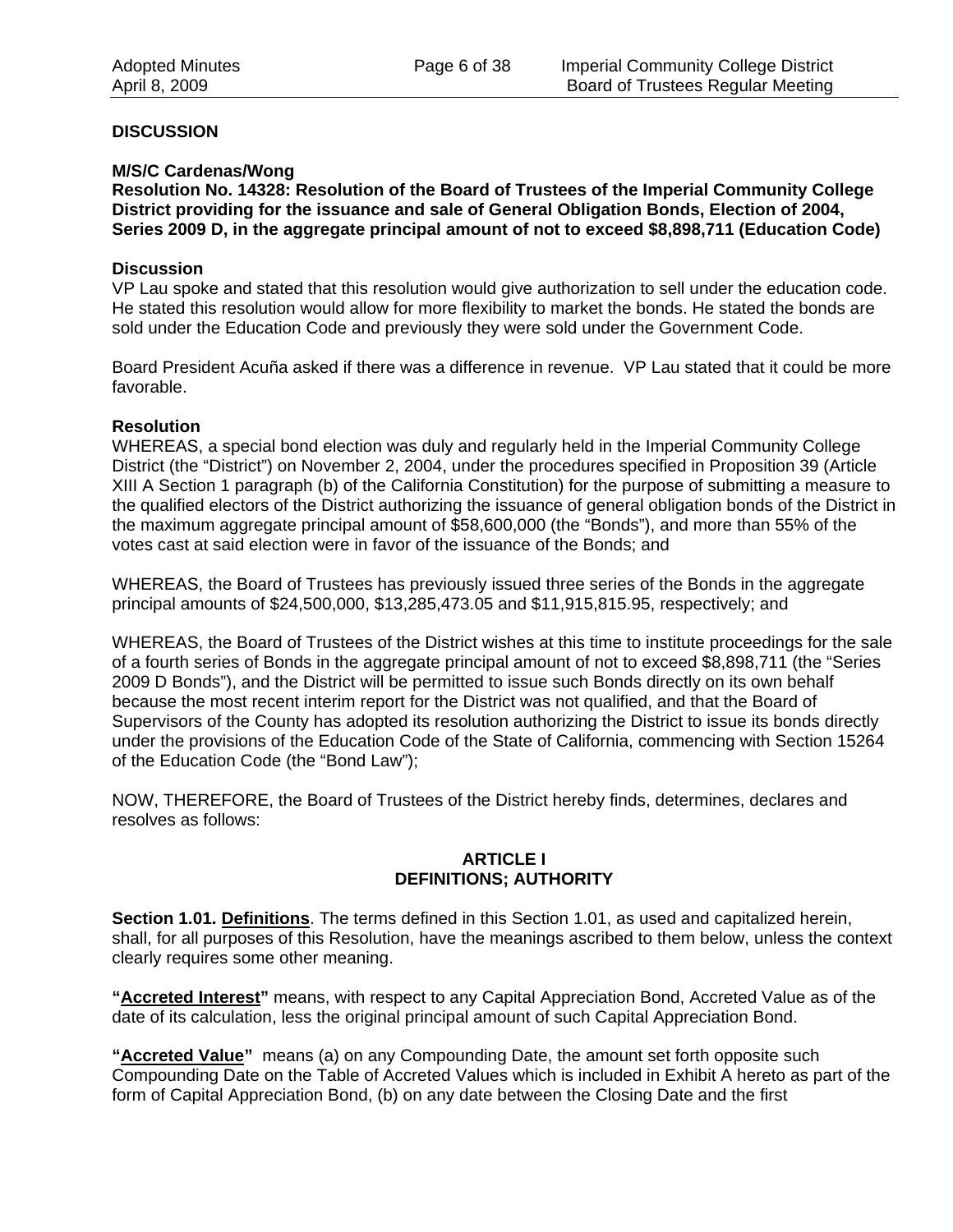Compounding Date, the amount determined on the basis of straight-line interpolation between the Closing Date and such Compounding Date (based on a 360-day year and twelve 30-day months), and (c) on any date which is between two Compounding Dates (based on a 360-day year and twelve 30 day months), the amount determined on the basis of straight-line interpolation between such date and such Compounding Date.

**"Articles," "Sections"** and other subdivisions are to the corresponding Articles, Sections or subdivisions of this Resolution, and the words "herein," "hereof," "hereunder" and other words of similar import refer to this Resolution as a whole and not to any particular Article, Section or subdivision hereof.

**"Authorized Investments"** means any investments permitted by law to be made with moneys belonging to, or in the custody of, the District, including, but not limited to, the Imperial County Investment Pool, the Local Agency Investment Fund in the California State Treasury and investment agreements, including guaranteed investment contracts, with a financial entity whose long-term debt is rated by Moody's Investors Service and Standard & Poor's Rating Services, A Division of the McGraw-Hill Companies ("Standard & Poor's Rating Services") no lower than the rating on the Bonds, and whose short-term debt is rated no lower than the corresponding level of rating category for such debt. Any such investment agreement shall provide that the financial entity shall deposit collateral with a third party in accordance with criteria established by Moody's Investors Service and Standard & Poor's Rating Services in the event that the rating of short- or long-term debt of the financial entity is downgraded below then-current requirements of Moody's Investors Service and Standard & Poor's Rating Services for such investment agreements.

**"Board"** means the Board of Trustees of the Imperial Community College District, Imperial County, California.

**"Bond Counsel"** means any attorney or firm of attorneys nationally recognized for expertise in rendering opinions as to the legality and tax exempt status of securities issued by public entities.

**"Bond Law"** has the meaning given to said term in the recitals.

**"Bond Payment Date"** means, unless otherwise specified upon sale of the Bonds, February 1 and August 1 of each year, commencing August 1, 2009 with respect to interest on the Current Interest Bonds and August 1 of each year commencing August 1, 2009, with respect to the principal payments on the Current Interest Bonds, and, with respect to the Capital Appreciation Bonds, the stated maturity dates thereof, as applicable.

**"Bonds" or "Series 2009 D Bonds"** means the Current Interest Bonds and the Capital Appreciation Bonds at any time Outstanding pursuant to this Resolution.

**"Building Fund"** means the fund established pursuant to Section 3.04.

**"Capital Appreciation Bond"** means Series 2009 D Bonds, the interest component of which is compounded semiannually on each Compounding Date to maturity as shown in the table of Accreted Value for such Series 2009 D Bonds in the Official Statement. "Capital Appreciation Term Bonds" means those Capital Appreciation Bonds for which mandatory redemption dates have been established in Section 2.03, if any.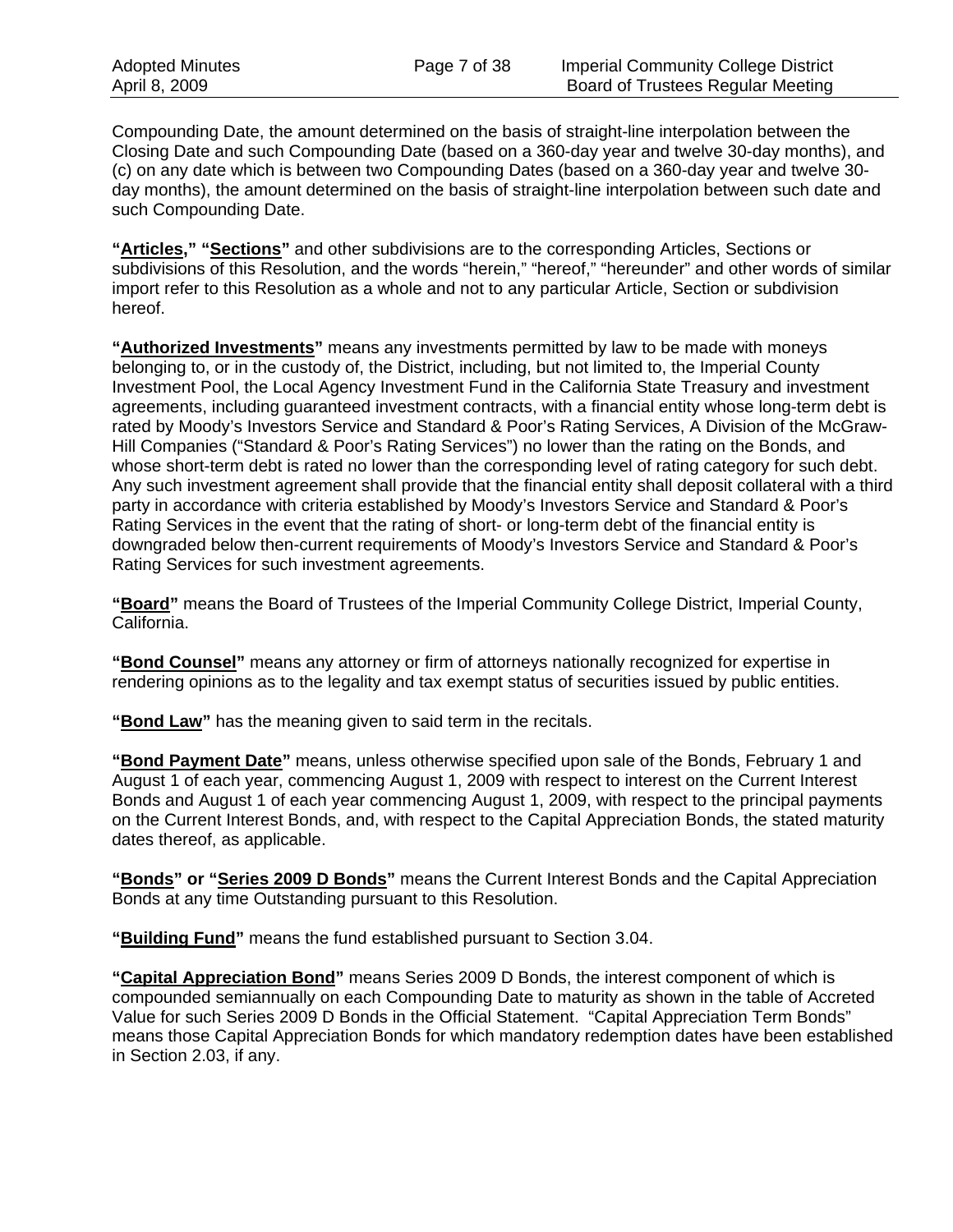**"Closing Date"** means the date upon which there is an exchange of Bonds for the proceeds representing the purchase price of the Bonds by the Original Purchaser.

**"Compounding Date"** means, unless otherwise specified upon sale of the Bonds, with respect to any Capital Appreciation Bond, August 1, 2009 and each August 1 and February 1 thereafter, to and including the date of maturity of such Capital Appreciation Bond.

**"County"** means the County of Imperial, California.

**"County Treasurer"** means the County Treasurer-Tax Collector, or deputy or designee thereof.

**"Current Interest Bonds"** means the Series 2009 D Bonds, the interest on which is payable on each Bond Payment Date specified for each such Series 2009 D Bond, as designated and maturing in the years and in the amounts set forth in the Official Statement. "Current Interest Term Bonds" means those Current Interest Bonds for which mandatory redemption dates have been established pursuant to Section 2.03.

**"Debt Service"** means the scheduled amount of interest and amortization of principal on Current Interest Bonds, and Accreted Value or Maturity Value on the Capital Appreciation Bonds, in both cases payable on the Bonds during the period of computation, excluding amounts scheduled during such period which relate to principal which has been retired before the beginning of such period.

**"Debt Service Fund"** means the fund established and held by the County Office of Education for the District under Section 3.06.

**"Denominational Amount"** means, with respect to any Capital Appreciation Bond, the initial purchase price thereof, and with respect to any Current Interest Bond, the principal amount thereof.

**"Depository"** means (a) initially, DTC, and (b) any other Securities Depository acting as Depository pursuant to Section 2.04.

**"Depository System Participant"** means any participant in the Depository's book-entry system.

**"DTC"** means The Depository Trust Company, New York, New York, and its successors and assigns.

**"District"** means the Imperial Community College District and any successor thereto.

**"District Representative"** means the Superintendent, the Vice-President/Chief Financial Officer, the Clerk of the Board, or any other duly appointed officer of the District authorized by resolution of the Board to act as a representative of the District hereunder.

**"Federal Securities"** means United States Treasury notes, bonds, bills or certificates of indebtedness or those for which the faith and credit of the United States are pledged for the payment of principal and interest.

**"Information Services"** means Financial Information, Inc.'s Financial Daily Called Bond Service; Interactive Data Corporation's Bond Service; Kenny Information Service's Called Bond Service; Moody's Municipal and Government; or Standard & Poor's Called Bond Record.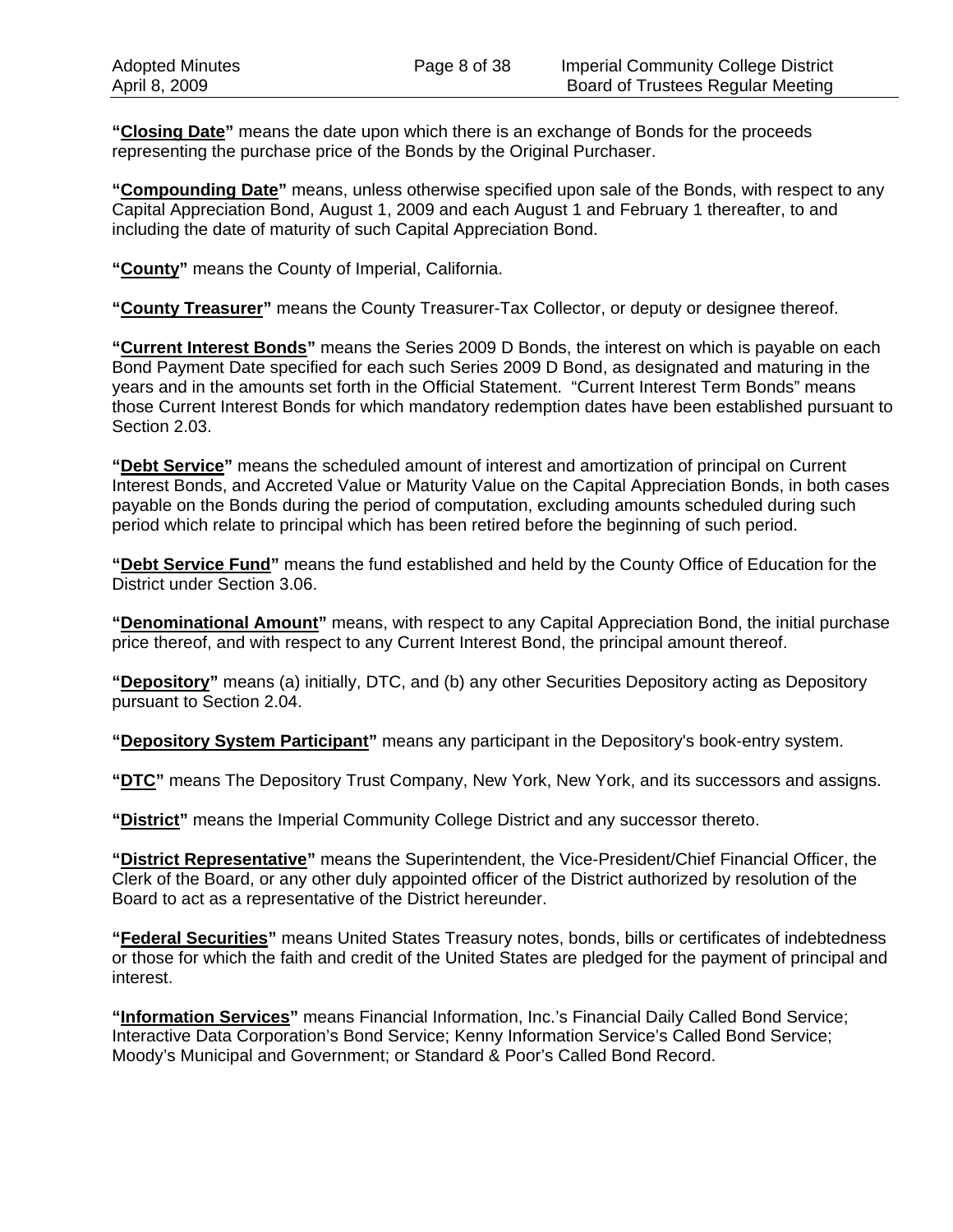**"Issuance Expenses"** means all items of expense directly or indirectly reimbursable to the District relating to the issuance, execution and delivery of the Bonds including, but not limited to, filing and recording costs, settlement costs, printing costs, reproduction and binding costs, legal fees and charges, fees and expenses of the Paying Agent, financial and other professional consultant fees, costs of obtaining credit ratings, municipal bond insurance premiums, fees for execution, transportation and safekeeping of the Bonds and charges and fees in connection with the foregoing.

**"Maturity Value"** means the Accreted Value of any Capital Appreciation Bond on its maturity date.

**"Official Statement"** means, inclusively, the preliminary and final official statements for the sale of the Bonds in the forms approved by the District pursuant to Section 4.03.

**"Original Purchaser"** means the first purchaser or purchasers of the Series 2009 D Bonds pursuant to the Notice of Sale.

**"Outstanding,"** when used as of any particular time with reference to Bonds, means all Bonds except:

(a) Bonds theretofore canceled by the Paying Agent or surrendered to the Paying Agent for cancellation;

(b) Bonds paid or deemed to have been paid within the meaning of Section 9.02 hereof; and

(c) Bonds in lieu of or in substitution for which other Bonds shall have been authorized, executed, issued and delivered by the District pursuant to the Resolution.

**"Owner"** or **"Bondowner"** mean any person who shall be the registered owner of any Outstanding Bond.

**"Paying Agent"** means the Paying Agent appointed by the District and acting as paying agent, registrar and authenticating agent for the Bonds, its successors and assigns, and any other corporation or association which may at any time be substituted in its place, as provided in Section 6.01.

**"Principal Office"** means the principal corporate trust office of the Paying Agent.

**"Proceeds Account"** means the account by that name established pursuant to Section 3.03.

**"Regulations"** means temporary and permanent regulations promulgated under the Tax Code.

**"Resolution"** or **"Bond Resolution"** means this Resolution.

**"Securities Depositories"** means The Depository Trust Company, 711 Steward Avenue, Garden City, New York 11530, Facsimile transmission: (516) 227-4039, (516) 227-4190; Midwest Securities Trust Company, Capital Structure-Call Notification, 440 South La Salle Street, Chicago, Illinois 60605, Facsimile transmission: (312) 663-2343; and Philadelphia Depository Trust Company, Reorganization Division, 1900 Market Street, Philadelphia, Pennsylvania 19103, Facsimile transmission: (215) 496- 5058.

**"Supplemental Resolution"** means any resolution supplemental to or amendatory of this Resolution, adopted by the Board in accordance with Article VIII hereof.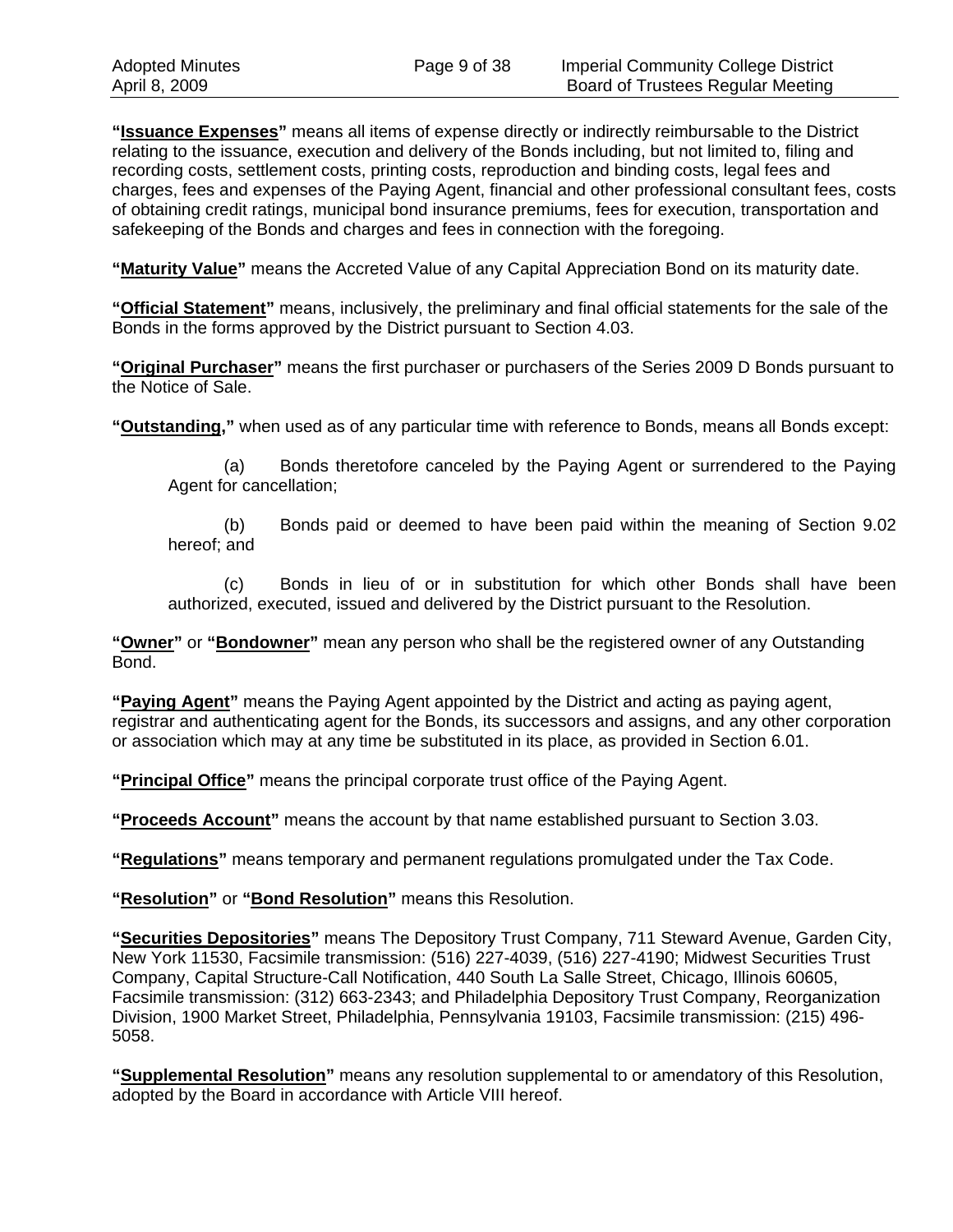**"Tax Code"** means the Internal Revenue Tax Code of 1986 as in effect on the Closing Date or (except as otherwise referenced herein) as it may be amended to apply to obligations issued on the Closing Date, together with applicable temporary and final Regulations promulgated under the Tax Code.

**"Term Bonds" or "Series 2009 D Term Bonds"** means the Bonds designated as Term Bonds upon sale of the Bonds and subject to mandatory sinking fund redemption as provided upon sale of the Bonds.

**"Written Request of the District"** means an instrument in writing signed by the District Representative or by any other officer of the District duly authorized by the District and listed on a Written Request of the District for that purpose.

## **ARTICLE II THE BONDS**

**Section 2.01. Authorization.** The Bonds, comprised of Current Interest Bonds and Capital Appreciation Bonds, are hereby authorized to be issued by the District under and subject to the terms of the Bond Law and this Resolution; provided, that the aggregate principal amount of the Current Interest Bonds and the Capital Appreciation Bonds shall not exceed \$8,898,711. This Resolution constitutes a continuing agreement with the Owners of all of the Bonds issued or to be issued hereunder and then Outstanding to secure the full and final payment of principal of and the interest on all Bonds which may from time to time be executed and delivered hereunder, subject to the covenants, agreements, provisions and conditions herein contained. The Bonds shall be designated the "Imperial Community College District General Obligation Bonds, Election of 2004, Series 2009 D".

## **Section 2.02. Terms of Bonds.**

(a) Form; Numbering. The Bonds shall be issued as fully registered Bonds, without coupons. Bonds shall be lettered and numbered as the Paying Agent shall prescribe. The Current Interest Bonds shall be issued in the denomination of \$5,000 each or any integral multiple thereof, but in an amount not to exceed the aggregate principal amount of Current Interest Bonds maturing in the year of maturity of the Current Interest Bond for which the denomination is specified. The Capital Appreciation Bonds shall be issued in the Maturity Value of \$5,000 each or any integral multiple thereof, but in an amount not to exceed the aggregate Maturity Value of Capital Appreciation Bonds maturing in the year of maturity for the Capital Appreciation Bonds for which the denomination is specified.

(b) Date of Bonds. The Series 2009 D Bonds shall be dated the Closing Date, or such other date as shall be specified upon sale of the Bonds.

(c) CUSIP Identification Numbers. "CUSIP" identification numbers shall be imprinted on the Bonds, but such numbers shall not constitute a part of the contract evidenced by the Bonds and any error or omission with respect thereto shall not constitute cause for refusal of any purchaser to accept delivery of and pay for the Series 2009 D Bonds. In addition, failure on the part of the District to use such CUSIP numbers in any notice to Owners of the Series 2009 D Bonds shall not constitute an event of default or any violation of the District's contract with such Owners and shall not impair the effectiveness of any such notice.

(d) Maturities; Interest. The Series 2009 D Bonds shall mature on August 1 in the years and amounts set forth upon sale of the Bonds.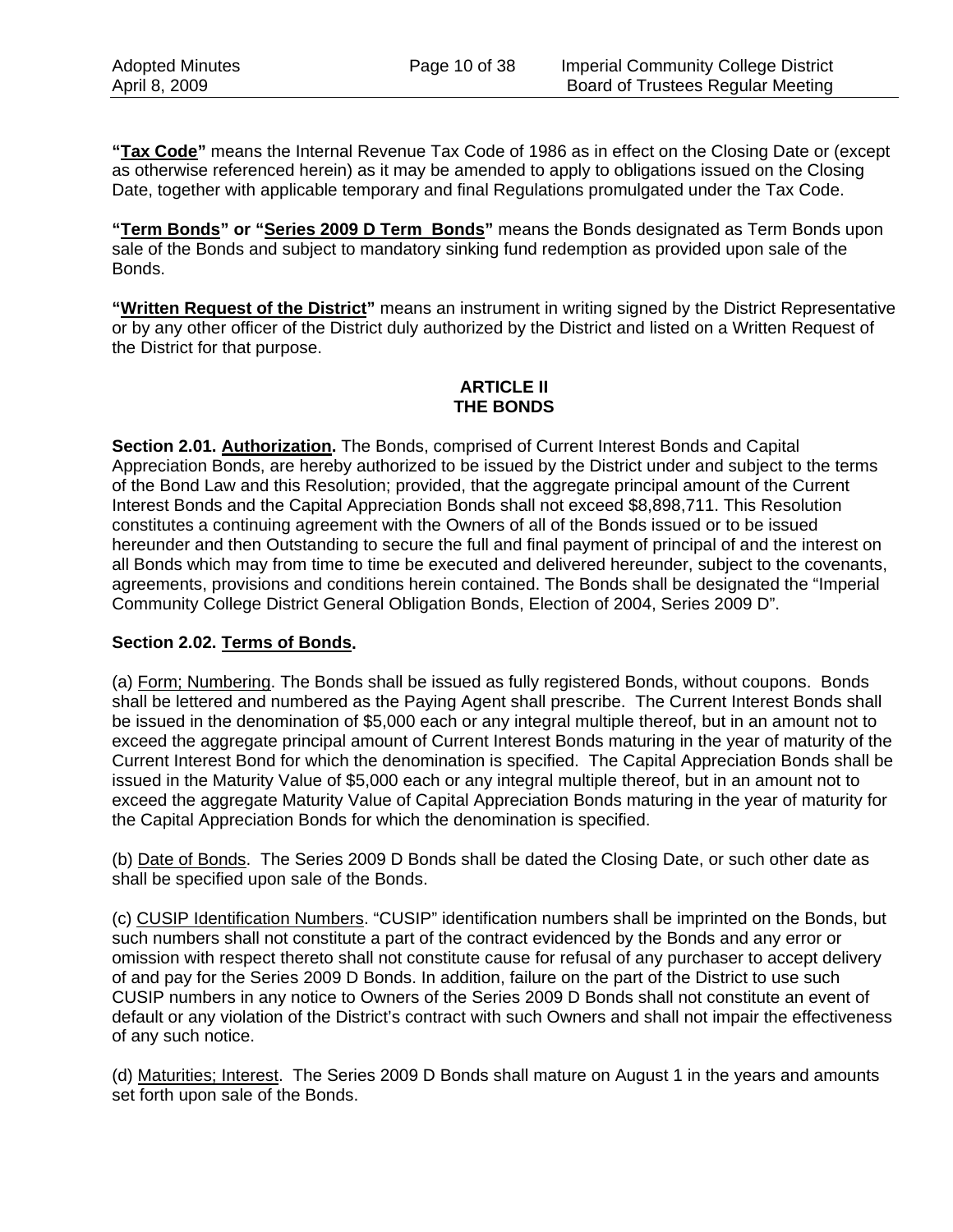The Maturity Value of any Capital Appreciation Bond shall be payable only upon the maturity of such Capital Appreciation Bond. The total amount of principal of and interest payable on the Capital Appreciation Bonds as of any date other than its maturity date shall be the Accreted Value thereof determined as of such date.

The Current Interest Bonds shall bear interest at such rate as shall be determined upon the sale thereof in accordance with Section 4.01 hereof, payable semi-annually on each Bond Payment Date, commencing August 1, 2009, or such other date specified upon sale of the Bonds.

The Capital Appreciation Bonds shall accrete interest at such rate or rates as shall be determined upon the sale thereof in accordance with Section 4.01 hereof.

Each Current Interest Bond shall bear interest from the Bond Payment Date next preceding the date of registration and authentication thereof unless (i) it is registered and authenticated as of a Bond Payment Date, in which event it shall bear interest from such date, or (ii) it is registered and authenticated prior to a Bond Payment Date and after the close of business on the fifteenth (15th) day of the month preceding such Bond Payment Date, in which event it shall bear interest from such Bond Payment Date, or (iii) it is registered and authenticated prior to 15 days prior to the first interest payment date, in which event it shall bear interest from the Closing Date; *provided, however*, that if at the time of authentication of a Bond, interest is in default thereon, such Bond shall bear interest from the Bond Payment Date to which interest has previously been paid or made available for payment thereon.

Interest on the Series 2009 D Bonds shall be calculated on the basis of a 360-day year comprised of twelve 30-day months.

(e) Payment. Interest on the Current Interest Bonds, including the final interest payment upon maturity, is payable by check of the Paying Agent mailed on the Bond Payment Date via first-class mail to the Owner thereof at such Owner's address as it appears on the bond register maintained by the Paying Agent at the close of business on the fifteenth (15th) day of the month preceding the Bond Payment Date (the "Record Date"), or at such other address as the Owner may have filed with the Paying Agent for that purpose, or upon written request filed with the Paying Agent as of the Record Date by an Owner of at least \$1,000,000 in aggregate principal amount of Current Interest Bonds, by wire transfer.

The interest portion of the Accreted Value of any Capital Appreciation Bond which is payable on the date of maturity shall represent interest accrued and coming due on such date. The Accreted Value of any Capital Appreciation Bond at maturity shall be payable, except as provided below, by check mailed by first-class mail, in lawful money of the United States of America upon presentation and surrender of such Bond at the Principal Office of the Paying Agent.

**Section 2.03. Redemption**. The Series 2009 D Bonds, including any Series 2009 D Term Bonds, will be subject to redemption as provided upon sale of the Bonds.

Whenever less than all of the outstanding Series 2009 D Bonds are to be redeemed, the Paying Agent shall select the Series 2009 D Bonds to be redeemed in any order as directed by the District, or if no District direction is given, within a maturity the Paying Agent shall select Series 2009 D Bonds for redemption by lot. Redemption by lot shall be in such manner as the Paying Agent shall determine; provided, however, that the portion of any Series 2009 D Bond to be redeemed in part shall be in the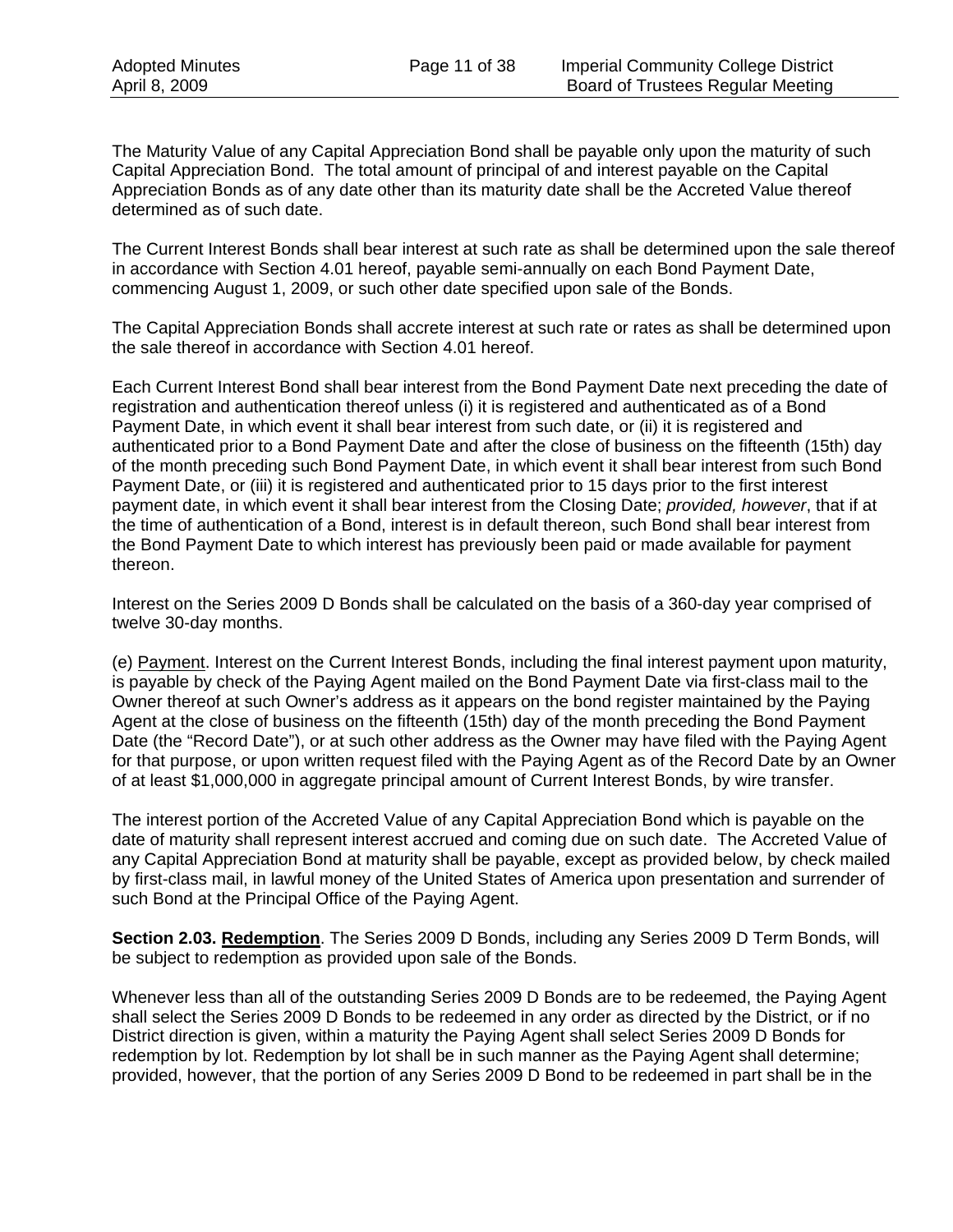Principal Amount of \$5,000 or any integral multiple thereof. The Paying Agent shall promptly notify the District of the Series 2009 D Bonds so selected for redemption on such date.

The Paying Agent shall give notice of the redemption of the Bonds at the expense of the District. Such notice shall specify: (a) that the Bonds or a designated portion thereof are to be redeemed, (b) the numbers and CUSIP numbers of the Bonds to be redeemed, (c) the date of notice and the date of redemption, (d) the place or places where the Bonds must be submitted for redemption, descriptive information about the Bonds, including the dated date, interest rate and stated maturity date. Such notice shall further state that on the specified date there shall become due and payable upon each Bond to be redeemed, the portion of the principal amount or Maturity Value of such Bond to be redeemed, together with interest accrued or accreted to said date, and redemption premium, if any, and that from and after such date interest with respect thereto shall cease to accrue or accrete and be payable.

Notice of redemption shall be by first class mail, postage prepaid, to the original purchaser of the Bonds, to a Securities Depository and to an Information Service that disseminates securities redemption notices, and to the District and to the County, and by registered or certified mail or personal delivery to the respective Owners of any Bonds designated for redemption at their addresses appearing on the Bond Register of the Paying Agent, in every case at least 30 days, but not more than 60 days, prior to the redemption date; provided that neither failure to receive such notice nor any defect in any notice so mailed shall affect the sufficiency of the proceedings for the redemption of such Bonds.

## **SECTION 2.04. Book-Entry System.**

(a) Original Delivery. The Bonds shall be initially delivered in the form of a separate single fully registered Bond (which may be typewritten) for each maturity of the Bonds. Upon initial delivery, the ownership of each such Bond shall be registered on the Registration Books in the name of Cede & Co. (the "Nominee"). Except as provided in subsection (c), the ownership of all of the Outstanding Bonds shall be registered in the name of the Nominee on the Registration Books.

With respect to Bonds the ownership of which shall be registered in the name of the Nominee, the District and the Paying Agent shall have no responsibility or obligation to any Depository System Participant or to any person on behalf of which the Depository holds an interest in the Bonds. Without limiting the generality of the immediately preceding sentence, the District and the Paying Agent shall have no responsibility or obligation with respect to (i) the accuracy of the records of the Depository, the Nominee or any Depository System Participant with respect to any ownership interest in the Bonds, (ii) the delivery to any Depository System Participant or any other person, other than an Owner as shown in the Registration Books, of any notice with respect to the Bonds, including any notice of redemption, (iii) the selection by the Depository of the beneficial interests in the Bonds to be redeemed in the event the District elects to redeem the Bonds in part, (iv) the payment to any Depository System Participant or any other person, other than an Owner as shown in the Registration Books, of any amount with respect to principal, premium, if any, or interest on the Bonds or (v) any consent given or other action taken by the Depository as Owner of the Bonds. The District and the Paying Agent may treat and consider the person in whose name each Bond is registered as the absolute owner of such Bond for the purpose of payment of principal, premium and interest on such Bond, for the purpose of giving notices of redemption and other matters with respect to such Bond, for the purpose of registering transfers of ownership of such Bond, and for all other purposes whatsoever. The Paying Agent shall pay the principal of and interest and premium, if any, on the Bonds only to the respective Owners or their respective attorneys duly authorized in writing, and all such payments shall be valid and effective to fully satisfy and discharge all obligations with respect to payment of principal of and interest and premium, if any, on the Bonds to the extent of the sum or sums so paid. No person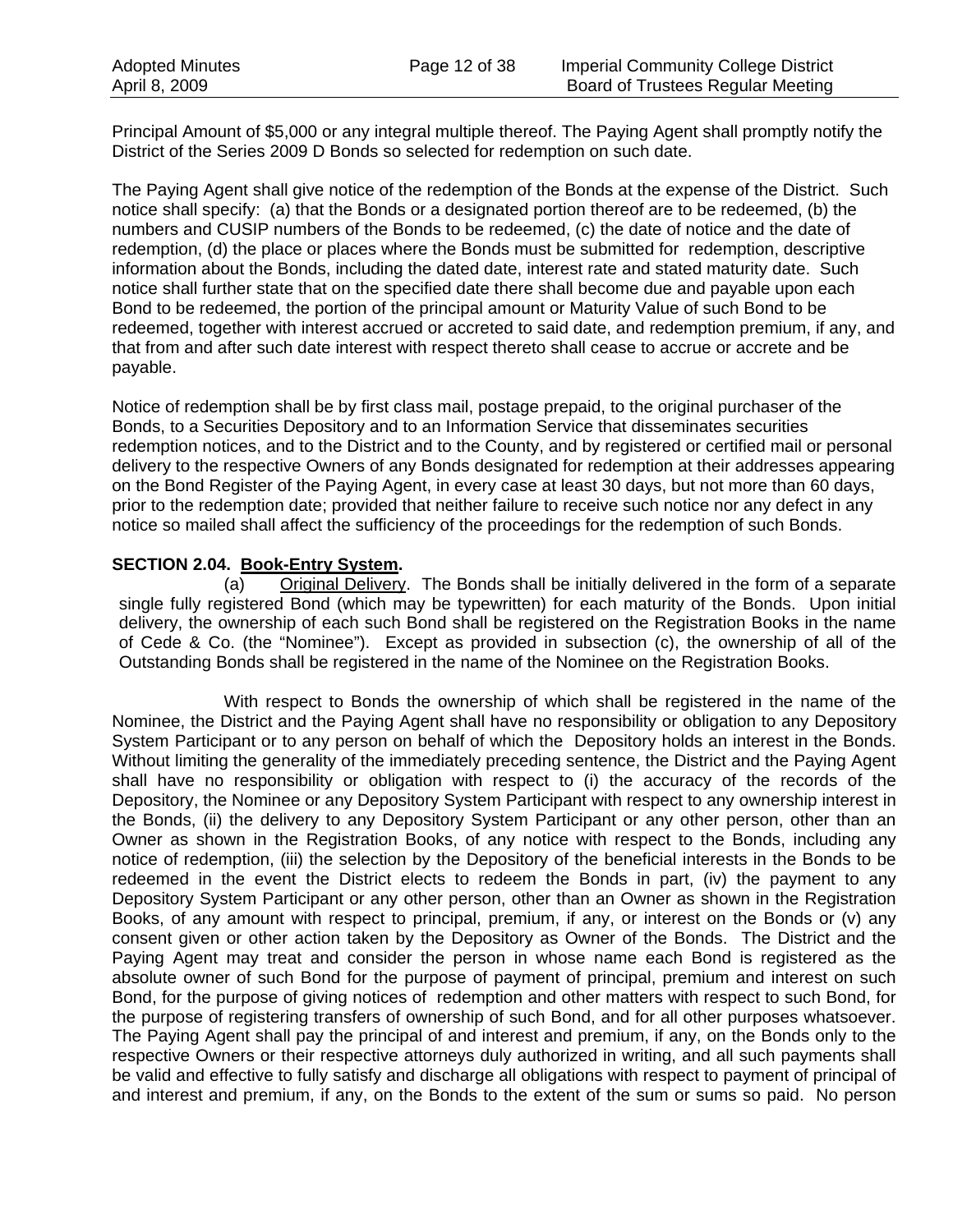other than an Owner shall receive a Bond evidencing the obligation of the District to make payments of principal, interest and premium, if any, pursuant to this Resolution. Upon delivery by the Depository to the Nominee of written notice to the effect that the Depository has determined to substitute a new nominee in its place, and subject to the provisions herein with respect to Record Dates, such new nominee shall become the Nominee hereunder for all purposes; and upon receipt of such a notice the District shall promptly deliver a copy of the same to the Paying Agent.

(b) Representation Letter. In order to qualify the Bonds for the Depository's bookentry system, the District and the Paying Agent shall execute and deliver to such Depository a letter representing such matters as shall be necessary to so qualify the Bonds. The execution and delivery of such letter shall not in any way limit the provisions of subsection (a) above or in any other way impose upon the District or the Paying Agent any obligation whatsoever with respect to persons having interests in the Bonds other than the Owners. The Paying Agent agrees to comply with all provisions in such letter with respect to the giving of notices thereunder by the Paying Agent. In addition to the execution and delivery of such letter, the District may take any other actions, not inconsistent with this Resolution, to qualify the Bonds for the Depository's book-entry program.

(c) Transfers Outside Book-Entry System. In the event that either (i) the Depository determines not to continue to act as Depository for the Bonds, or (ii) the District determines to terminate the Depository as such, then the District shall thereupon discontinue the book-entry system with such Depository. In such event, the Depository shall cooperate with the District and the Paying Agent in the issuance of replacement Bonds by providing the Paying Agent with a list showing the interests of the Depository System Participants in the Bonds, and by surrendering the Bonds, registered in the name of the Nominee, to the Paying Agent on or before the date such replacement Bonds are to be issued. The Depository, by accepting delivery of the Bonds, agrees to be bound by the provisions of this subsection (c). If, prior to the termination of the Depository acting as such, the District fails to identify another Securities Depository to replace the Depository, then the Bonds shall no longer be required to be registered in the Registration Books in the name of the Nominee, but shall be registered in whatever name or names the Owners transferring or exchanging Bonds shall designate, in accordance with the provisions of this Article 2. Prior to its termination, the Depository shall furnish the Paying Agent with the names and addresses of the Participants and respective ownership interests thereof.

(d) Payments to the Nominee. Notwithstanding any other provision of this Resolution to the contrary, so long as any Bond is registered in the name of the Nominee, all payments by the District or the Paying Agent with respect to principal of and interest and premium, if any, on such Bond and all notices with respect to such Bond shall be made and given, respectively, as provided in the letter described in subsection (b) of this Section or as otherwise instructed by the Depository.

**Section 2.05. Form of Bonds**. The Bonds, the form of the Paying Agent's certificate of authentication and registration and the form of assignment to appear thereon shall be substantially in the form, with necessary or appropriate variations, omissions and insertions, as permitted or required by this Resolution, as set forth in Exhibit A (Capital Appreciation Bond) and Exhibit B (Current Interest Bond) attached hereto.

**Section 2.06. Execution of Bonds**. The Bonds shall be executed on behalf of the Board by the facsimile signatures of the President of the Board or the Superintendent and countersigned by the Clerk of the Board of Trustees who are in office on the date of adoption of this Resolution or at any time thereafter, and the seal of the District, if any, shall be impressed, imprinted or reproduced by facsimile thereon. If any officer whose signature appears on any Bond ceases to be such officer before delivery of the Bonds to the purchaser, such signature shall nevertheless be as effective as if the officer had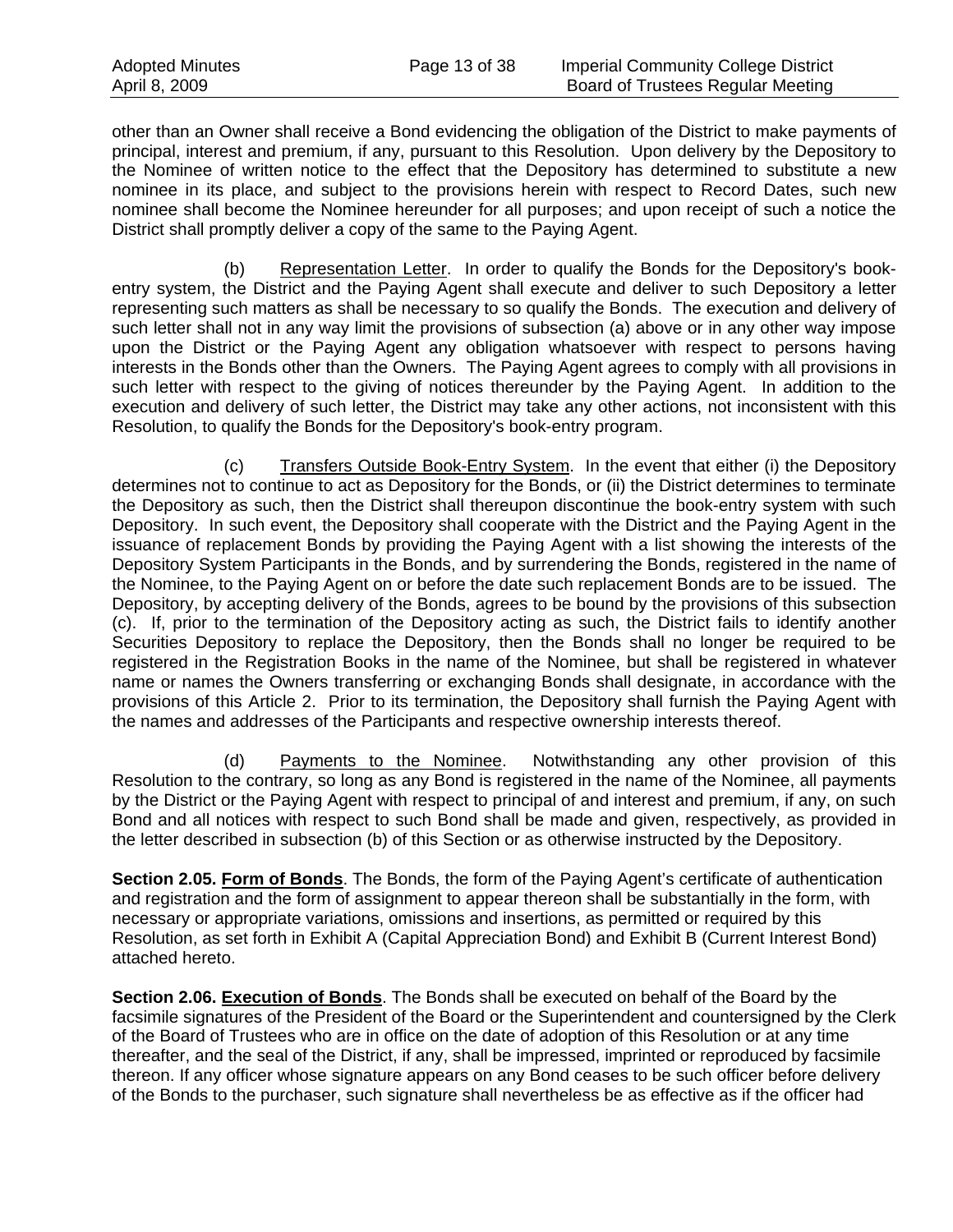remained in office until the delivery of the Bonds to the purchaser. Any Bond may be signed and attested on behalf of the Board by such persons as at the actual date of the execution of such Bond shall be the proper officers of the District although at the nominal date of such Bond any such person shall not have been such officer of the District.

Only such Bonds as shall bear thereon a certificate of authentication and registration in the form set forth in Exhibit A and Exhibit B attached hereto, executed and dated by the Paying Agent, shall be valid or obligatory for any purpose or entitled to the benefits of this Resolution, and such certificate of the Paying Agent shall be conclusive evidence that the Bonds so registered have been duly authenticated, registered and delivered hereunder and are entitled to the benefits of this Resolution.

**Section 2.07. Transfer of Bonds.** Any Bond may, in accordance with its terms, be transferred, upon the books required to be kept pursuant to the provisions of Section 2.09 hereof, by the person in whose name it is registered, in person or by his duly authorized attorney, upon surrender of such Bond for cancellation at the Principal Office at the Paying Agent, accompanied by delivery of a written instrument of transfer in a form approved by the Paying Agent, duly executed. The Paying Agent shall require the payment by the Owner requesting such transfer of any tax or other governmental charge required to be paid with respect to such transfer.

Whenever any Bond or Bonds shall be surrendered for transfer, the District shall execute and the Paying Agent shall authenticate and deliver a new Bond or Bonds, for like aggregate principal amount.

No transfers of Bonds shall be required to be made (a) fifteen days prior to the date established by the Paying Agent for selection of Bonds for redemption or (b) with respect to a Bond after such Bond has been selected for redemption.

**Section 2.08. Exchange of Bonds.** Bonds may be exchanged at the Principal Office of the Paying Agent for a like aggregate principal amount of Bonds of authorized denominations and of the same maturity. The Paying Agent shall require the payment by the Owner requesting such exchange of any tax or other governmental charge required to be paid with respect to such exchange.

No exchanges of Bonds shall be required to be made (a) fifteen days prior to the date established by the Paying Agent for selection of Bonds for redemption or (b) with respect to a Bond after such Bond has been selected for redemption.

**Section 2.09. Bond Register.** The Paying Agent shall keep or cause to be kept sufficient books for the registration and transfer of the Bond (the "Registration Books"), which shall at all times be open to inspection by the District upon reasonable notice; and, upon presentation for such purpose, the Paying Agent shall, under such reasonable regulations as it may prescribe, register or transfer or cause to be registered or transferred, on said books, Bonds as herein before provided.

**Section 2.10. Temporary Bonds**. The Bonds may be initially issued in temporary form exchangeable for definitive Bonds when ready for delivery. The temporary Bonds may be printed, lithographed or typewritten, shall be of such denominations as may be determined by the District, and may contain such reference to any of the provisions of this Resolution as may be appropriate. Every temporary Bond shall be executed by the District upon the same conditions and in substantially the same manner as the definitive Bonds. If the District issues temporary Bonds it will execute and furnish definitive Bonds without delay, and thereupon the temporary Bonds may be surrendered, for cancellation, in exchange therefor at the Principal Office of the Paying Agent and the Paying Agent shall deliver in exchange for such temporary Bonds an equal aggregate principal amount of definitive Bonds of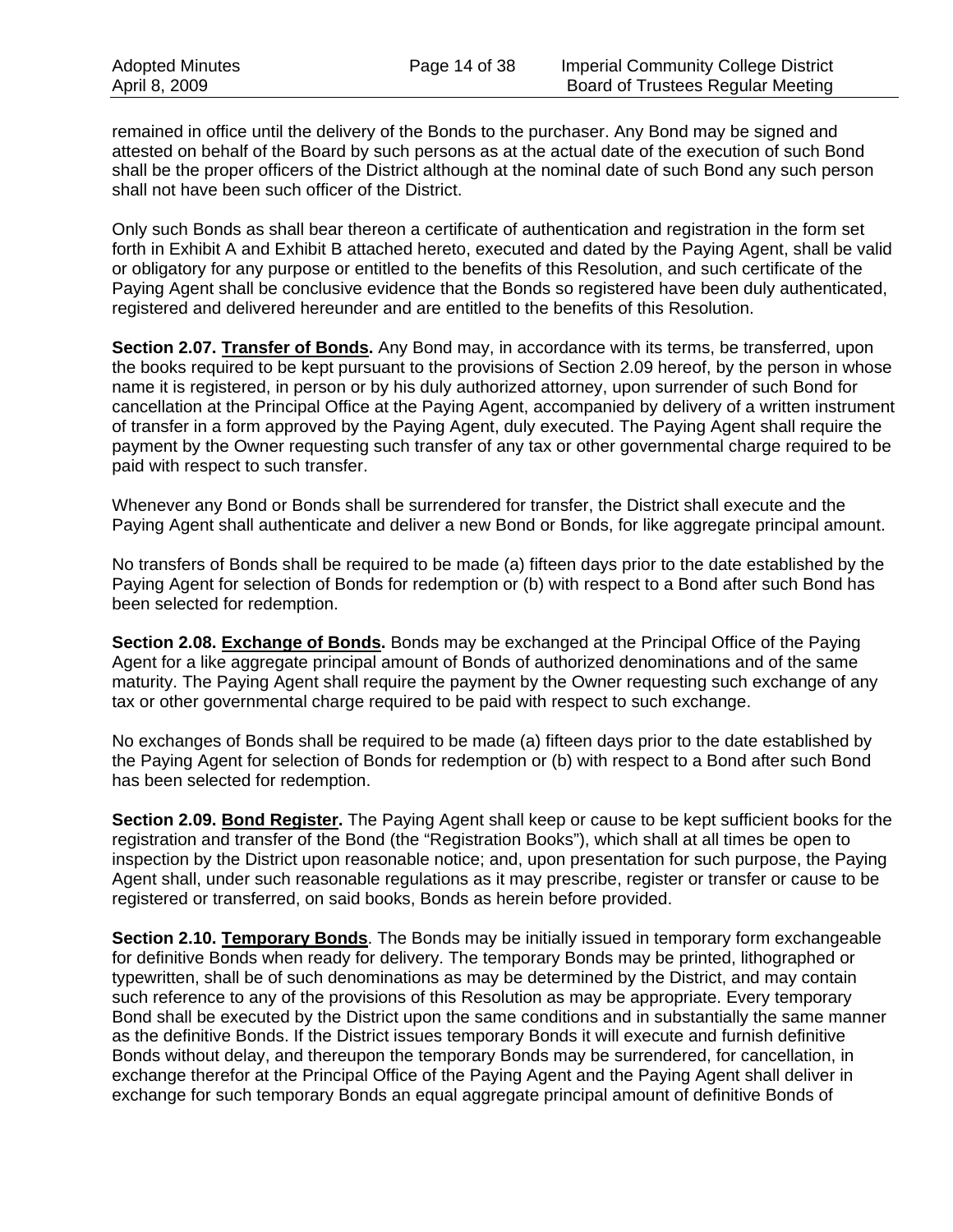authorized denominations. Until so exchanged, the temporary Bonds shall be entitled to the same benefits pursuant to this Resolution as definitive Bonds executed and delivered hereunder.

**Section 2.11. Bonds Mutilated, Lost, Destroyed or Stolen**. If any Bond shall become mutilated the District, at the expense of the Owner of said Bond, shall execute, and the Paying Agent shall thereupon authenticate and deliver, a new Bond of like maturity and principal amount in exchange and substitution for the Bond so mutilated, but only upon surrender to the Paying Agent of the Bond so mutilated. Every mutilated Bond so surrendered to the Paying Agent shall be canceled by it and delivered to, or upon the order of, the District. If any Bond shall be lost, destroyed or stolen, evidence of such loss, destruction or theft may be submitted to the District and, if such evidence be satisfactory to the District and indemnity satisfactory to it shall be given, the District, at the expense of the Owner, shall execute, and the Paying Agent shall thereupon authenticate and deliver, a new Bond of like maturity and principal amount in lieu of and in substitution for the Bond so lost, destroyed or stolen. The District may require payment of a sum not exceeding the actual cost of preparing each new Bond issued under this Section and of the expenses which may be incurred by the District and the Paying Agent in the premises. Any Bond issued under the provisions of this Section 2.11 in lieu of any Bond alleged to be lost, destroyed or stolen shall constitute an original additional contractual obligation on the part of the District whether or not the Bond so alleged to be lost, destroyed or stolen be at any time enforceable by anyone, and shall be equally and proportionately entitled to the benefits of this Resolution with all other Bonds issued pursuant to this Resolution.

## **ARTICLE III**

## **ISSUE OF BONDS; APPLICATION OF BOND PROCEEDS; SECURITY FOR THE BONDS; DEBT SERVICE FUND**

**Section 3.01. Issuance and Delivery of Bonds**. At any time after the execution of this Resolution the District may issue and deliver the Bonds. The District Representative shall be, and is hereby, directed to cause the Bonds to be printed, signed and sealed, and to be delivered to the Original Purchaser upon the County Treasurer's receipt of the purchase price therefor, and upon the Original Purchaser's performance of the conditions imposed by the District. The Paying Agent is hereby authorized to deliver the Bonds to the Original Purchaser, upon receipt of a Written Request of the District.

**Section 3.02. Application of Proceeds of Sale of Bonds**. The Paying Agent shall deposit the proceeds of sale of the 2009 D Bonds received by it (including any good faith deposits upon the public sale thereof) in the Proceeds Account established pursuant to Section 3.03, to be applied on the Closing Date as follows:

- (a) The Paying Agent shall withdraw from the Proceeds Account and transfer to the County for deposit in the Debt Service Fund established pursuant to Section 3.06 an amount equal to the premium (if any) received on the sale of the 2009 D Bonds.
- (b) The Paying Agent shall retain in the Proceeds Account an amount set forth in a Written Request of the District filed with the Paying Agent as of the Closing Date, which amount is equal to the estimated Costs of Issuance.
- (c) The Paying Agent shall transfer the remainder of such proceeds to the Tax Collector-Treasurer of the County on behalf of the District, for deposit in the Building Fund established pursuant to Section 3.04.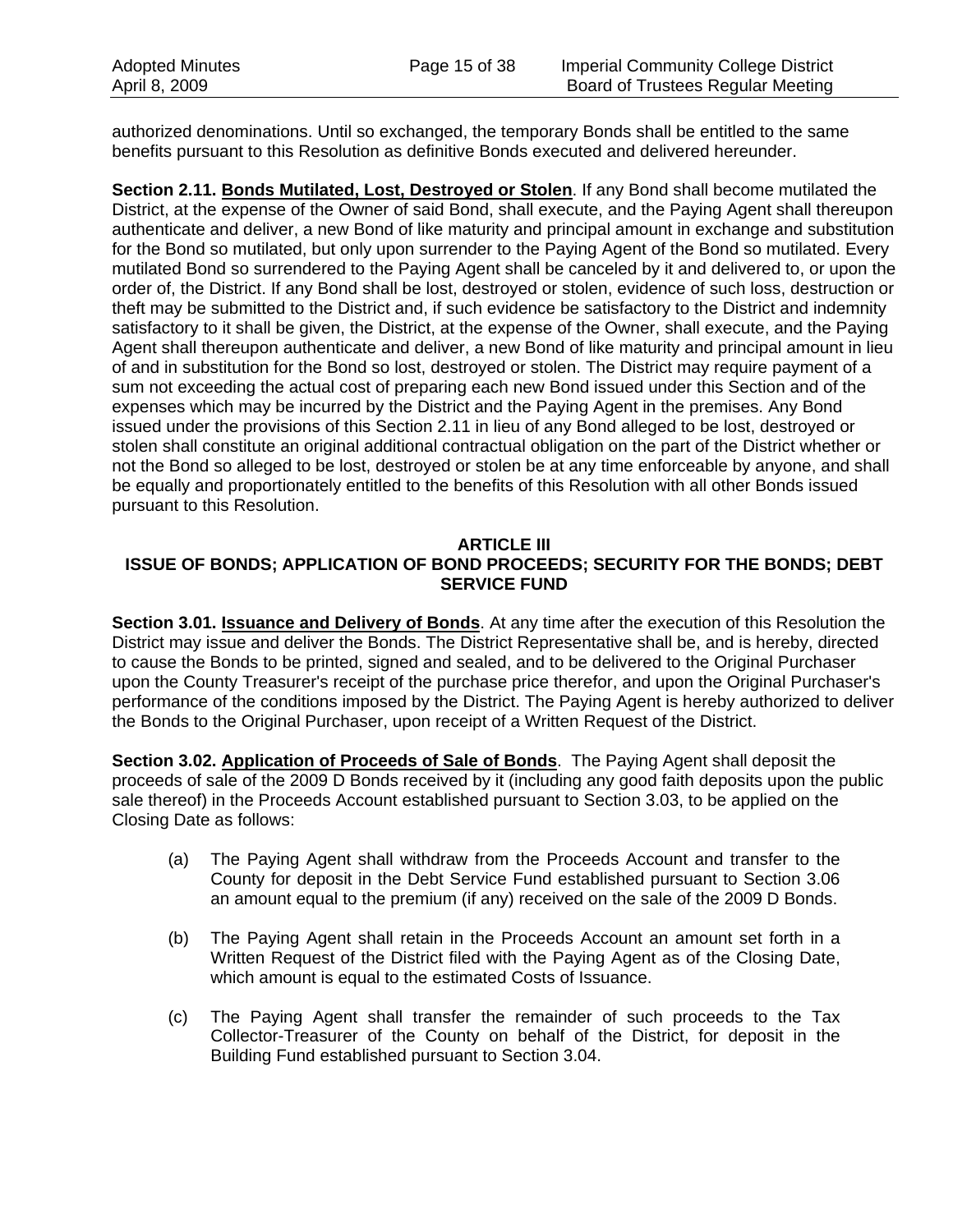**Section 3.03. Proceeds Account**. There is hereby created the "2009 D Bonds Bond Proceeds Account", which shall be held and maintained by the Paying Agent as a separate account, distinct from all other funds of the District, into which shall be deposited the proceeds of sale of the 2009 D Bonds under Section 3.02. Amounts remaining on deposit in the Proceeds Account under Section 3.02(b) shall be disbursed for the purpose of paying the Costs of Issuance upon the receipt by the Paying Agent of Written Requests of the District. On the date which is four months after the Closing Date, the Paying Agent shall withdraw all amounts remaining on deposit in the Proceeds Account and transfer such amounts to the County for deposit in the Building Fund.

**Section 3.04. Building Fund**. The District hereby directs the Tax Collector-Treasurer of the County to establish, hold and maintain a fund to be known as the "2009 D Bonds Imperial Community College District Building Fund", which the County shall maintain as a separate account, distinct from all other funds of the County and the District. The proceeds from the sale of the 2009 D Bonds, to the extent required under Section 3.02(c), shall be transferred to the County on behalf of the District to be credited to the Building Fund, to be expended by the District solely for the acquisition or improvement of real property for which the 2009 Bond proceeds are authorized to be expended pursuant to the Bond Proposition. All interest and other gain arising from the investment of amounts deposited to the Building Fund shall be retained in the Building Fund and used for the purposes thereof. At the Written Request of the District filed with the County, any amounts remaining on deposit in the Building Fund and not needed for the purposes thereof shall be withdrawn from the Building Fund and transferred to the Debt Service Fund, to be applied to pay the principal of and interest on the 2009 D Bonds.

**Section 3.05. Security for the Bonds.** The Bonds are general obligations of the District, and the Board of Supervisors of the County has the power, is obligated to, and shall levy ad valorem taxes upon all property within the District subject to taxation, without limitation of rate or amount, for the payment of the Bonds and the interest thereon, in accordance with and subject to Sections 15250 and Section 15252 of the Act.

Section 3.06. Debt Service Fund. The District shall instruct the County Office of Education to create and maintain while the Bonds are outstanding an interest and sinking fund for the Series 2009 D Bonds (the "Debt Service Fund"), which shall be maintained by the County Office of Education as a separate account, distinct from all other funds of the District, into which shall be paid on receipt thereof, (i) the portion of the Bond proceeds designated in Section 3.02 of this Resolution, and (ii) the proceeds of any taxes levied pursuant to Section 3.03. The Debt Service Fund shall be administered and disbursements made in the manner set forth in Section 3.05 hereof.

**Section 3.07. Disbursements From Debt Service Fund.** The moneys in the Debt Service Fund, to the extent necessary to pay Debt Service on the Bonds as the same becomes due and payable, shall be transferred by the County Office of Education to the Paying Agent which, in turn, shall pay such moneys to DTC to pay the Debt Service on the Bonds. DTC will thereupon make payments of Debt Service on the Bonds to the DTC Participants who will thereupon make payments of Debt Service to the beneficial owners of the Bonds. Any moneys remaining in the Debt Service Fund after Debt Service on the Bonds has been paid, or provision for such payment has been made, shall be transferred to the General Fund of the District, pursuant to Section 15234 of the Education Code.

**Section 3.08. No Liability of the County.** Notwithstanding anything stated to the contrary in this Resolution, (a) the Bonds are not a debt of the County, including its Board, officers, officials, agents and employees, and the County, including its Board, officers, officials, agents and employees, has no obligation to repay the Bonds; (b) the Board's sole responsibilities hereunder are to levy a tax for the repayment of the Bonds, as provided in Sections 15140, 15146 and 15250, respectively, of the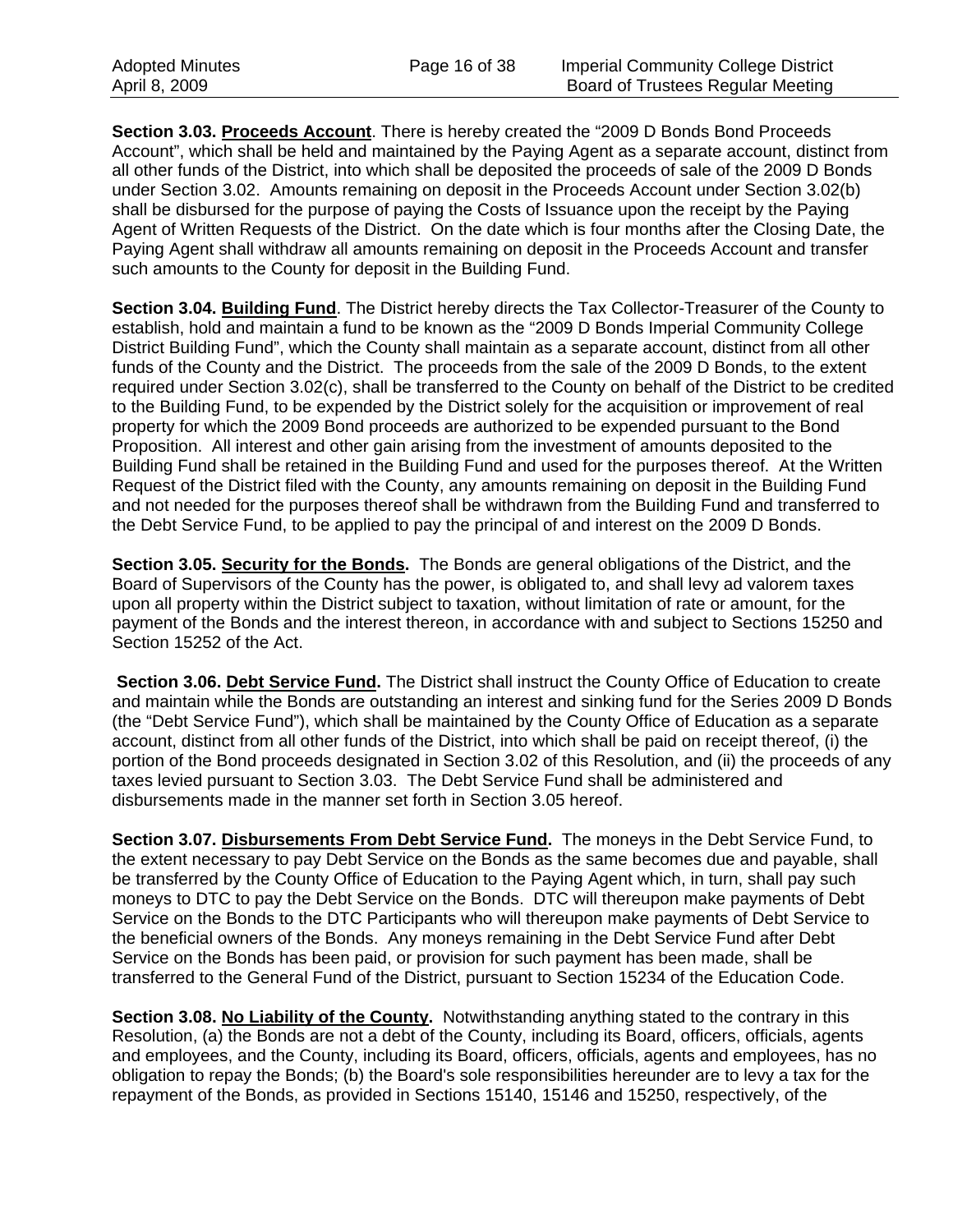Education Code, and (i) neither the County, nor the Board, nor any officer, official, agent or employee of the County, shall have any obligation or liability hereunder or in connection with the transactions contemplated hereby other than as specified in said Code Sections; (ii) the Bonds, including interest thereon, shall be payable solely from taxes levied by the Board of Supervisors of the County pursuant to Section 15250 of the California Education Code; and (iii) the County, including its Board, officers, officials, agents and employees, shall retain all of their respective constitutional and statutory privileges, immunities, rights and defenses in carrying out their duties in connection with levying the tax to repay the Bonds.

#### **ARTICLE IV SALE OF THE BONDS; OFFICIAL STATEMENT**

#### **Section 4.01. Sale of the Bonds**.

(a) . Approval of Purchase Contract**.** The Bonds will be sold at negotiated sale by the District to an underwriter pursuant to the terms and conditions set forth in the Purchase Contract substantially in the form on file with the Clerk (the "Purchase Contract"). The form of the Purchase Contract is hereby approved and the Superintendent, his designee, or other authorized representative of the District is hereby authorized to execute the Purchase Contract, with such changes therein, deletions therefrom and modifications thereto as the Superintendent, or designee thereof, and the District may approve, such approval to be conclusively evidenced by the execution and delivery thereof; provided, however, that the maximum true interest cost on the Bonds shall not exceed the legal limit and the Underwriter's discount may not exceed three quarters of one percent (0.75%) excluding expenses and costs of issuance and original issue discount, of the aggregate principal or issue amount of Bonds sold thereunder. The Superintendent, or designee thereof, is further authorized to determine the principal or issue amount of the Bonds to be specified in the Purchase Contract for sale by the District, up to an aggregate principal or issue amount of \$8,898,711, to modify redemption terms and to enter into and execute the Purchase Contract, if the conditions set forth in this Resolution are met.

The Bonds shall be sold by negotiated sale inasmuch as: (i) such sale will allow the District to integrate the sale of the 2009 D Bonds with other public financings undertaken, or to be undertaken, by the District in order to finance and fund public college facilities; (ii) such a sale will allow the District to utilize the services of consultants who are familiar with the financial needs, status and plans of the District; and (iii) such a sale will allow the District to control the timing and structuring of the sale of the 2009 D Bonds to the municipal bond market and, potentially, take advantage of interest rate opportunities for favorable sale of the 2009 D Bonds to such market.

Caldwell Flores Winters, Inc., has been selected to act as financial advisor to the District, Jones Hall, A Professional Law Corporation, has been selected as the District's bond counsel and Piper Jaffray & Co. has been selected as underwriter. The estimated costs of issuance associated with the bond sale and the sale of the Series 2009 Bonds are \$163,275, excluding underwriter's compensation, bond insurance costs and including the financial advisor and bond counsel fees, costs of printing the Official Statement, rating agency fees and paying agent fees. Final complete costs of issuance will be determined and presented to the Board subsequent to sale of the Bonds.

If, it appears in the best interests of the District to acquire municipal bond insurance to secure the Bonds, the Superintendent may so provide in the Purchase Contract.

(b) Official Statement. The Board hereby approves and deems nearly final within the meaning of Rule 15c2-12 of the Securities Exchange Act of 1934, the preliminary Official Statement describing the 2009 D Bonds in the form on file with the Clerk of the Board. A District Representative is hereby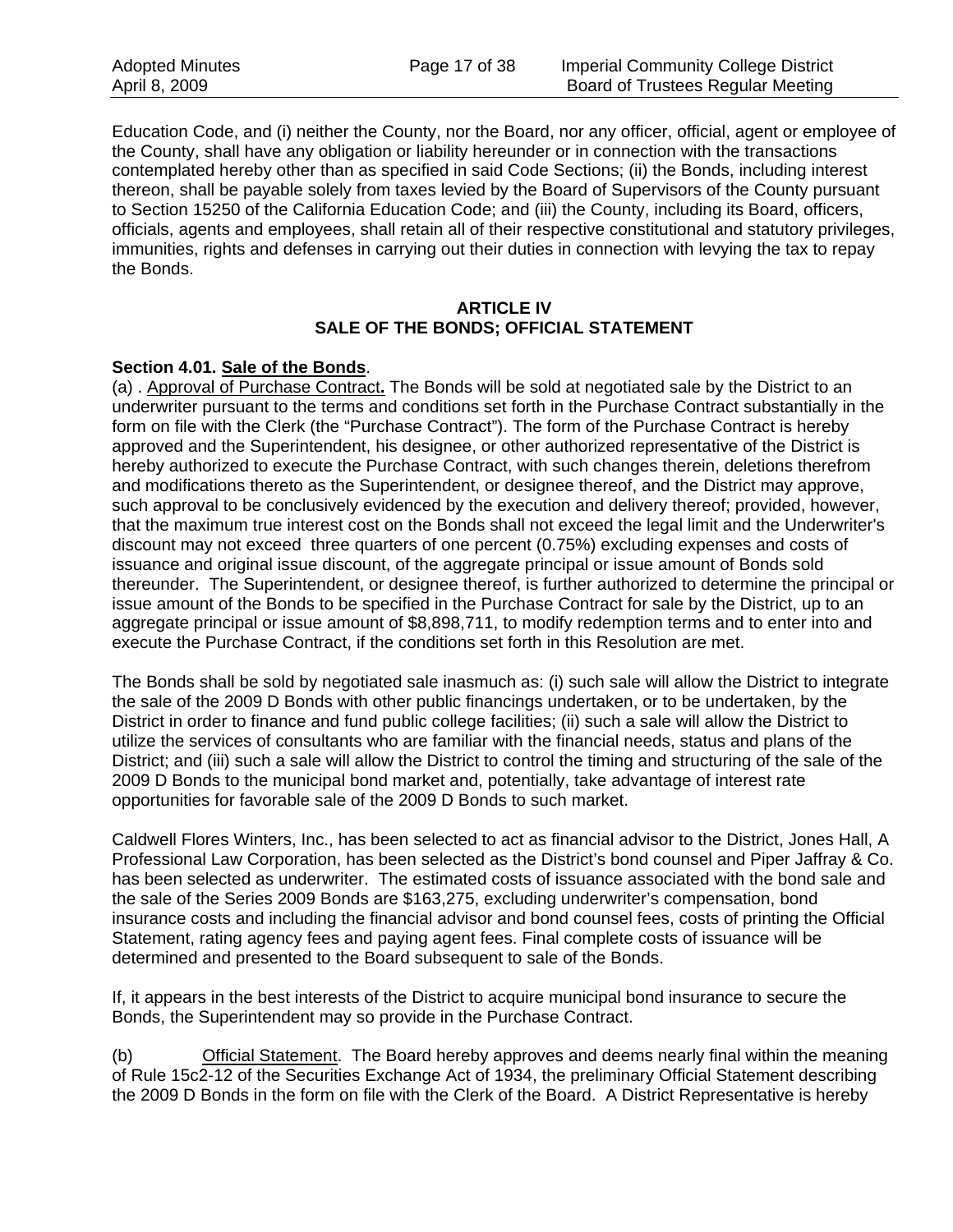individually authorized, at the request of the Original Purchaser, to execute an appropriate certificate affirming the Board's determination that the preliminary Official Statement has been deemed nearly final within the meaning of such Rule. Distribution of the preliminary Official Statement by the Original Purchaser is hereby approved. A District Representative is hereby individually authorized and directed to approve any changes in or additions to a final form of said Official Statement, and the execution thereof by such District Representative shall be conclusive evidence of approval of any such changes and additions. The Board hereby authorizes the distribution of the final Official Statement by the Original Purchaser. A District Representative shall execute the final Official Statement in the name and on behalf of the District.

**Section 4.02. Official Action.** All actions heretofore taken by the officers and agents of the District with respect to the sale and issuance of the Bonds are hereby approved, and the District Representative and all other officers of the District are hereby authorized and directed for and in the name and on behalf of the Board, to do any and all things and take any and all actions relating to the execution and delivery of any and all certificates, requisitions, agreements and other documents, which they, or any of them, may deem necessary or advisable in order to consummate the lawful issuance and delivery of the Bonds in accordance with this resolution.

## **ARTICLE V COVENANTS**

**Section 5.01. Punctual Payment**. The District shall, pursuant to Section 15140(b) of the California Education Code, send a certified copy of this Resolution, together with the debt service schedule for the Series 2009 D Bonds, to the County Treasurer, to assure that the Board of Supervisors will levy ad valorem taxes, as provided in Section 15250 of the Education Code, so as to enable the District to punctually pay, or cause to be paid, the principal of and interest on the Series 2009 D Bonds, in conformity with the terms of the Series 2009 D Bonds and of this Resolution. Nothing herein contained shall prevent the District from making advances of its own moneys, howsoever derived, to any of the uses or purposes permitted by law.

**Section 5.02. Extension of Time for Payment**. In order to prevent any accumulation of claims for interest after maturity, the District will not, directly or indirectly, extend or consent to the extension of the time for the payment of any claim for interest on any of the Bonds and will not, directly or indirectly, approve any such arrangement by purchasing or funding said claims for interest or in any other manner. In case any such claim for interest shall be extended or funded, whether or not with the consent of the District, such claim for interest so extended or funded shall not be entitled, in case of default by the District hereunder, to the benefits of this Resolution, except subject to the prior payment in full of the principal of all of the Bonds then Outstanding and of all claims for interest which shall not have so extended or funded.

**Section 5.03. Tax Covenants**. (a) Private Activity Bond Limitation. The District shall assure that the proceeds of the Series 2009 D Bonds are not so used as to cause the Series 2009 D Bonds to satisfy the private business tests of section 141(b) of the Code or the private loan financing test of section 141(c) of the Internal Revenue Code of 1986 (the "Code").

(b) Federal Guarantee Prohibition. The District shall not take any action or permit or suffer any action to be taken if the result of the same would be to cause any of the Series 2009 D Bonds to be "federally guaranteed" within the meaning of section 149(b) of the Code.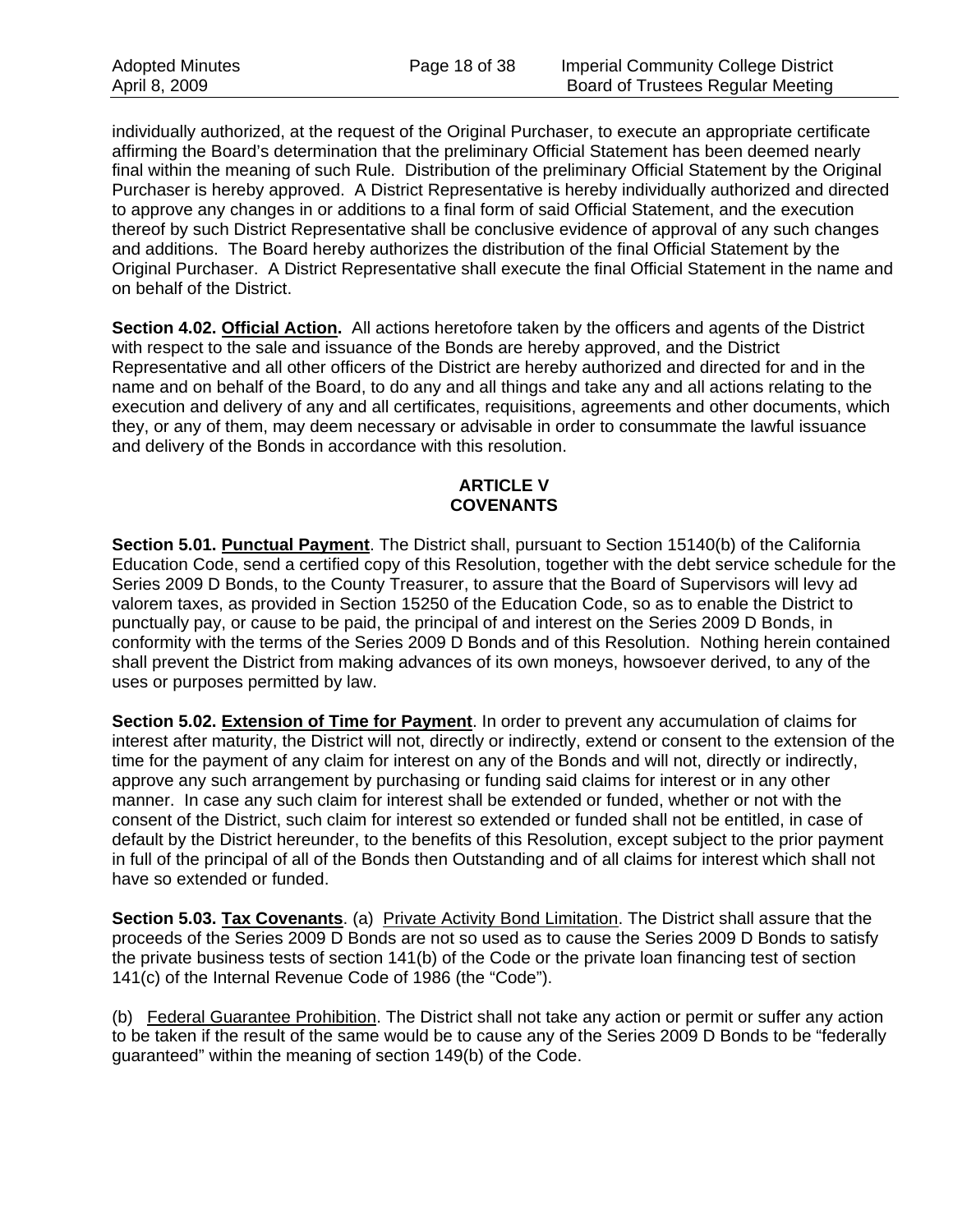(c) Rebate Requirement. The District shall take any and all actions necessary to assure compliance with section 148(f) of the Code, relating to the rebate of excess investment earnings, if any, to the federal government, to the extent that such section is applicable to the Series 2009 D Bonds.

(d) No Arbitrage. The District shall not take, or permit or suffer to be taken by the Trustee or otherwise, any action with respect to the proceeds of the Series 2009 D Bonds which, if such action had been reasonably expected to have been taken, or had been deliberately and intentionally taken, on the date of issuance of the Series 2009 D Bonds would have caused the Series 2009 D Bonds to be "arbitrage bonds" within the meaning of section 148 of the Code.

(e) Maintenance of Tax Exemption. The District shall take all actions necessary to assure the exclusion of interest on the Series 2009 D Bonds from the gross income of the Owners of the Series 2009 D Bonds to the same extent as such interest is permitted to be excluded from gross income under the Code as in effect on the date of issuance of the Series 2009 D Bonds.

(f) Small Issuer Exemption from Bank Nondeductibility Restriction. The District hereby designates the Bonds for purposes of paragraph (3) of section 265(b) of the Code and represents that not more than \$30,000,000 aggregate principal amount of obligations the interest on which is excludable (under section 103(a) of the Code) from gross income for federal income tax purposes (excluding (i) private activity bonds, as defined in section 141 of the Code, except certain qualified 501(c)(3) bonds as defined in section 145 of the Code for which the and (ii) current refunding obligations to the extent the amount of the refunding obligation does not exceed the outstanding amount of the refunded obligation), including the Bonds, has been or will be issued by the District, including all subordinate entities of the District, during the calendar year 2009.

(g) Exemption from Rebate Requirement. The District is a governmental unit with the power to impose taxes of general applicability which, when collected, may be used for general purposes of the District; the Bonds are not private activity bonds within the meaning of section 141 of the Internal Revenue Code of 1986 (the "Code"); and ninety-five percent (95%) of the Net Sale Proceeds of the Bonds are to be used for local governmental activities of the District. The aggregate face amount (or, issue prices, in the case of issues with a net original issue discount or net original issue premium in excess of two percent (2%) of the principal amount of the issue, excluding original issue premium used for reasonable underwriter's compensation) of all tax-exempt obligations (other than private activity bonds as defined in section 141 of the Code) issued by the District, including all subordinate entities of the District and all entities which may issue obligations on behalf of the District, during the calendar year during which the Bonds are being issued, is not reasonably expected to exceed \$15,000,000, of which no more than \$5,000,000 is for other than the construction of public school facilities, excluding, however, that portion of current refunding obligations having a principal amount not in excess of the principal amount of the refunded obligation. By reason of the statements set forth in this subparagraph, the District will not rebate excess investment earnings, if any, to the federal government.

**Section 5.04. Continuing Disclosure**. The District hereby covenants and agrees that it will comply with and carry out all of the provisions of the Continuing Disclosure Certificate. "Continuing Disclosure Certificate" shall mean that certain Continuing Disclosure Certificate executed by the District and dated the date of issuance and delivery of the Series 2009 D Bonds, as originally executed and as it may be amended from time to time in accordance with the terms thereof, the form of which is on file with a District Representative.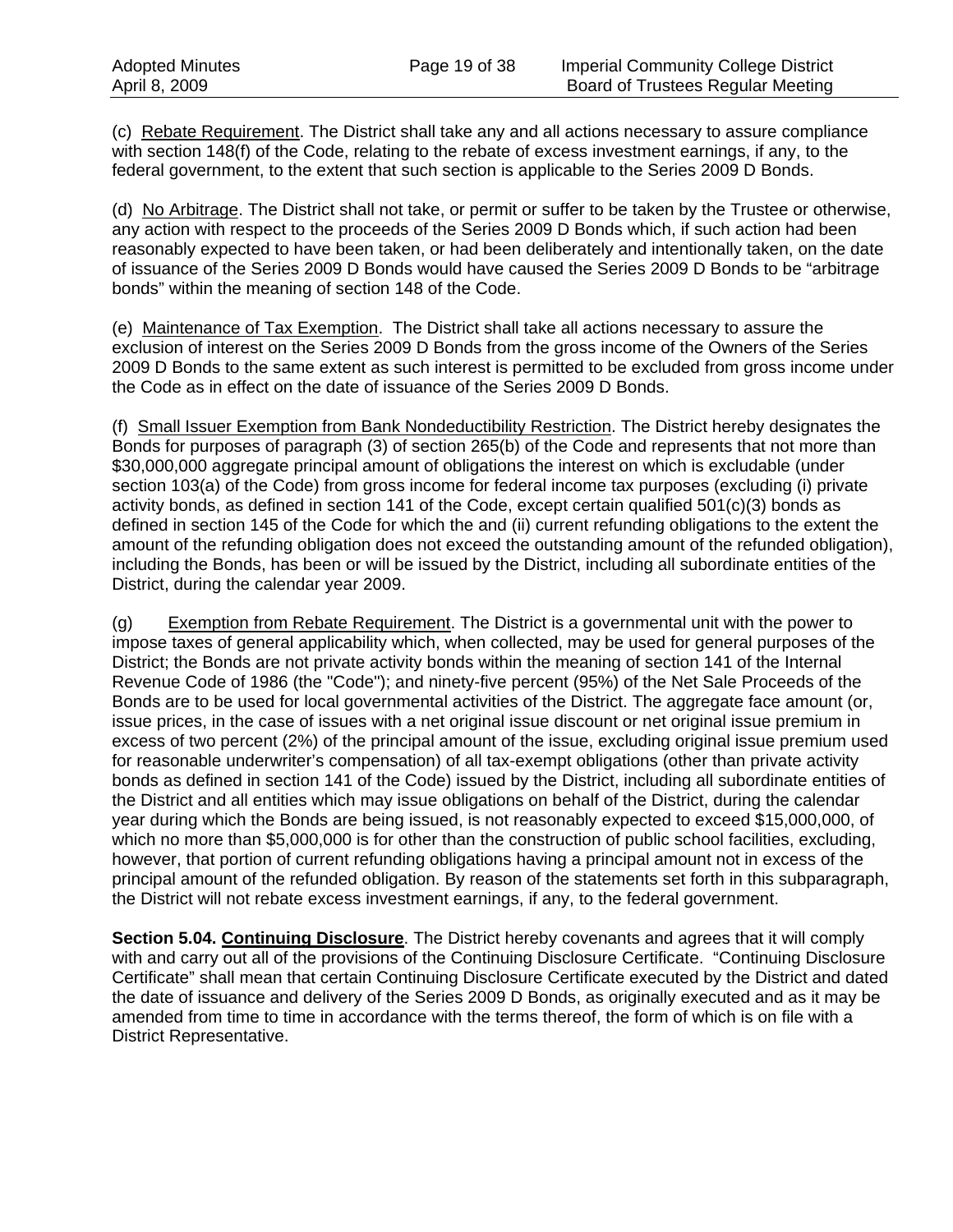#### **ARTICLE VI THE PAYING AGENT**

**Section 6.01. Appointment of Paying Agent**. U.S. Bank National Association, Los Angeles, California, is hereby appointed as Paying Agent for the Bonds. The Paying Agent shall perform such duties, and only such duties, as are specifically set forth in this Resolution, and even during the continuance of an event of default with respect to the Bonds, no implied covenants or obligations shall be read into this Resolution against the Paying Agent. The Paying Agent shall signify its acceptance of the duties and obligations imposed upon it by this Resolution by executing and delivering to the District a certificate to that effect. The Superintendent is hereby authorized to designate a different paying agent for the Bonds prior to the issuance of the Bonds provided such paying agent meets the conditions set forth below and accepts such duties and obligations by executing and delivering to the District a certificate to that effect.

The District may remove the Paying Agent initially appointed, and any successor thereto, and may appoint a successor or successors thereto, but any such successor shall be a bank or trust company doing business and having an office in the State of California, having a combined capital (exclusive of borrowed capital) and surplus of at least Fifty Million Dollars (\$50,000,000), and subject to supervision or examination by federal or state authority. If such bank or trust company publishes a report of condition at least annually, pursuant to law or to the requirements of any supervising or examining authority above referred to, then for the purposes of this Section 6.01 the combined capital and surplus of such bank or trust company shall be deemed to be its combined capital and surplus as set forth in its most recent report of condition so published.

The Paying Agent may at any time resign by giving written notice to the District and the Bond Owners of such resignation. Upon receiving notice of such resignation, the District shall promptly appoint a successor Paying Agent by an instrument in writing. Any resignation or removal of the Paying Agent and appointment of a successor Paying Agent shall become effective upon acceptance of appointment by the successor Paying Agent.

**Section 6.02. Paying Agent May Hold Bonds**. The Paying Agent may become the owner of any of the Bonds in its own or any other capacity with the same rights it would have if it were not Paying Agent.

**Section 6.03. Liability of Agents**. The recitals of facts, covenants and agreements herein and in the Bonds contained shall be taken as statements, covenants and agreements of the District, and the Paying Agent assumes no responsibility for the correctness of the same, nor makes any representations as to the validity or sufficiency of this Resolution or of the Bonds, nor shall incur any responsibility in respect thereof, other than as set forth in this Resolution. The Paying Agent shall not be liable in connection with the performance of its duties hereunder, except for its own negligence or willful default.

In the absence of bad faith, the Paying Agent may conclusively rely, as to the truth of the statements and the correctness of the opinions expressed therein, upon certificates or opinions furnished to the Paying Agent and conforming to the requirements of this Resolution.

The Paying Agent shall not be liable for any error of judgment made in good faith by a responsible officer of its corporate trust department in the absence of the negligence of the Paying Agent.

No provision of this Resolution shall require the Paying Agent to expend or risk its own funds or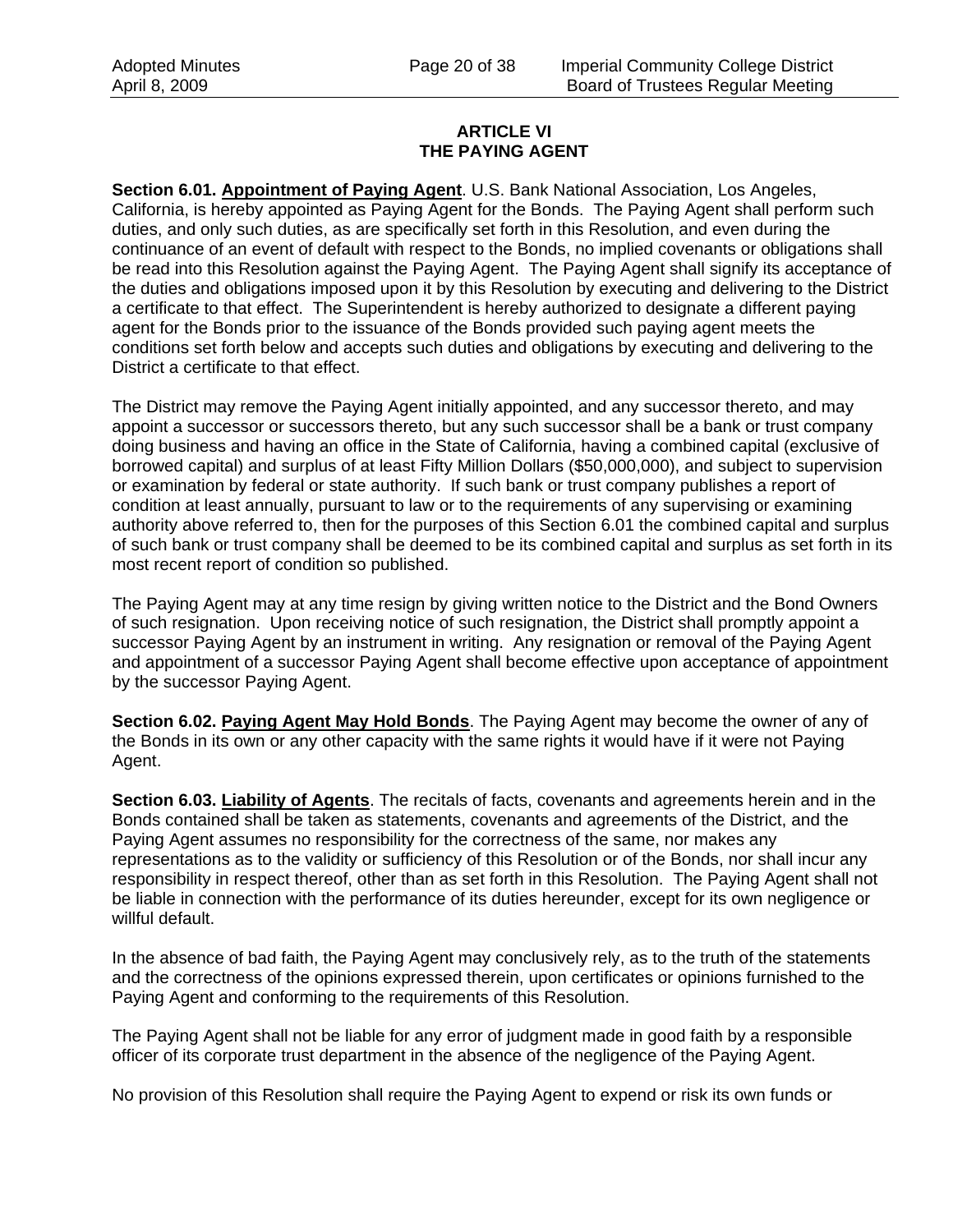otherwise incur any financial liability in the performance of any of its duties hereunder, or in the exercise of any of its rights or powers, if it shall have reasonable grounds for believing that repayment of such funds or adequate indemnity against such risk or liability is not reasonably assured to it.

The Paying Agent may execute any of the powers hereunder or perform any duties hereunder either directly or by or through agents or attorneys and the Paying Agent shall not be responsible for any misconduct or negligence on the part of any agent or attorney appointed with due care by it hereunder.

**Section 6.04. Notice to Agents**. The Paying Agent may rely and shall be protected in acting or refraining from acting upon any notice, resolution, request, consent, order, certificate. report, warrant, bond or other paper or document believed by it to be genuine and to have been signed or presented by the proper party or proper parties. The Paying Agent may consult with counsel, who may be counsel to the District, with regard to legal questions, and the opinion of such counsel shall be full and complete authorization and protection in respect of any action taken or suffered by it hereunder in good faith and in accordance therewith.

Whenever in the administration of its duties under this Resolution the Paying Agent shall deem it necessary or desirable that a matter be proved or established prior to taking or suffering any action hereunder, such matter (unless other evidence in respect thereof be herein specifically prescribed) may, in the absence of bad faith on the part of the Paying Agent, be deemed to be conclusively proved and established by a certificate of the District, and such certificate shall be full warrant to the Paying Agent for any action taken or suffered under the provisions of this Resolution upon the faith thereof, but in its discretion the Paying Agent may, in lieu thereof, accept other evidence of such matter or may require such additional evidence as to it may seem reasonable.

**Section 6.05. Compensation; Indemnification**. The District shall pay to the Paying Agent from time to time reasonable compensation for all services rendered under this Resolution, and also all reasonable expenses, charges, counsel fees and other disbursements, including those of their attorneys, agents and employees, incurred in and about the performance of their powers and duties under this Resolution. The District further agrees to indemnify and save the Paying Agent harmless against any liabilities which it may incur in the exercise and performance of its powers and duties hereunder which are not due to its negligence or bad faith.

## **ARTICLE VII EVENTS OF DEFAULT AND REMEDIES OF BONDOWNERS**

**Section 7.01. Events of Default**. Any one or more of the following events shall constitute an "event of default:"

(a) if default shall be made by the District in the due and punctual payment of Debt Service or redemption premium, if any, on any Bond when and as the same shall become due and payable, whether at maturity as therein expressed, by declaration or otherwise;

 (b) if default shall be made by the District in the observance of any of the covenants, agreements or conditions on its part in this Resolution or in the Bonds contained, and such default shall have continued for a period of thirty (30) days after written notice thereof to the District Representative; or

(c) if the District shall file a petition seeking reorganization or arrangement under the federal bankruptcy laws or any other applicable law of the United States of America, or if a court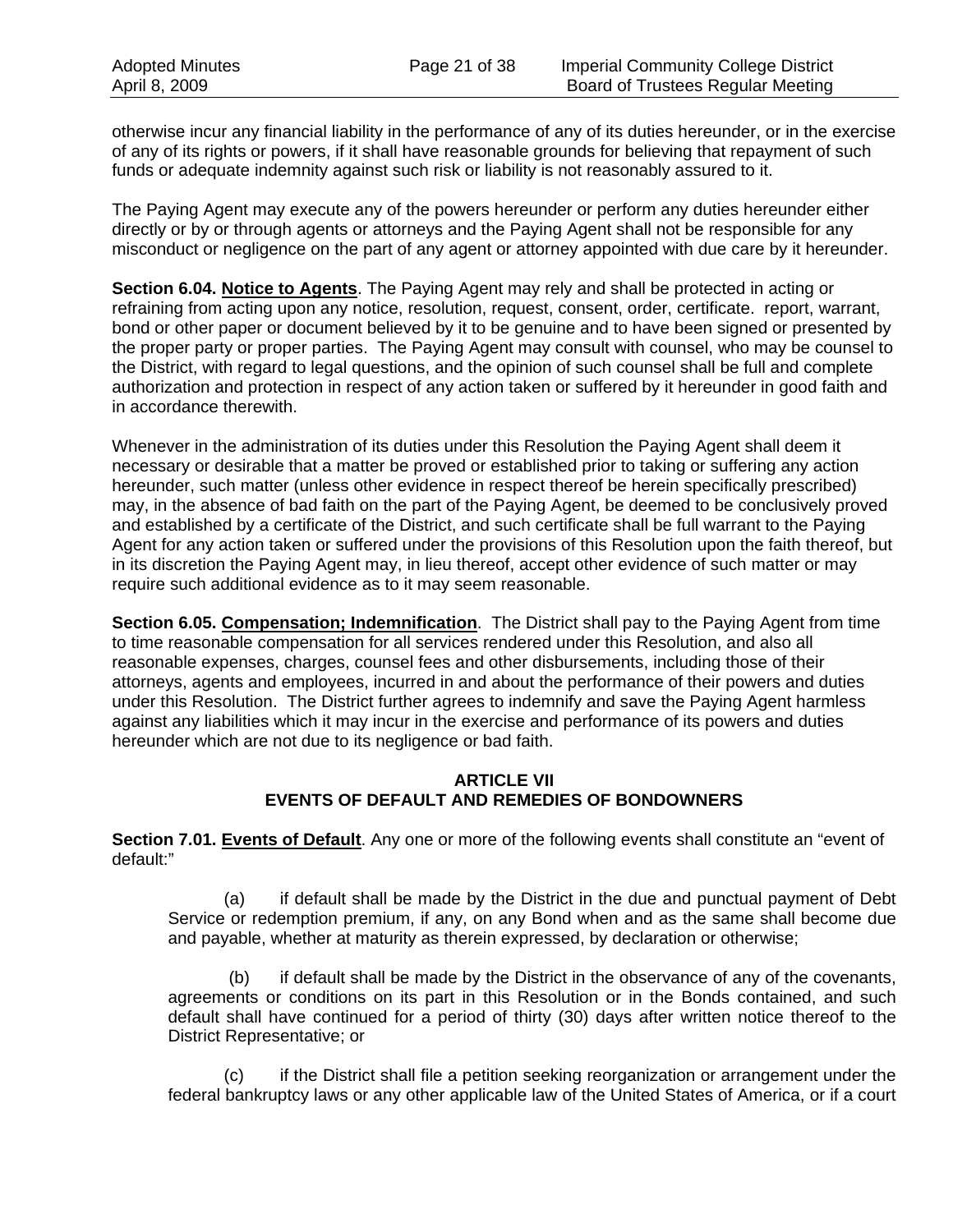of competent jurisdiction shall approve a petition, seeking reorganization of the District under the federal bankruptcy laws or any other applicable law of the United States of America, or if, under the provisions of any other law for the relief or aid of debtors, any court of competent jurisdiction shall assume custody or control of the District or of the whole or any substantial part of its property.

**Section 7.02. Application of Funds Upon Default**. All of the sums in the Debt Service Fund and accounts provided for in Section 4.02 hereof upon the occurrence of an Event of Default as provided in Section 7.01 hereof, and all sums thereafter received by the Paying Agent hereunder, shall be applied by the Paying Agent in the following order upon presentation of the Bonds, and the stamping thereon of the payment if only partially paid, or upon the surrender thereof if fully paid:

*First*, to the payment of the costs and expenses of the Paying Agent hereunder and of the costs and expenses of Bondowners in declaring such event of default, including reasonable compensation to their agents, attorneys and counsel;

*Second*, in case the principal of the Bonds shall not have become due and payable, to the payment of the interest in default in the order of the maturity of the installments of such interest, with interest on the overdue installments at the rate of twelve percent (12%) per annum (to the extent that such interest on overdue installments shall have been collected), such payments to be made ratably to the persons entitled thereto without discrimination or preference;

*Third*, in case any principal of the Bonds shall have become and shall be then due and payable, all such sums shall be applied to the payment of the whole amount then owing and unpaid upon the Bonds for principal and interest, with interest on the overdue principal and installments of interest at the rate of twelve percent (12%) per annum (to the extent that such interest on overdue installments of interest shall have been collected), and in case such moneys shall be insufficient to pay in full the whole amount so owing and unpaid upon the Bonds, then to the payment of such principal and interest without preference or priority of principal over interest, or interest over principal, or of any installment of interest over any other installment of interest, ratably to the aggregate of such principal and interest.

**Section 7.03. Remedies of Bondowners**. Any Bondowner shall have the right, for the equal benefit and protection of all Bondowners similarly situated:

(a) by mandamus, suit, action or proceeding, to compel the District and its members, officers, agents or employees to perform each and every term, provision and covenant contained in this Resolution and in the Bonds, and to require the carrying out of any or all such covenants and agreements of the District and the fulfillment of all duties imposed upon it;

(b) by suit, action or proceeding in equity, to enjoin any acts or things which are unlawful, or the violation of any of the Bondowners' rights; or

(c) upon the happening of any event of default (as defined in Section 7.01 hereof), by suit, action or proceeding in any court of competent jurisdiction, to require the District and its members and employees to account as if it and they were the trustees of an express trust.

**Section 7.04. Non-Waiver**. Nothing in this Article VII or in any other provision of this Resolution, or in the Bonds, shall affect or impair the obligation of the District, which is absolute and unconditional, to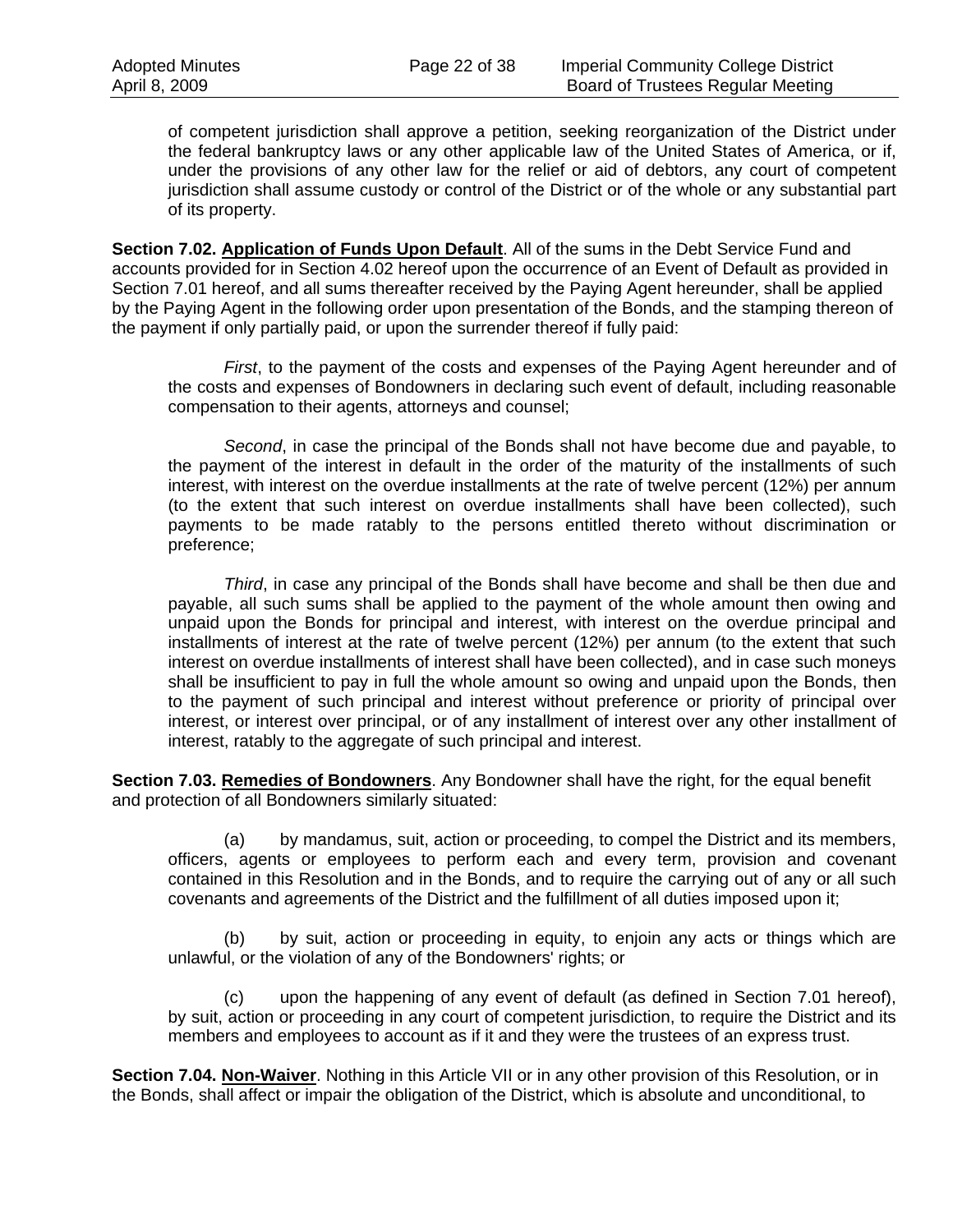pay the principal of and interest on the Bonds to the respective Owners of the Bonds at the respective dates of maturity, as herein provided, or affect or impair the right of action against the District, which is also absolute and unconditional, of such Owners to institute suit against the District to enforce such payment by virtue of the contract embodied in the Bonds.

A waiver of any default by any Bondowner shall not affect any subsequent default or impair any rights or remedies on the subsequent default. No delay or omission of any Owner of any of the Bonds to exercise any right or power accruing upon any default shall impair any such right or power or shall be construed to be a waiver of any such default or an acquiescence therein, and every power and remedy conferred upon the Bondowners by this Article VI may be enforced and exercised from time to time and as often as shall be deemed expedient by the Owners of the Bonds.

If a suit, action or proceeding to enforce any right or exercise any remedy be abandoned or determined adversely to the Bondowners, the District and the Bondowners shall be restored to their former positions, rights and remedies as if such suit, action or proceeding had not been brought or taken.

**Section 7.05. Remedies Not Exclusive**. No remedy herein conferred upon the Owners of Bonds shall be exclusive of any other remedy and that each and every remedy shall be cumulative and shall be in addition to every other remedy given hereunder or thereafter conferred on the Bondowners.

## **ARTICLE VIII SUPPLEMENTAL RESOLUTIONS**

**Section 8.01. Supplemental Resolutions Effective Without Consent of the Owners**. For any one or more of the following purposes and at any time or from time to time, a Supplemental Resolution of the Board may be adopted, which, without the requirement of consent of the Owners of the Bonds, shall be fully effective in accordance with its terms:

(a) To add covenants and agreements of the Board in this Resolution, which are not contrary to or inconsistent with this Resolution as theretofore in effect;

(b) To add limitations and restrictions in this Resolution, other limitations and restrictions to be observed by the Board which are not contrary to or inconsistent with this Resolution as theretofore in effect;

(c) To confirm, as further assurance, any pledge of the District under this Resolution, of any moneys, securities or funds, or to establish any additional funds or accounts to be held under this Resolution;

(d) To cure any ambiguity, supply any omission, or cure or correct any defect or inconsistent provision in this Resolution; or

(e) To make such additions, deletions or modifications as may be necessary to assure exclusion from gross income for purposes of federal income taxation of interest on the Bonds.

**Section 8.02. Supplemental Resolutions Effective With Consent of the Owners**. Any modification or amendment of this Resolution and of the rights and obligations of the District and of the Owners of the Bonds, in any particular, may be made by a Supplemental Resolution, with the written consent of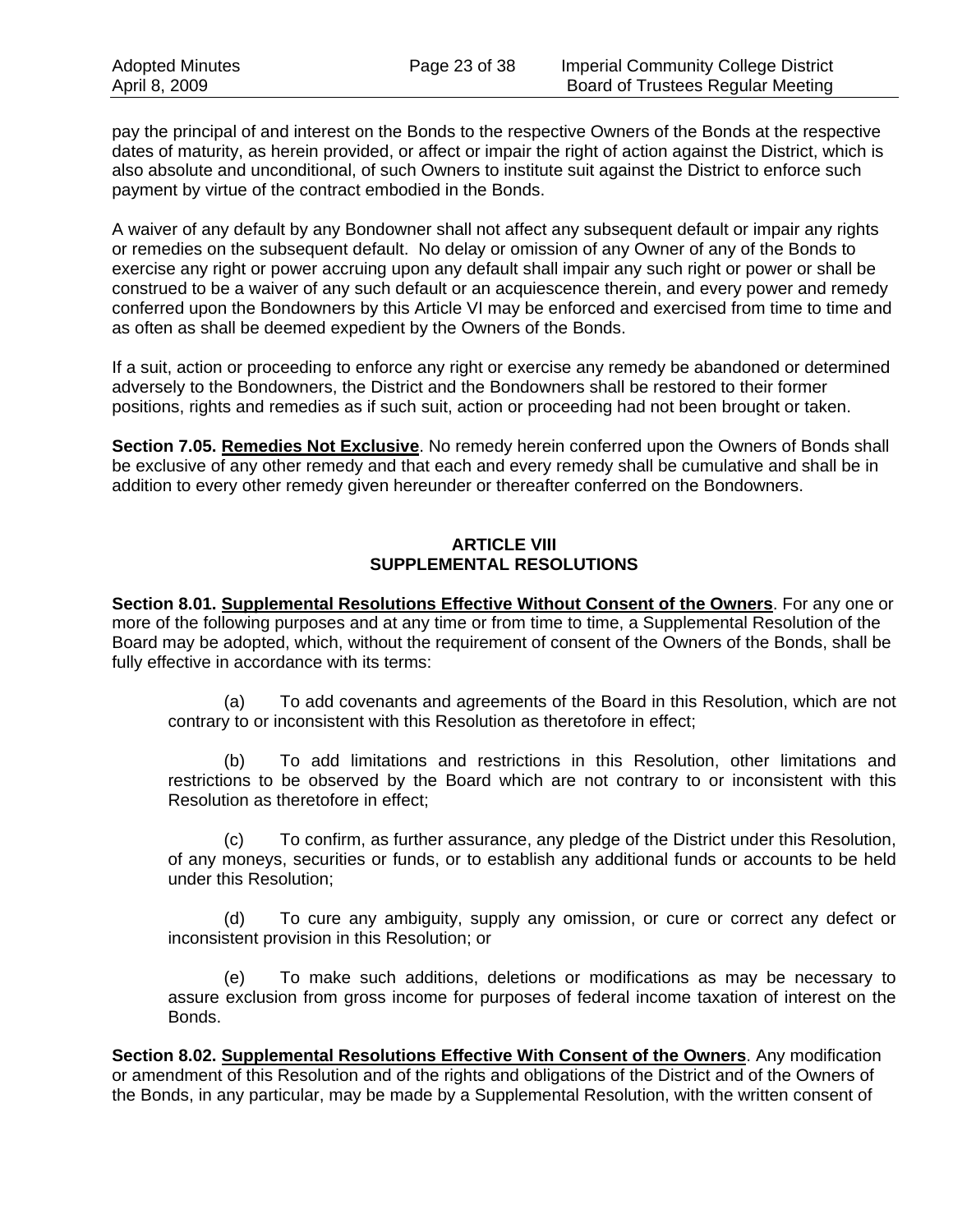the Owners of at least two-thirds in aggregate principal amount of the Bonds Outstanding at the time such consent is given. No such modification or amendment shall permit a change in the terms of maturity of the principal of any Outstanding Bonds or of any interest payable thereon or a reduction in the principal amount thereof or in the rate of interest thereon, or shall reduce the percentage of Bonds the consent of the Owners of which is required to effect any such modification or amendment, or shall change any of the provisions in Section 7.01 hereof relating to Events of Default, or shall reduce the amount of moneys pledged by the District for the repayment of the Bonds without the consent of all the Owners of such Bonds, or shall change or modify any of the rights or obligations of any Paying Agent without its written assent thereto.

#### **ARTICLE IX MISCELLANEOUS**

**Section 9.01. Benefits of Resolution Limited to Parties**. Nothing in this Resolution, expressed or implied, is intended to give to any person other than the Board, the District, the Paying Agent and the Owners of the Bonds, any right, remedy, claim under or by reason of this Resolution. Any covenants, stipulations, promises or agreements in this Resolution contained by and on behalf of the District shall be for the sole and exclusive benefit of the Owners of the Bonds.

## **Section 9.02. Defeasance**.

(a) Discharge of Resolution. Any or all Bonds may be paid by the District in any of the following ways, provided that the District also pays or causes to be paid any other sums payable hereunder by the District:

(i) by paying or causing to be paid the Debt Service on Bonds Outstanding and designated for defeasance, as and when the same become due and payable;

(ii) by depositing, in trust, at or before maturity, money or securities in the necessary amount (as provided in Section 9.02(c)) to pay Bonds Outstanding and designated for defeasance; or

(iii) by delivering to the Paying Agent, for cancellation by it, Bonds Outstanding and designated for defeasance.

If the District shall pay such Bonds Outstanding as have been designated for defeasance and shall also pay or cause to be paid all other sums payable hereunder by the District, then and in that case, at the election of the District (evidenced by a certificate of a District Representative, filed with the Paying Agent, signifying the intention of the District to discharge all such indebtedness and this Resolution), and notwithstanding that such Bonds shall not have been surrendered for payment, this Resolution and other assets made under this Resolution and all covenants, agreements and other obligations of the District under this Resolution shall cease, terminate, become void and be completely discharged and satisfied, except only as provided in Section 9.02(b). In such event, upon request of the District, the Paying Agent shall cause an accounting for such period or periods as may be requested by the District to be prepared and filed with the District and shall execute and deliver to the District all such instruments as may be necessary to evidence such discharge and satisfaction, and the Paying Agent shall pay over, transfer, assign or deliver to the District all moneys or securities or other property held by it pursuant to this Resolution which are not required for the payment of such Bonds not theretofore surrendered for such payment.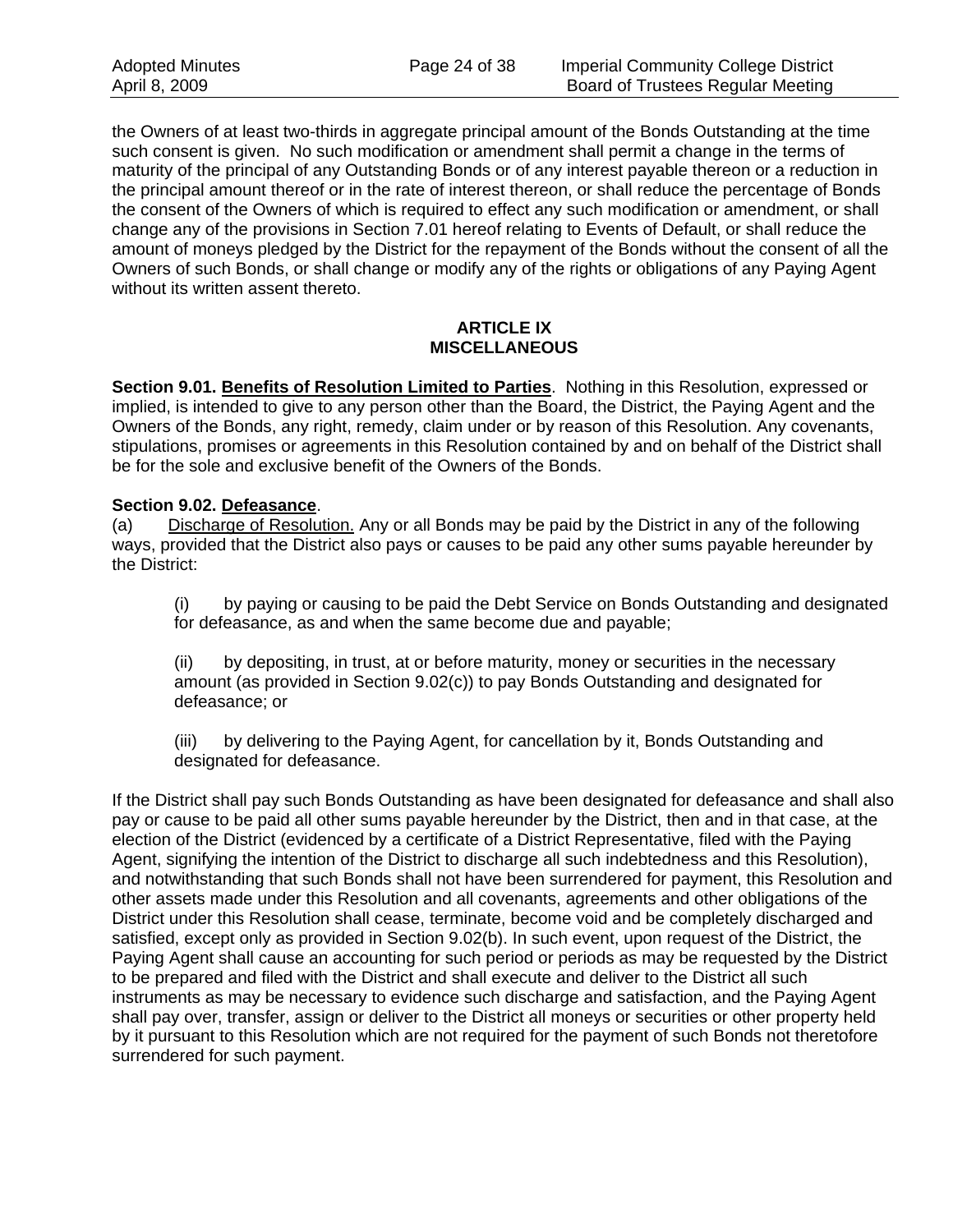(b) Discharge of Liability on Bonds. Upon the deposit, in trust, at or before maturity, of money or securities in the necessary amount (as provided in Section 9.02(c) to pay any Outstanding Bond (whether upon or prior to its maturity date), then all liability of the District in respect of such Bond shall cease and be completely discharged, except only that thereafter the Owner thereof shall be entitled only to payment of the principal of and interest on such Bond by the District, and the District shall remain liable for such payment, but only out of such money or securities deposited with the Paying Agent as aforesaid for such payment, provided further, however, that the provisions of Section 9.02(d) shall apply in all events.

The District may at any time surrender to the Paying Agent for cancellation by it any Bonds previously issued and delivered, which the District may have acquired in any manner whatsoever, and such Bonds, upon such surrender and cancellation, shall be deemed to be paid and retired.

(c) Deposit of Money or Securities with Paying Agent. Whenever in this Resolution it is provided or permitted that there be deposited with or held in trust by the Paying Agent money or securities in the necessary amount to pay any Bonds, the money or securities so to be deposited or held may include money or securities held by the Paying Agent in the funds and accounts established pursuant to this Resolution and shall be:

(i) lawful money of the United States of America in an amount equal to the principal amount of such Bonds and all unpaid interest thereon to maturity; or

(ii) Federal Securities (not callable by the issuer thereof prior to maturity) the principal of and interest on which when due, in the opinion of a certified public accountant, knowledgeable in calculation of amounts necessary to defease municipal securities, delivered to the District, will provide money sufficient to pay the Debt Service on the Bonds to be paid, as such Debt Service becomes due;

provided, in each case, that the Paying Agent shall have been irrevocably instructed (by the terms of this Resolution or by request of the District) to apply such money to the payment of such Debt Service on such Bonds.

(d) Payment of Bonds After Discharge of Resolution. Notwithstanding any provisions of this Resolution, any moneys held by the Paying Agent in trust for the payment of the Debt Service on any Bonds and remaining unclaimed for one year after the Debt Service on all of the Bonds has become due and payable, if such moneys were so held at such date, or one year after the date of deposit of such moneys if deposited after said date when all of the Bonds became due and payable, shall, upon request of the District, be repaid to the District, free from the trusts created by this Resolution, and all liability of the Paying Agent with respect to such moneys shall thereupon cease; *provided, however*, that before the repayment of such moneys to the District as aforesaid, the Paying Agent may (at the cost of the District) first mail to the Owners of all Bonds which have not been paid at the addresses shown on the registration books maintained by the Paying Agent a notice in such form as may be deemed appropriate by the Paying Agent, with respect to the Bonds so payable and not presented and with respect to the provisions relating to the repayment to the District of the moneys held for the payment thereof.

**Section 9.03. Execution of Documents and Proof of Ownership by Bondowners**. Any request, declaration or other instrument which this Resolution may require or permit to be executed by Bondowners may be in one or more instruments of similar tenor, and shall be executed by Bondowners in person or by their attorneys appointed in writing.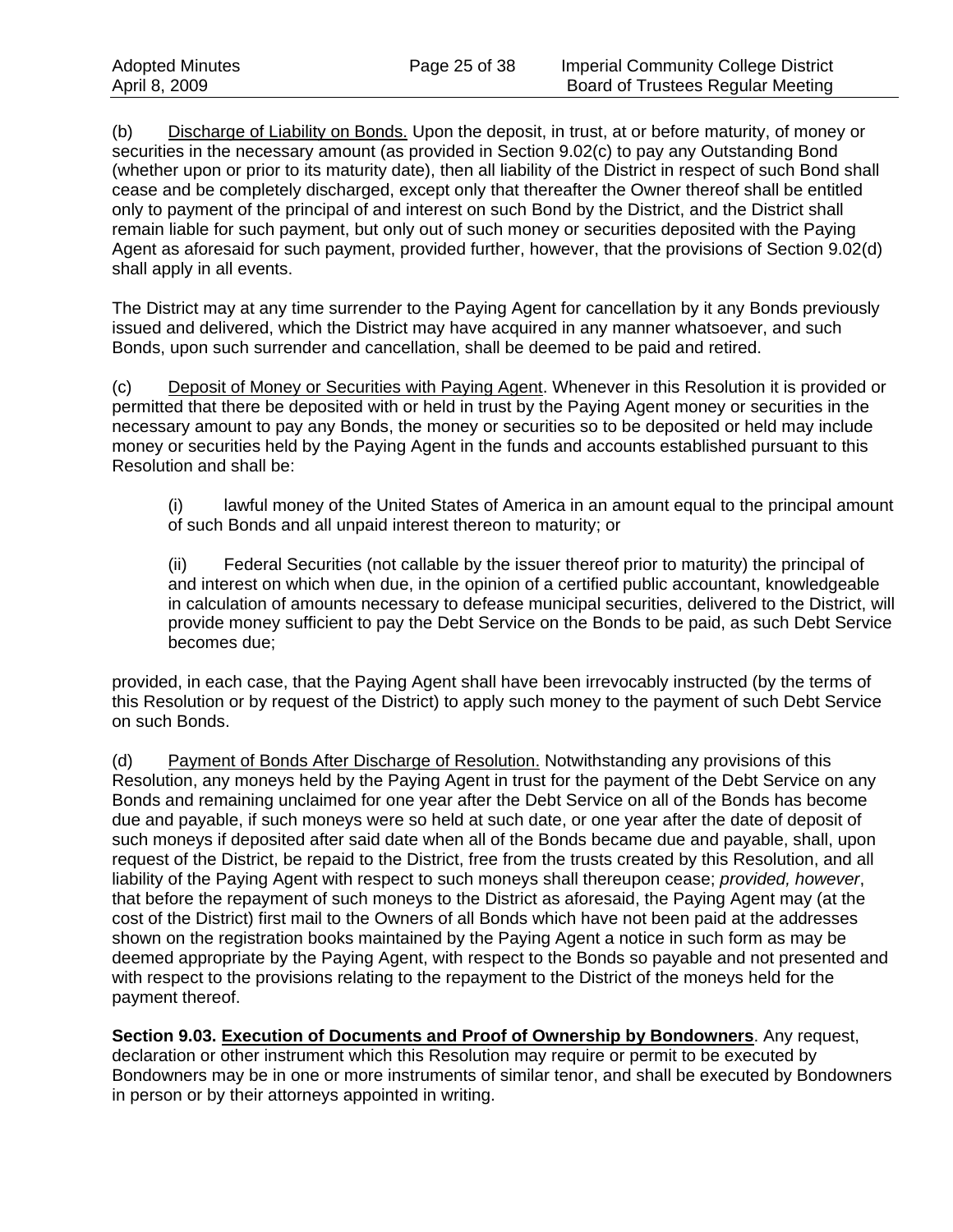Except as otherwise herein expressly provided, the fact and date of the execution by any Bondowner or his attorney of such request, declaration or other instrument, or of such writing appointing such attorney, may be proved by the certificate of any notary public or other officer authorized to take acknowledgments of deeds to be recorded in the state in which he purports to act, that the person signing such request, declaration or other instrument or writing acknowledged to him the execution thereof, or by an affidavit of a witness of such execution, duly sworn to before such notary public or other officer.

Except as otherwise herein expressly provided, the ownership of registered Bonds and the amount, maturity, number and date of holding the same shall be proved by the registry books.

Any request, declaration or other instrument or writing of the Owner of any Bond shall bind all future Owners of such Bond in respect of anything done or suffered to be done by the District, the Paying Agent or the District Representative in good faith and in accordance therewith. **Section 9.04. Waiver of Personal Liability**. No board member, officer, agent or employee of the Board or the District shall be individually or personally liable for the payment of the principal of or interest on the Bonds; but nothing herein contained shall relieve any such boardmember, officer, agent or employee from the performance of any official duly provided by law.

**Section 9.05. Destruction of Canceled Bonds**. Whenever in this Resolution provision is made for the surrender to the District of any Bonds which have been paid or canceled pursuant to the provisions of this Resolution, a certificate of destruction duly executed by the Paying Agent shall be deemed to be the equivalent of the surrender of such canceled Bonds and the District shall be entitled to rely upon any statement of fact contained in any certificate with respect to the destruction of any such Bonds therein referred to.

**Section 9.06. Partial Invalidity**. If any Section, paragraph, sentence, clause or phrase of this Resolution shall for any reason be held illegal or unenforceable, such holding shall not affect the validity of the remaining portions of this Resolution. The Board hereby declares that it would have adopted this Resolution and each and every other Section, paragraph, sentence, clause or phrase hereof and authorized the issue of the Bonds pursuant thereto irrespective of the fact that any one or more Sections, paragraphs, sentences, clauses, or phrases of this Resolution may be held illegal, invalid or unenforceable. If, by reason of the judgment of any court, the District is rendered unable to perform its duties hereunder, all such duties and all of the rights and powers of the District hereunder shall be assumed by and vest in the District Representative in trust for the benefit of the Bondowners.

**Section 9.07. Effective Date of Resolution**. This Resolution shall take effect from and after the date of its passage and adoption.

**\* \* \* \* \* \* \* \* \***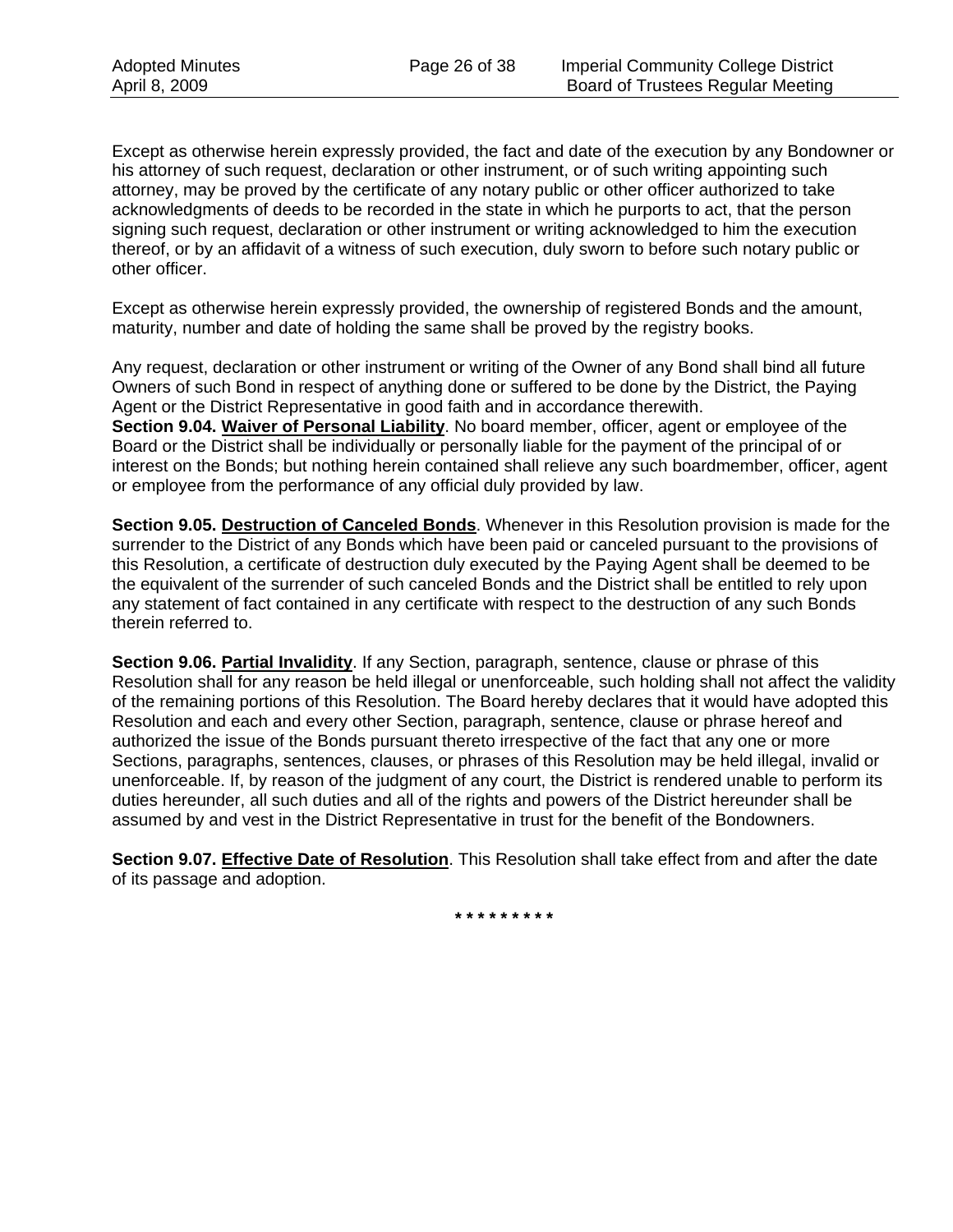#### **CONSENT AGENDA – BUSINESS**

**Trustee Galindo pulled the following items: Approval of Minutes for March 11, 2009.** 

**Board President Acuña pulled Resolution No. 14333.** 

**Approval of Minutes dated March 11, 2009, Special Board Meeting M/S/C Cardenas/Wong (ABSTAIN: Galindo) and the Board approved the minutes as presented. Trustee Galindo's abstention was due to her absence from the meeting.** 

**Approval of Minutes dated March 18, 2009, Regular Board Meeting M/S/C Ramirez/Cardenas and the Board approved the minutes as presented.** 

#### **M/S/C Ramirez/Cardenas Resolution No. 14329: Purchase Orders**

BE IT RESOLVED that upon the recommendation of the Superintendent/President the following Purchase Orders and Direct Payments are hereby approved:

#### March 2009

Purchase Orders 4,333,611.48 Direct Payments 301,913.45 4,635,524.93

#### **M/S/C Ramirez/Cardenas Resolution No. 14330: Payroll Warrant Orders**

BE IT RESOLVED that the Board approves the recommendation of the Superintendent/President to approve the issuance of the following payroll warrants for the month of March 2009.

| 2008-09        |    | Fund 10      | Fund 45   | Fund 80     |              |
|----------------|----|--------------|-----------|-------------|--------------|
| <b>Payroll</b> |    | General      | Child     | Bond        | Warrant      |
| Warrant        | #  | Fund         | Dev.      | <b>Fund</b> | Total        |
| 3/10/09        | 18 | 419,739.57   |           |             | 419,739.57   |
| 3/31/09        | 19 | 2,707,491.91 | 40,685.68 | 9.579.60    | 2,757,757.19 |
|                |    | 3,127,231.48 | 40,685.68 | 9.579.60    | 3,177,496.76 |

#### **M/S/C Ramirez/Cardenas Resolution No. 14331: Commercial Warrant Orders**

BE IT RESOLVED that the Board approves the recommendation of the Superintendent/President to approve the issuance of the following commercial warrant orders for the month of March 2009: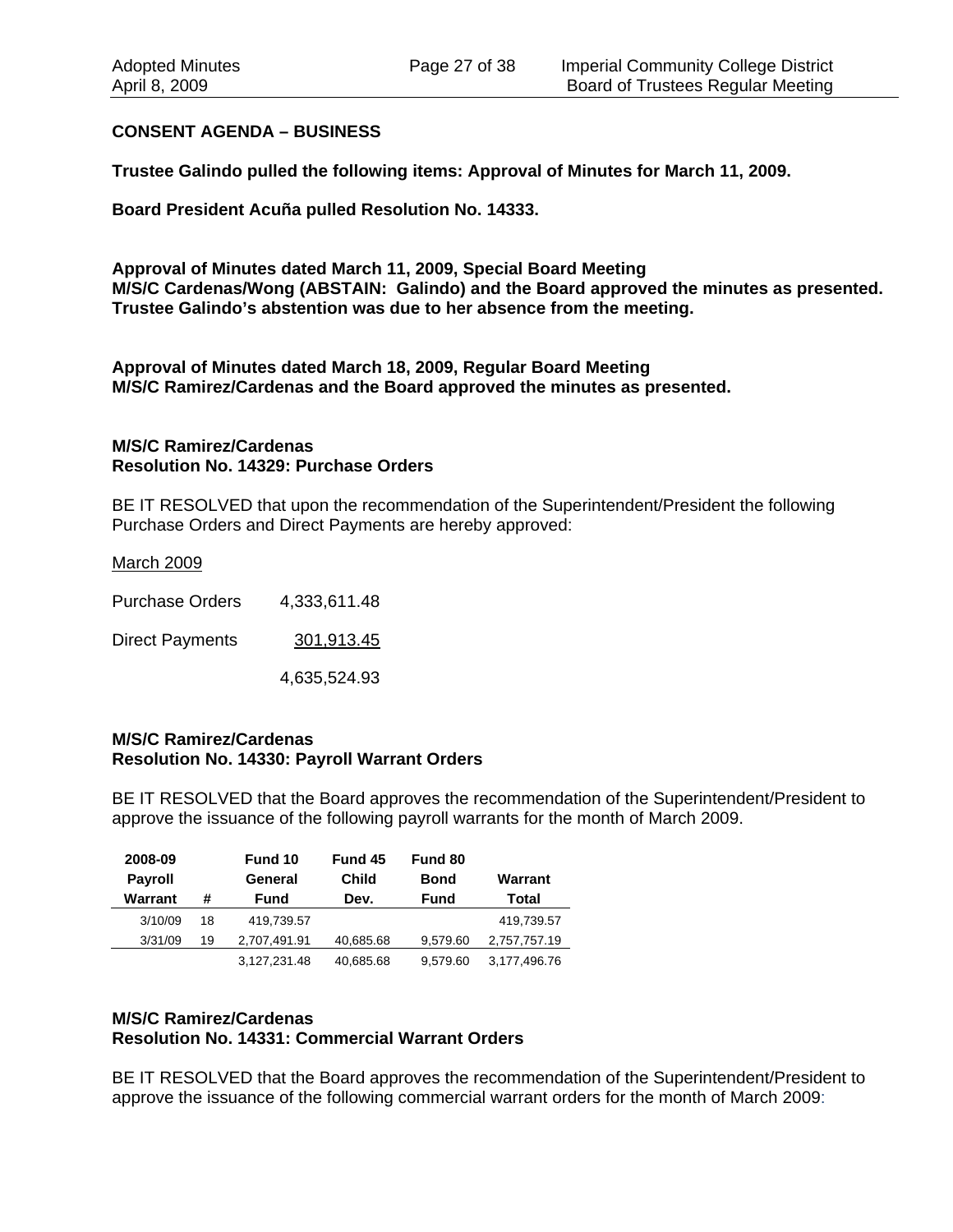Adopted Minutes **Page 28 of 38** Imperial Community College District April 8, 2009 **Board of Trustees Regular Meeting** 

| 2008-09    |    | Fund 10      |                  | Fund 20         | Fund 40   | Fund 45 | Fund 50   | Fund 80      |              |
|------------|----|--------------|------------------|-----------------|-----------|---------|-----------|--------------|--------------|
| Commercial |    | General      | <b>Financial</b> | <b>Building</b> | Lease     | Child   | Cert. of  | <b>Bond</b>  | Warrant      |
| Warrant    | #  | <b>Fund</b>  | Aid              | <b>Fund</b>     | Rev. Bond | Dev.    | Part.     | <b>Fund</b>  | Total        |
| 3/5/09     | 33 | 125.832.07   |                  |                 |           |         | 17.875.00 | 25.944.39    | 169.651.46   |
| 3/12/09    | 34 | 52.167.83    | 53.756.09        |                 |           |         | 2.836.42  | 2,098,430.70 | 2,207,191.04 |
| 3/19/09    | 35 | 720.567.70   | 2.265.894.24     | 810.00          |           |         |           | 133.914.84   | 3,121,186.78 |
| 3/26/09    | 36 | 214.728.09   | 221.273.22       |                 | 6.120.00  | 326.59  |           | 5,793.50     | 448.241.40   |
|            |    | 1.113.295.69 | 2.540.923.55     | 810.00          | 6.120.00  | 326.59  | 20.711.42 | 2,264,083.43 | 5.946.270.68 |

### **M/S/C Ramirez/Cardenas Resolution No. 14332: Budget Transfers**

BE IT RESOLVED that the Board approves the recommendation of the Superintendent/President to approve the following budget transfer(s) between major object codes (within the same cost center budget): J4058127.

## **M/S/C Wong/Ramirez OPPOSED: Acuña Resolution No. 14333: Increase in Parking Citation Fines**

#### **Discussion**

Board President Acuña stated he feels offended when there is an increase that will affect students. He stated he does not want to increase monies on the backs of students.

VP Lau stated that IVC went to warning and then ticket system and in 2008-2009, 1,100 warnings were issues and are not using the tickets as a revenue generator.

#### **Resolutions**

WHEREAS the IVC parking lots are maintained with funds collected from parking fines and citation fees; and

WHEREAS, Government Code 76000 mandates that the following fees be paid to the County of Imperial for each parking citation issued:

| Criminal Justice Facilities Fund | \$1.50 |
|----------------------------------|--------|
| Courthouse Construction Fund     | \$1.50 |
| <b>County General Fund</b>       | \$2.00 |
| Total                            | \$5.00 |

WHEREAS, SB 1407 (effective January 1, 2009), amends Government Code Section 70372(b) and adds the following fees:

| Immediate and Critical Needs Account | \$3.00 |
|--------------------------------------|--------|
| <b>State Court Facilities Fund</b>   | \$1.50 |
| Total additional fees                | \$4.50 |

WHEREAS, the total fee now payable to the County of Imperial, per parking citation is \$9.50.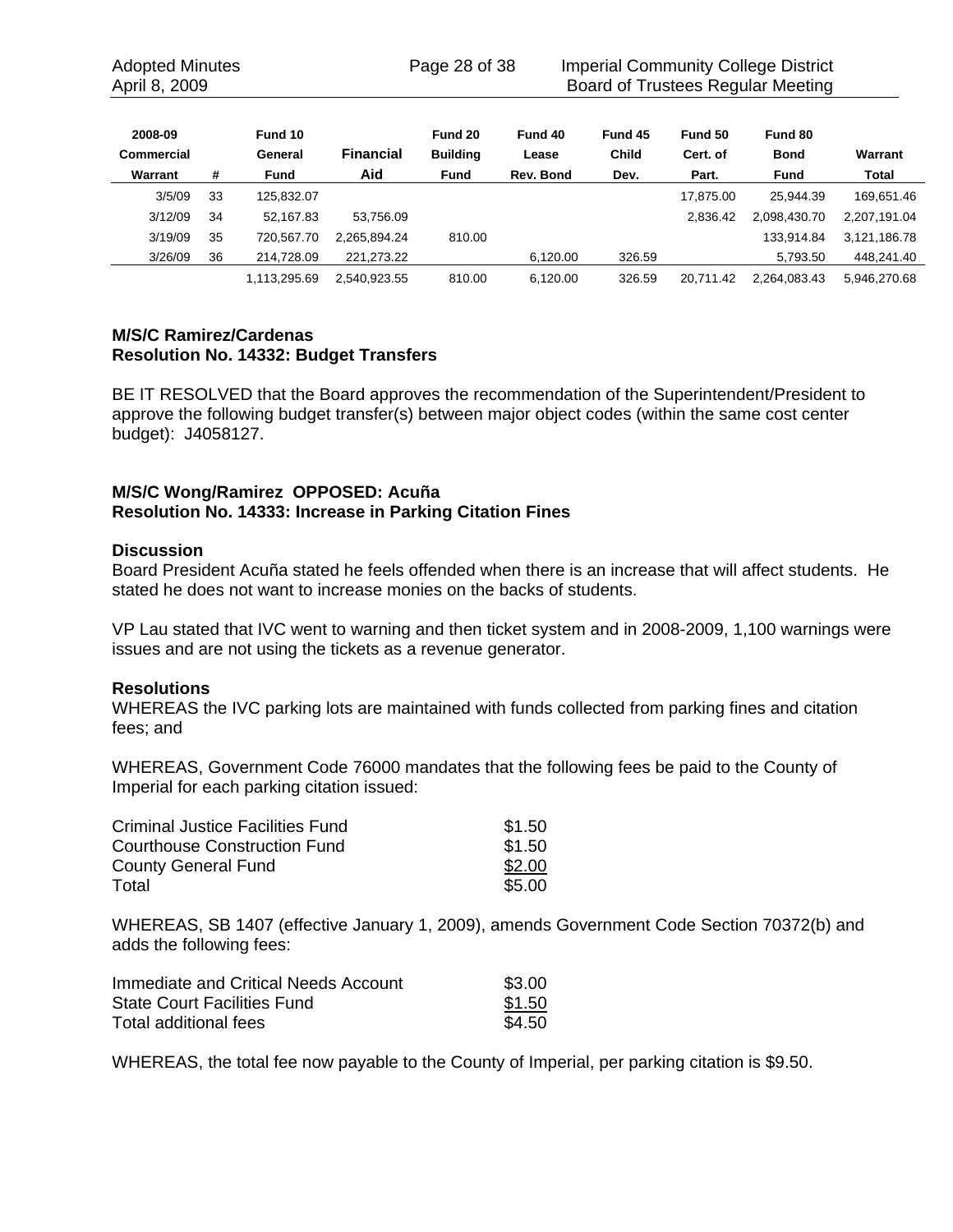NOW THEREFORE BE IT RESOLVED that the Board accepts and approves the increase of parking citations from \$20.00 to \$25.00 for the initial citation and \$50.00 after 21 calendar days, effective April 9, 2009;

BE IT FURTHER RESOLVED the funds obtained from the increase in fines are necessary to pay statutory fees to the County of Imperial.

#### **M/S/C Ramirez/Cardenas Resolution No. 14334: Surplus Property**

BE IT RESOLVED that the Board gives approval to declaring outdated non-functional property of the Imperial Community College District, as surplus property which is no longer being used for educational purposes;

BE IT FURTHER RESOLVED that the Superintendent/President and/or the Vice President for Business Services, and/or the Purchasing/Receiving Coordinator are hereby authorized and instructed to dispose of the equipment in the best interest of the College as follows:

#### **Surplus Property, beyond economical repair:**

Calculator IVC property #00865, Cassette player 9090, CD Duplicator 13264

**CPUs (158):** 00144,00147, 00148, 00149, 001093, 001209, 002297, 9283, 10407, 11598, 11892, 12009, 12016, 12469, 12486, 12618, 12798, 12840, 13068, 13171, 13190, 13295, 13311, 13312, 13313, 13314, 13315, 13316, 13408, 13409, 13410, 13411, 13412, 13413, 13415, 13416, 13417, 13418, 13419, 13420, 13421, 13422, 13423, 13424, 13425, 13441, 13450, 13455, 13605, 13607, 13613, 13623, 13627, 13631, 13637, 13716, 13730, 13939, 13940, 13941, 13943, 13961, 13962, 14027, 14045, 14055, 14087, 14187, 14201, 14274, 14275, 14319, 14323, 14324, 14364, 14425, 14459, 14471, 14472, 14563, 15168, 15224, 15225, 15228, 15229, 15231, 15233, 15234, 15236, 15237, 15238, 15239, 15240, 15241, 15242, 15243, 15244, 15245, 15246, 15247, 15249, 15250, 15251, 15253, 15254, 15256, 15257, 15258, 15259, 15260, 15261, 15262, 15263, 15264, 15265, 15266, 15268, 15269, 15270, 15271, 15272, 15273, 15274, 15276, 15278, 15280, 15282, 15283, 15284, 15285, 15287, 15288, 15292, 15393, 15420, 15429, 15566, 15608, 15964, 15966, 15969, 15971, 15973, 16029, 16033, 16036, 16038, 16153, 16156, 16327, 16329, 16347, 16351, 16558, 16561, 16683, 16830, 16832

**Laptops (2):** 15560, 15562

**Monitors (47):** 9003, 9211, 10032, 11095, 11614, 11809, 12361, 12363, 12815, 12879, 13307, 13324, 13326, 13610, 13630, 13935, 13936, 13937, 13938, 14271, 14311, 14312, 14314, 14315, 14316, 14317, 14318, 14382, 14424, 15862, 15974, 16089, 16096, 16102, 16105, 16106, 16119, 16120, 16126, 16350, 16439, 16446, 16448, 16450, 16532, 16533, 16534

**Printers (27):** 06975, 08646, 08702, 8958, 09241, 9281, 09546, 09972, 10665, 10669, 11085, 11220, 12252, 12667, 12756, 12875, 13510, 13587, 14024, 14282, 14905, 15025, 15030, 15070, 15367, 15850, 16066

**Projector (7):** 00204, 9084, 09994, 10621, 10821, 12774, 12919

**Scanner (1):** 14559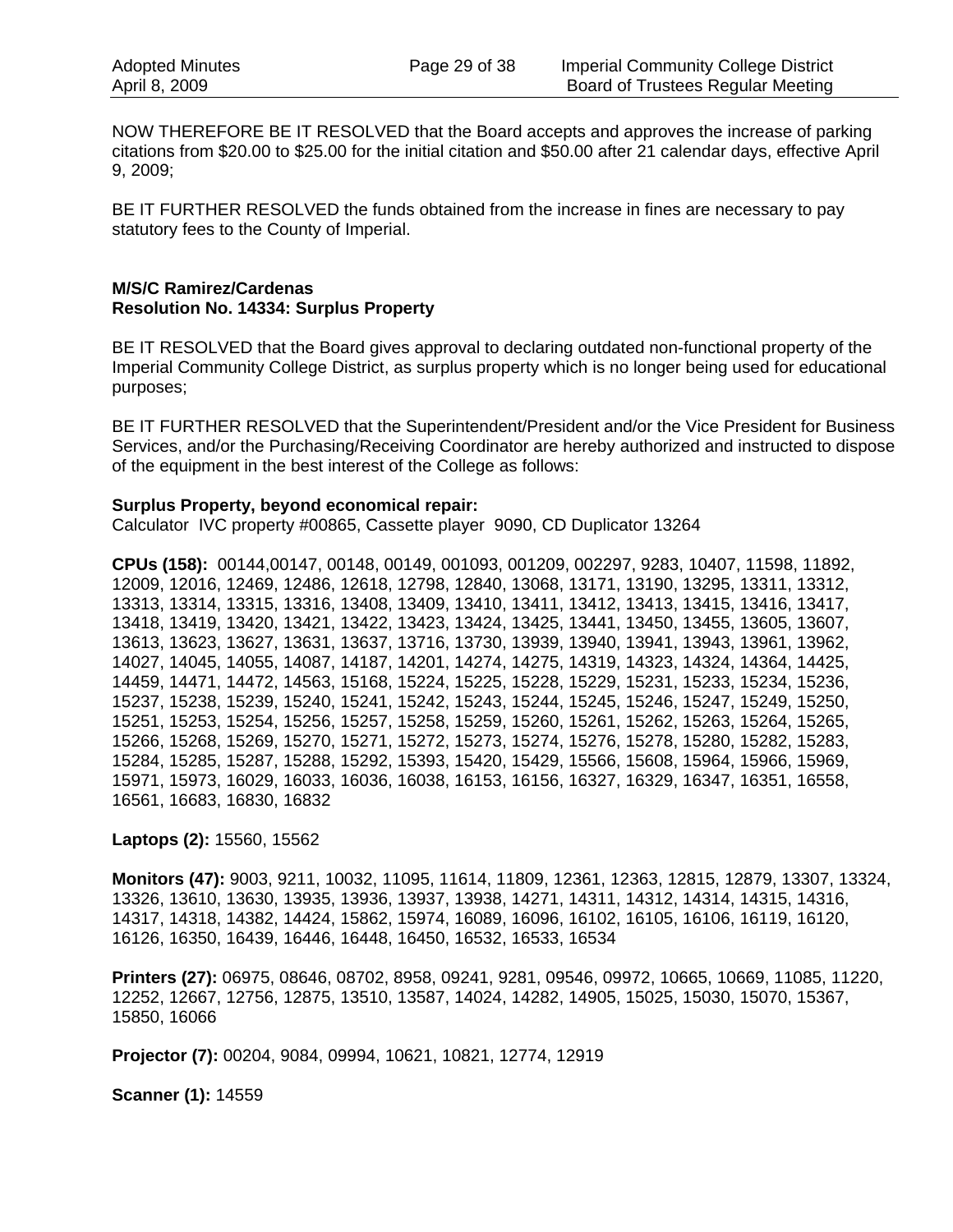#### **Shredder (2):** 2000167, 2000256

**TVs (2):** 9313, 14166

**TV/VCR Sets (6):** 09489, 09490, 09509, 09510, 09511, 10075

**Typewriters (4):** 000022, 000329, 6974, 14547

**VCRs (8):** 09477, 09478, 09808, 10078, 14105, 16717, 16718, 16721 **Lathe (1):** SN# 34V458

**Buffers (4):** 1349, 7200, SN# 3013, SN# 13P2719

**Carpet Cleaners (2):** SN# 244537, SN# 231263

#### **M/S/C Ramirez/Cardenas Resolution No. 14335: Memorandum of Understanding with the El Centro Chamber of Commerce and Visitors Bureau**

BE IT RESOLVED that the Board approves entering into the following Memorandum of Understanding (MOU):

The Imperial Valley College (IVC) and the El Centro Chamber of Commerce & Visitors Bureau (Chamber) enter into this MOU for the implementation and joint use agreement for IVC's Housing and Urban Development grant that provides a variety of business services to Imperial County residents.

#### **IVC**

IVC through its Small Business Development Center (SBDC) will establish a business resource center within the Chamber facilities.

IVC-SBDC will fund the equipment for the operation of the business center and related establishment and operational costs.

IVC-SBDC will conduct a series of business seminars free of charge in coordination with the Chamber.

IVC-SBDC will provide on-site business consultants for training/counseling in coordination with the Chamber.

IVC-SBDC will create a business resource library and material in coordination with the Chamber.

IVC-SBDC will market these services to the community in coordination with the Chamber.

IVC-SBDC will establish a "mystery shopper" program in coordination with the Chamber.

#### **El Centro Chamber of Commerce & Visitors Bureau**

The Chamber will provide free of charge for office space related for the operation of the business center.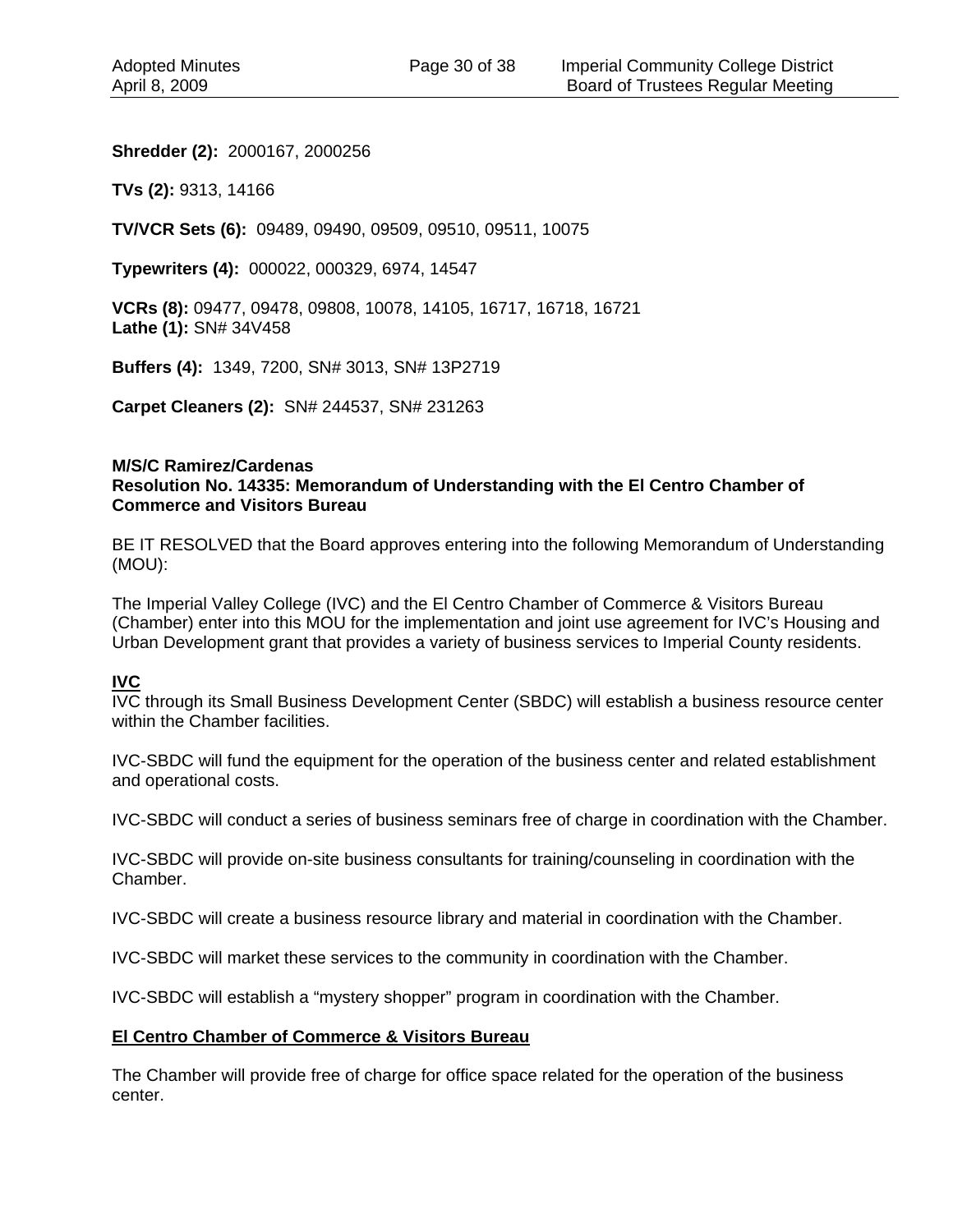The Chamber will survey members to ensure the continuous benefit of the center and program.

The Chamber will ensure that the business center remains open and accessible to the public during regular Chamber business hours.

The Chamber will track program participation and activities in the business center and provide project data for IVC-SBDC.

#### **Indemnity and Hold Harmless**

IVC undertakes and agrees to defend, indemnify and hold harmless the Chamber, its Board of Directors, officers, employees, and agents from any loss, claim, suit, action, demand, expense, including, but not limited to, attorney's fees and costs, damage or liability, damage or destruction of any property, including property of IVC, the Chamber or third parties, death or injury to any person, including IVC, IVC's employees, officers, or agents, that may arise or result from IVC's negligent acts, errors or omissions, willful or malicious actions of IVC, IVC's officers, employees or agents, except for claims, damage or expense caused by the sole negligence or willful acts or omissions of the Chamber, its directors, officers, employees or agents.

This MOU will terminate one year after the date this MOU is signed. The Chamber and IVC reserve the right to terminate this agreement with a minimum 30 day notice.

## **M/S/C Ramirez/Cardenas Resolution No. 14336: Memorandum of Understanding with the Brawley Chamber of Commerce**

BE IT RESOLVED that the Board approves entering into the following Memorandum of Understanding (MOU):

The Imperial Valley College (IVC) and the Brawley Chamber of Commerce enter into this MOU for the implementation and joint use agreement for IVC's Housing and Urban Development grant that provides a variety of business services to Imperial County residents.

## **IVC**

IVC through its Small Business Development Center (SBDC) will establish a business resource center within the Brawley facilities.

IVC-SBDC will fund the equipment for the operation of the business center and related establishment and operational costs.

IVC-SBDC will conduct a series of business seminars free of charge in coordination with the Brawley Chamber of Commerce.

IVC-SBDC will provide on-site business consultants for training/counseling in coordination with the Brawley Chamber of Commerce.

IVC-SBDC will create a business resource library and material in coordination with the Brawley Chamber of Commerce.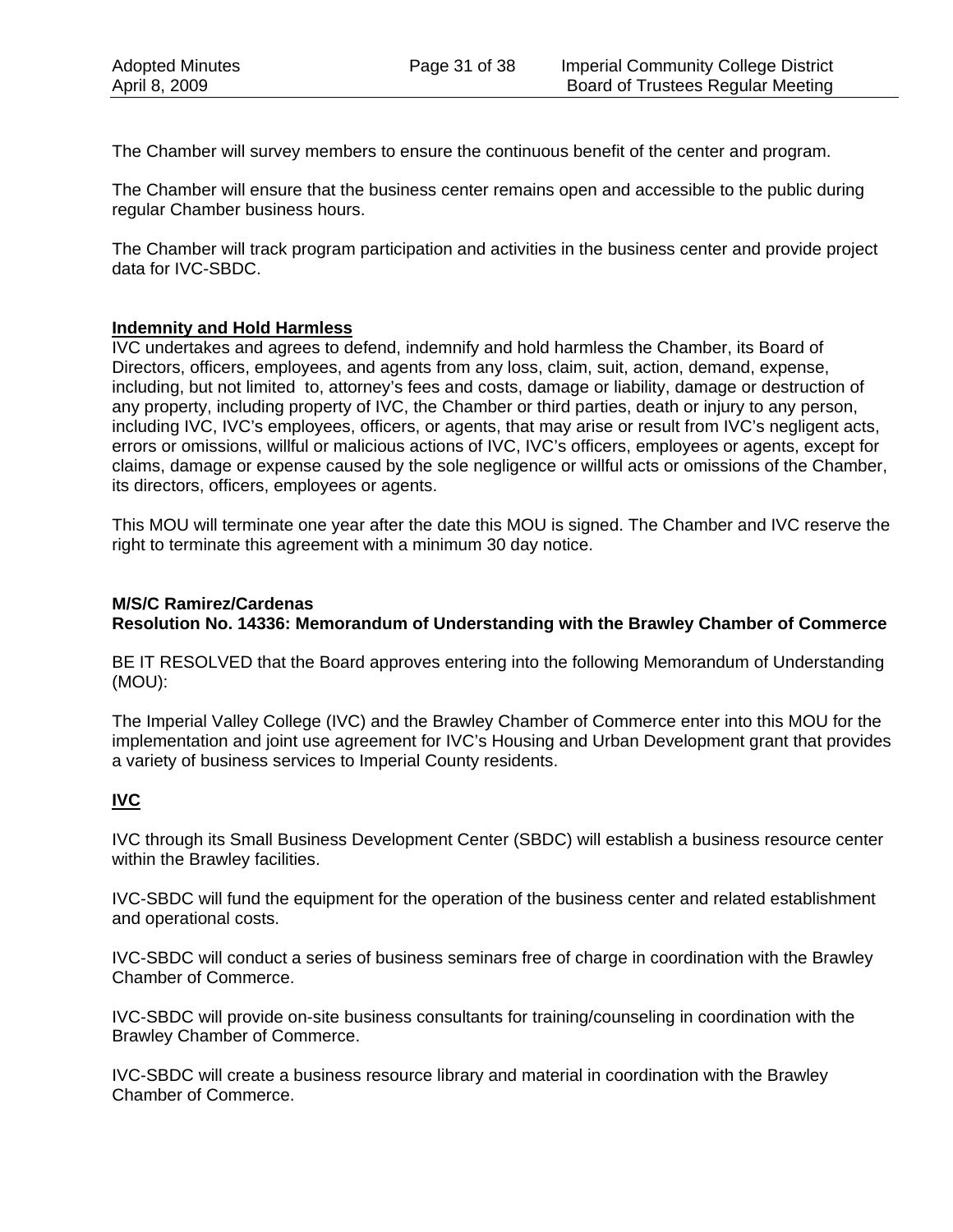IVC-SBDC will market these services to the community in coordination with the Brawley Chamber of Commerce.

IVC-SBDC will establish a "mystery shopper" program in coordination with the Brawley Chamber of Commerce.

#### **Brawley Chamber of Commerce**

The Brawley Chamber of Commerce will provide free of charge for office space related for the operation of the business center.

The Brawley Chamber of Commerce will survey Chamber members and the general public to ensure the continuous benefit of the center and program.

The Brawley Chamber of Commerce will ensure that the business center remains open and accessible to the public during regular Chamber business hours.

The Brawley Chamber of Commerce will track program participation and activities in the business center and provide project data for IVC-SBDC.

#### **Indemnity and Hold Harmless**

IVC undertakes and agrees to defend, indemnify and hold harmless Brawley Chamber of Commerce and its Board members, officers, employees, agents, from any loss, claim, suit, action, demand, expense, including, but not limited to, attorney's fees and costs, damage or liability, damage or destruction of any property, including property of IVC, Brawley Chamber of Commerce or third parties, death or injury to any person, including IVC, IVC's employees, officers, or agents, that may arise or result from IVC's negligent acts, errors or omissions, willful or malicious actions of IVC, IVC's officers, employees or agents, except for claims, damage or expense caused by the sole negligence or willful acts or omissions of Brawley Chamber of Commerce, its officers, employees or agents.

This MOU will terminate on June 30, 2012. Brawley Chamber of Commerce and IVC reserve the right to terminate this agreement with a minimum 30 day notice.

## **M/S/C Ramirez/Cardenas Resolution No. 14337: Memorandum of Understanding with the Calexico Chamber of Commerce**

BE IT RESOLVED that the Board approves entering into the following Memorandum of Understanding (MOU):

The Imperial Valley College (IVC) and the Calexico Chamber of Commerce enter into this MOU for the implementation and joint use agreement for IVC's Housing and Urban Development grant that provides a variety of business services to Imperial County residents.

## **IVC**

IVC through its Small Business Development Center (SBDC) will establish a business resource center within the Calexico facilities.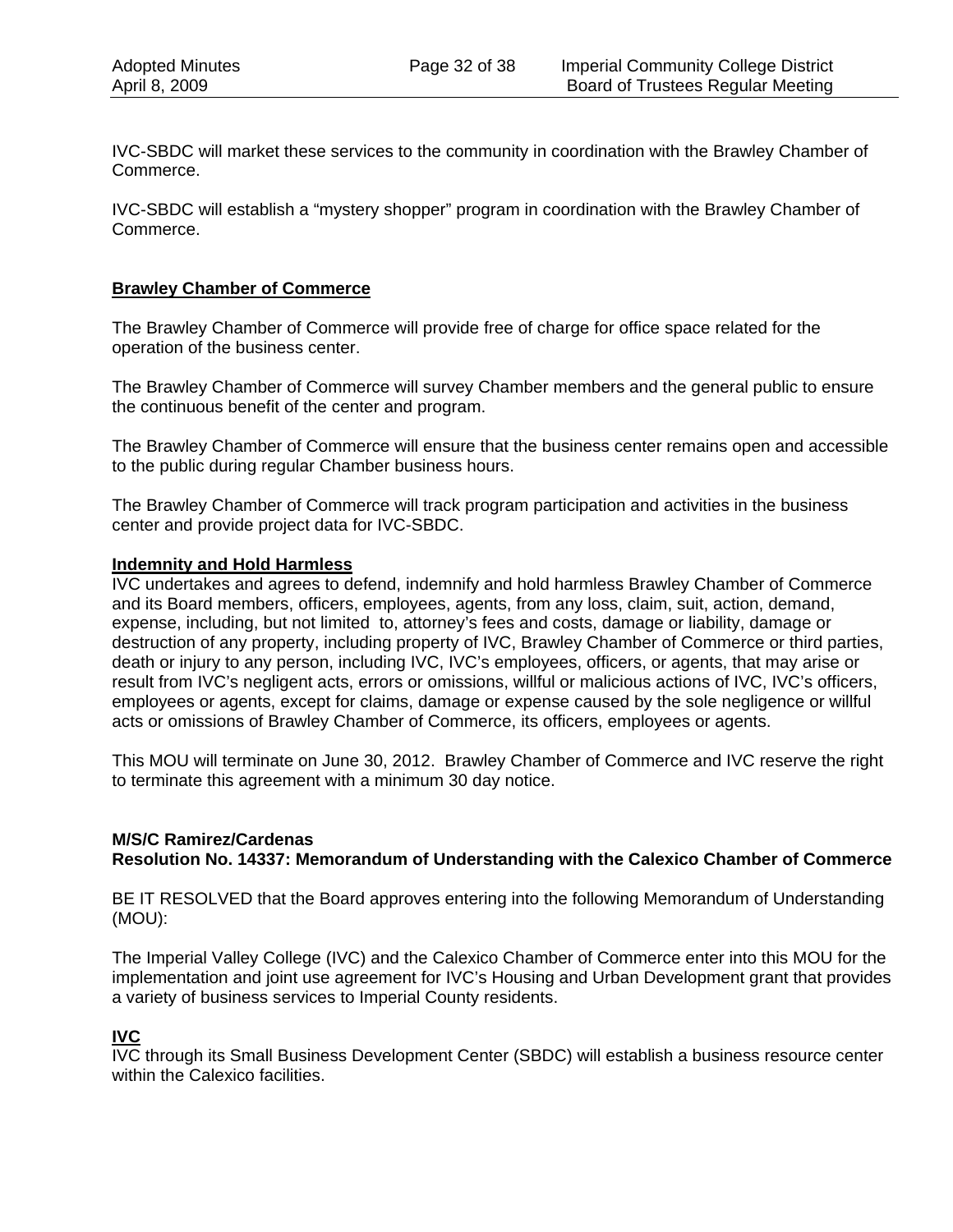IVC-SBDC will fund the equipment for the operation of the business center and related establishment and operational costs.

IVC-SBDC will conduct a series of business seminars free of charge in coordination with the Calexico Chamber of Commerce.

IVC-SBDC will provide on-site business consultants for training/counseling in coordination with the Calexico Chamber of Commerce.

IVC-SBDC will create a business resource library and material in coordination with the Calexico Chamber of Commerce.

IVC-SBDC will market these services to the community in coordination with the Calexico Chamber of Commerce.

IVC-SBDC will establish a "mystery shopper" program in coordination with the Calexico Chamber of Commerce.

#### **Calexico Chamber of Commerce**

The Calexico Chamber of Commerce will provide free of charge for office space related for the operation of the business center.

The Calexico Chamber of Commerce will survey Chamber members and the general public to ensure the continuous benefit of the center and program.

The Calexico Chamber of Commerce will ensure that the business center remains open and accessible to the public during regular Chamber business hours.

The Calexico Chamber of Commerce will track program participation and activities in the business center and provide project data for IVC-SBDC.

#### **Indemnity and Hold Harmless**

IVC undertakes and agrees to defend, indemnify and hold harmless Calexico Chamber of Commerce and its Board members, officers, employees, agents, from any loss, claim, suit, action, demand, expense, including, but not limited to, attorney's fees and costs, damage or liability, damage or destruction of any property, including property of IVC, Calexico Chamber of Commerce or third parties, death or injury to any person, including IVC, IVC's employees, officers, or agents, that may arise or result from IVC's negligent acts, errors or omissions, willful or malicious actions of IVC, IVC's officers, employees or agents, except for claims, damage or expense caused by the sole negligence or willful acts or omissions of Calexico Chamber of Commerce, its officers, employees or agents.

This MOU will terminate on June 30, 2012. Calexico Chamber of Commerce and IVC reserve the right to terminate this agreement with a minimum 30 day notice.

#### **M/S/C Ramirez/Cardenas**

**Resolution No. 14338: Agreement with Imperial Valley Regional Occupational Program for the WIA Youth Educational/Occupational/Leadership Skills Program** 

BE IT RESOLVED that the Board approves entering into the following agreement: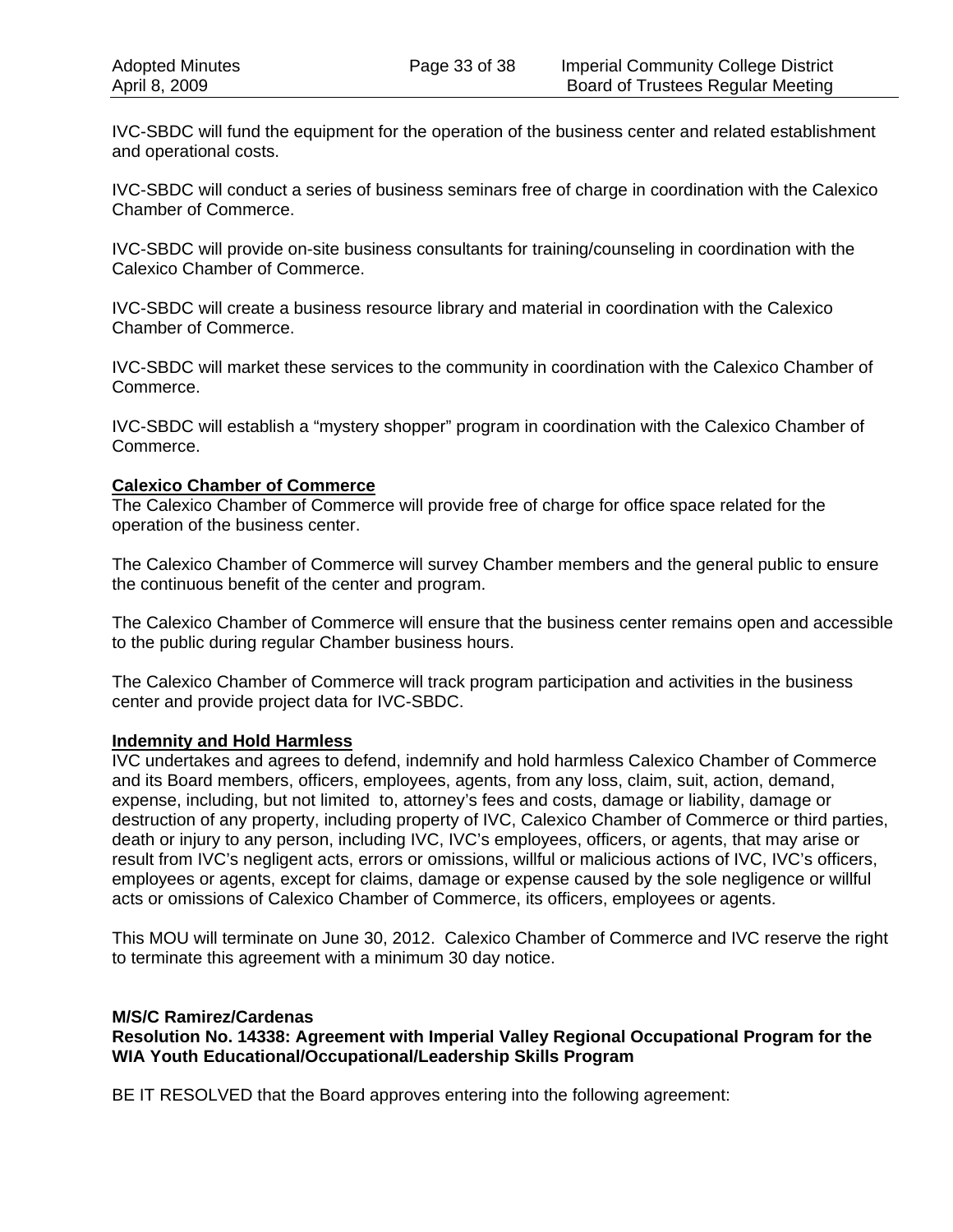## **1. Parties to this Work Agreement**

- a. Imperial Valley Regional Occupational Program (IVROP)
- b. Imperial Valley College (IVC)

## **2. Term**

a. This agreement is in effect October 1, 2008 to June 30, 2009

### **3. Purpose of this agreement**

- a. IVROP has been contracted by The Workforce Development Board Office to provide Leadership, Educational, & Occupational services.
- b. IVC will enhance participant's customer service skills through a Customer Service Academy (CSA).
- c. IVC will provide customer service skills training for up to 540 WIA eligible youth between the ages of 16-21.

Imperial Valley Regional Occupational Program agrees to:

- Schedule the CSA and give IVC ample notification of the dates, times and the city in which the CSA will need to be provided.
- Contact eligible youth and refer them to the CSA.
- Provide an orientation to the participants.
- Comply with WIA regulations.
- Oversee program services provided under this agreement.
- Reimburse IVC for the cost of the CSA on a monthly basis.

Imperial Valley College agrees to:

- Hire certified instructors to provide the Customer Service Academies.
- Offer CSA for up to 540 youth throughout Imperial County.
- Monitor the success of the academies through surveys and management oversight.
- Notify IVROP staff of any issues that may come up (i.e., lack of attendance).
- Track participant's attendance on a daily basis and provide copies of these sign in sheets to IVROP staff.
- Prepare and submit a cost reimbursement claim on a monthly basis to IVROP.
- Adhere to approved budget.
- Provide the participants with a certificate upon successful completion of the academy.
- Report accrued expenditures to IVROP by the  $9<sup>th</sup>$  of every month.

## **4. Amendments**

a. Amendment to this agreement may take place at any time provided the amendment is in writing, is agreed upon by all parties and is attached to the original agreement.

## **5. Budget**

a. IVROP will reimburse IVC on a cost reimbursement basis for an amount not to exceed \$70,000. IVC must send monthly copies with backup documentation.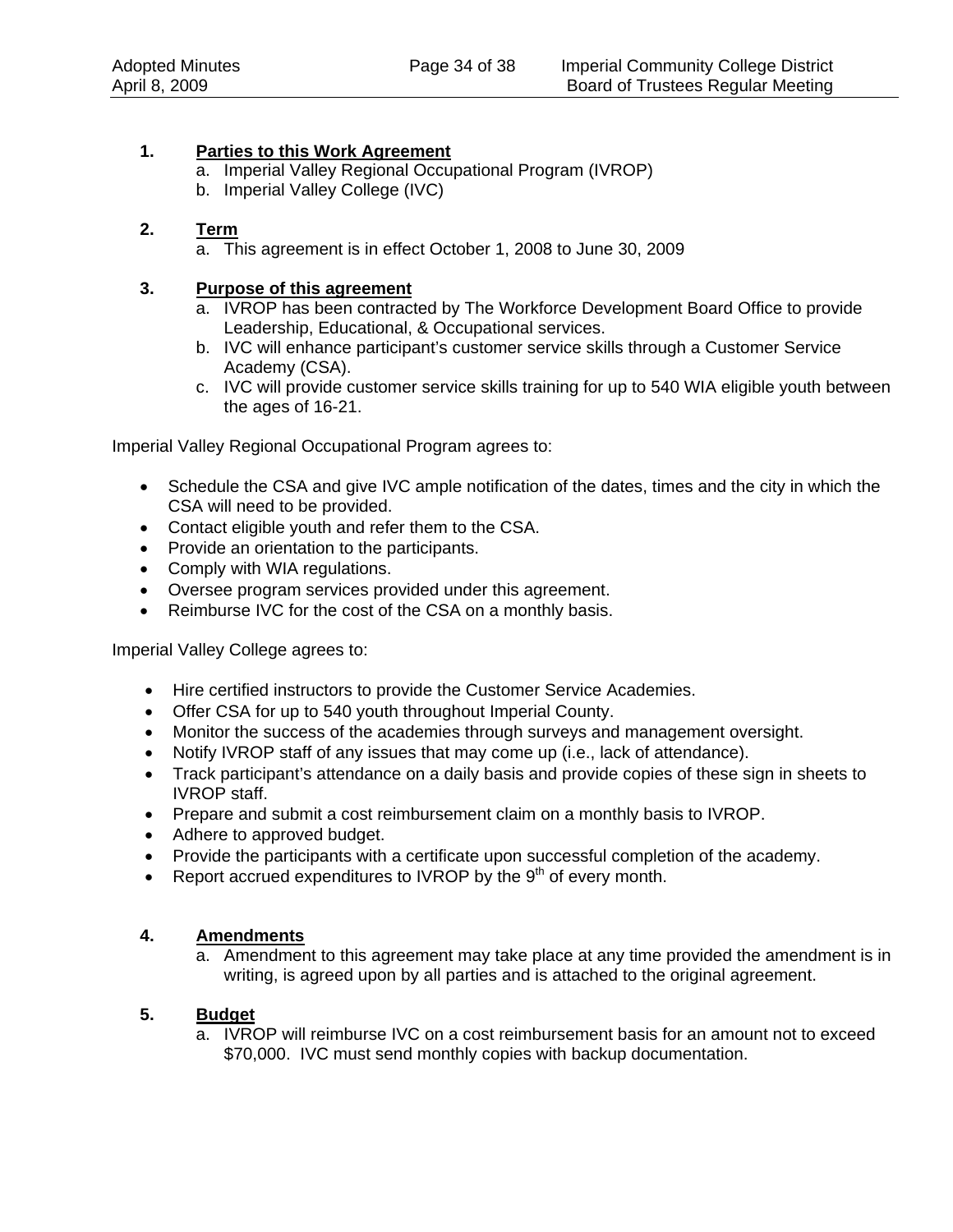By signing this agreement, all parties agree that the provisions contained herein are subject to all applicable federal, state, and local laws, regulations, and/or guidelines relating to nondiscrimination, equal opportunity, displacement, privacy rights of clients, and maintenance of records and other confidential information relating to WIA/One Stop customers.

## **CONSENT AGENDA – EDUCATIONAL SERVICES**

#### **M/S/C Galindo/Cardenas Resolution No. 14339: Major, Certificate, Course Additions, and Deletions**

WHEREAS, new programs, program deletions, and new courses within the programs have been approved by the Curriculum and Instruction Committee and instructional administration, and satisfy all applicable requirements of Title 5 regulations. All factors, taken as a whole, support the establishment and maintenance of the proposed instructional programs and courses.

BE IT RESOLVED that the Board approves the recommendation of the Curriculum and Instruction Committee (1/15/09) and the Academic Senate (4/01/09), with the consent of the Superintendent/President, as follows:

New Credit Courses HIST 225 – Mexican American History (3.0)

#### **M/S/C Galindo/Cardenas Resolution No. 14340: Agreement numbers CCAP-8078 project number 13-6315-00-8, for Fiscal Year 2008-2009**

BE IT RESOLVED that the Governing Board of Imperial Community College District authorizes entering into local agreement numbers CCAP-8078 project number 13-6315-00-8, for the fiscal year 2008-2009, with the California State Department of Education, and that Ed Gould, Ed. D., Superintendent/President and Kathy Berry, Vice President for Academic Services are authorized to sign the transaction for the Governing Board.

#### **M/S/C Galindo/Cardenas Resolution No. 14341: Day of the Teacher: May 13, 2009**

WHEREAS America's greatest strength has always been an educated citizenry; and

WHEREAS that educated citizenry is directly attributable to our system of universal public education that provides an educational opportunity for all students; and

WHEREAS community colleges and their teachers are a vital part of the system of universal public education; and

WHEREAS community college teachers are challenged daily to reach out to every student--regardless of ability, interest in learning, social or economic background, physical, mental, or emotional handicap, race, religion, creed, or ethnic origin--to provide the assistance and guidance necessary for full intellectual development; and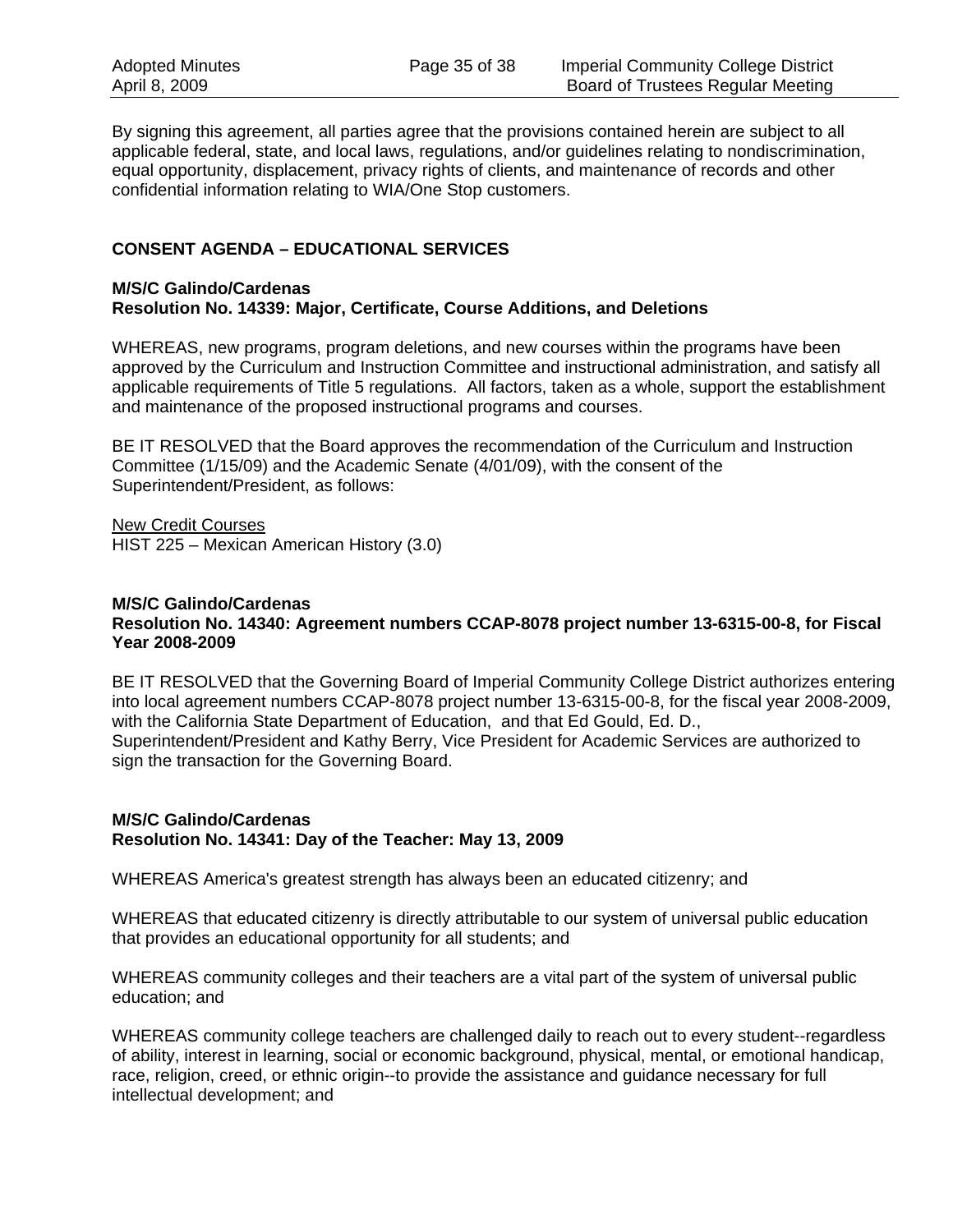WHEREAS community college teachers hold the key to the intellectual and occupational preparation of individual citizens who, collectively, determine the quality of life in the United States, in California, and in this community; and

WHEREAS community college teachers deserve the deepest respect and admiration of this community for their vital contribution to the well-being of our students;

WHEREAS the official day recognized as the California Day of the Teacher is May 13, 2009;

NOW, THEREFORE, BE IT RESOLVED that the Board of Trustees publicly commends and thanks the teachers of Imperial Valley College for their dedication and commitment to providing the best possible educational programs and services to the students of the Imperial Community College District.

#### **M/S/C Galindo/Cardenas Resolution No. 14342: Classified School Employees Week: May 17-23, 2009**

WHEREAS, classified professionals provide valuable services to the school and students of the Imperial Community College District; and

WHEREAS, classified professionals contribute to the establishment and promotions of a positive instructional environment; and

WHEREAS, classified professionals serve a vital role in providing for the welfare and safety of Imperial Community College District's students; and

WHEREAS, classified professionals employed by the Imperial Community College District strive for excellence in all areas relative to the educational community;

THEREFORE, BE IT RESOLVED, that the Imperial Community College District hereby recognizes and wishes to honor the contribution of the classified professionals to quality education in the state of California and in the Imperial Community College District and declares the week of May 17-23, 2009, as Classified School Employee Week in the Imperial Community College District.

## **CLOSED SESSION M/S/C Ramirez/Wong to go into CLOSED SESSION at 7:01 p.m.**

- 1. CONFERENCE WITH LEGAL COUNSEL ANTICIPATED LITIGATION Significant exposure to litigation pursuant to subdivision (b) of Section 54956.9: (Two potential cases)
- 2. NEGOTIATIONS UNDER THE EDUCATIONAL EMPLOYMENT RELATIONS ACT Conference with District Negotiators: John Lau and Travis Gregory Employee Organization: CSEA Chapter 472 RE: Negotiations Update and Direction
- 3. NEGOTIATIONS UNDER THE EDUCATIONAL EMPLOYMENT RELATIONS ACT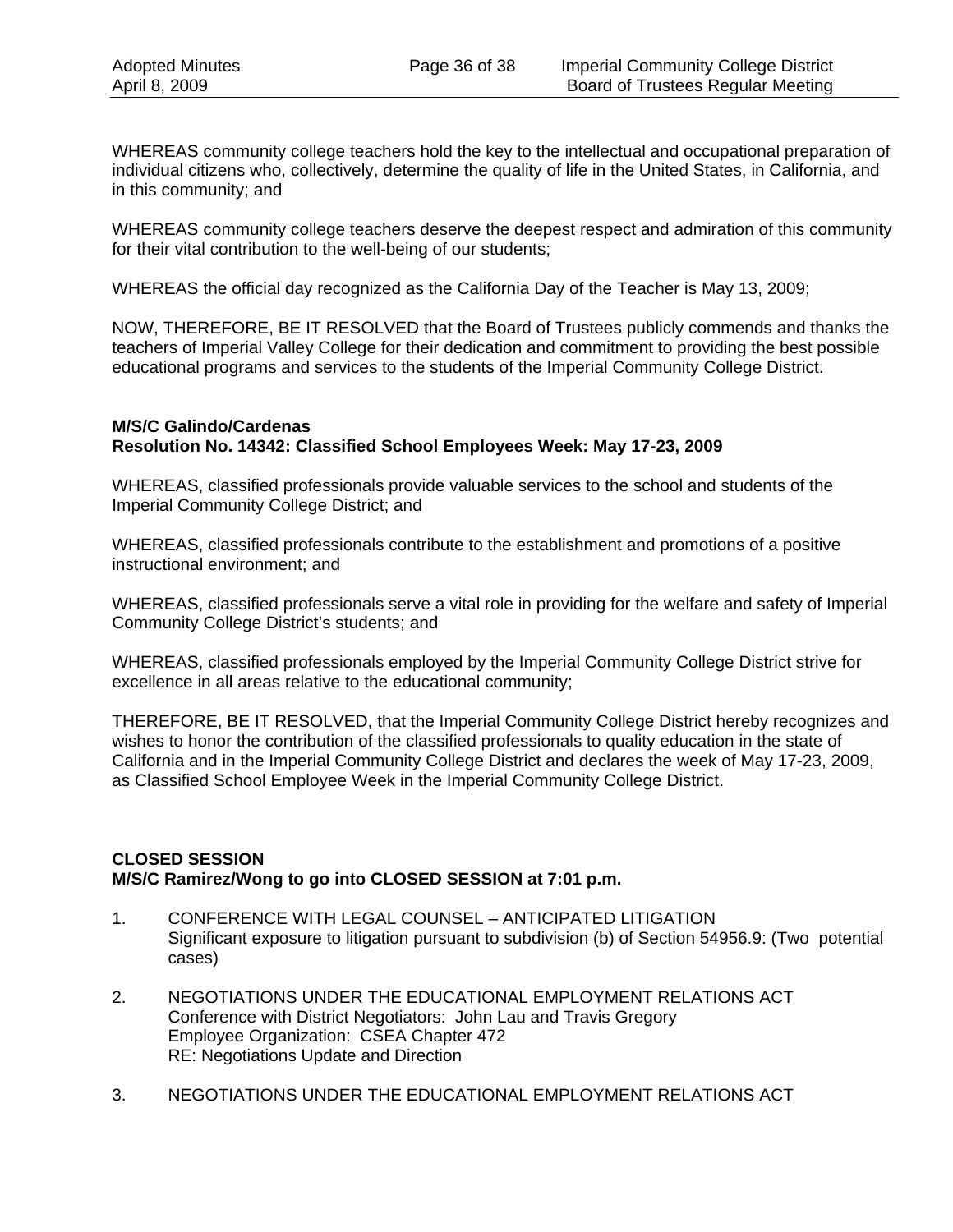Conference with District Negotiators: John Lau and Travis Gregory Employee Organization: IVC Chapter of CCA/CTA/NEA RE: Negotiations

#### **OPEN SESSION M/S/C Galindo/Wong to go into OPEN SESSION at 7:54 p.m.**

- 1. Information was provided and direction given to Legal Counsel.
- 2. Information was provided and direction given.
- 3. Information was provided and direction given.

## **CONSENT AGENDA – HUMAN RESOURCES**

#### **M/S/C Wong/Cardenas Resolution No. 14343: Adjunct Instructor Employment**

BE IT RESOLVED that the Board approves the recommendation of the Superintendent/President to employ the following personnel during the spring 2009 Session, at the hourly rate provided for in Resolution No. 14166. Employment is contingent upon verification of records, credentials, finger printing clearance and sufficient enrollment, or whether the class is essential to a full-time instructor's load:

| <b>Name</b>               |
|---------------------------|
| Bill, Brian               |
| Gragson, Mitzi            |
| Owens, Renee (Substitute) |
| Riley, Edward             |

Possible Assignment Legal Assistant Nursing **Environmental Science** Child Family & Consumer Science/CPR

#### **M/S/C Wong/Cardenas Resolution No. 14344: Classified Substitute Employment**

BE IT RESOLVED that the Board approved the recommendation of the Superintendent/President to employ the following personnel.

| <b>Name</b><br>Cruz, | Position<br>Infant/Toddler       | Department  | Funding      | Range    | Effective |
|----------------------|----------------------------------|-------------|--------------|----------|-----------|
| Garcia               | <b>Preschool Teacher</b>         | Preschool   | <b>State</b> | $13 - 1$ | 3/23/09   |
| Gina<br>Martinez     | Sign Language<br>Interpreter III | <b>DSPS</b> | State        | $27-1$   | 2/20/09   |

#### **M/S/C Wong/Cardenas Resolution No. 14345: Classified Service Reclassification**